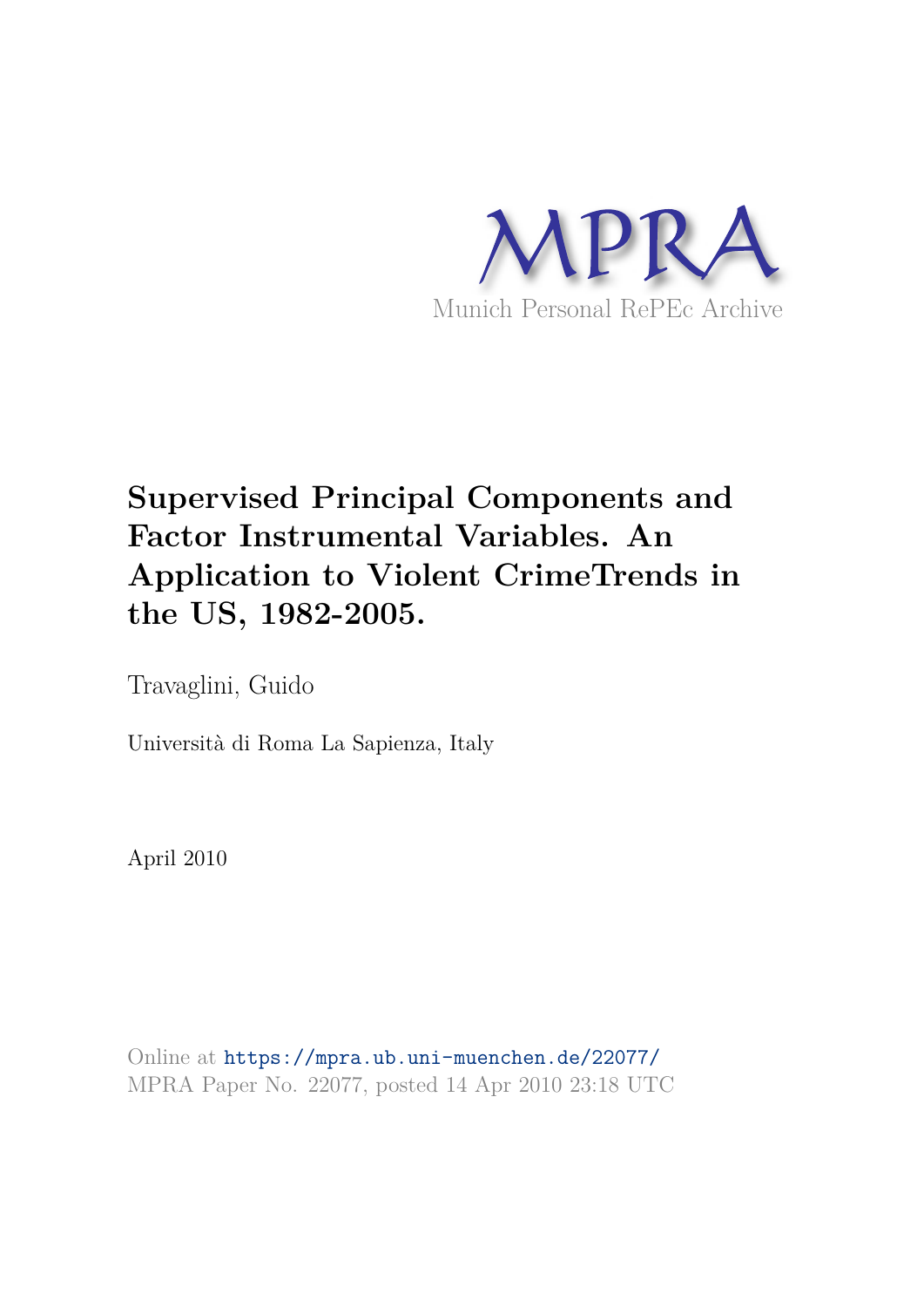# **Supervised Principal Components and Factor Instrumental Variables. An Application to Violent CrimeTrends in the US, 1982-2005.**

Guido Travaglini, Università di Roma La Sapienza, Italy.

Provisional version: April 2010.

# **Abstract**

Supervised Principal Component Analysis (SPCA) and Factor Instrumental Variables (FIV) are competing methods addressed at estimating models affected by regressor collinearity and at detecting a reduced-size instrument set from a large database, possibly dominated by nonexogeneity and weakness. While the first method stresses the role of regressors by taking account of their data-induced tie with the endogenous variable, the second places absolute relevance on the data-induced structure of the covariance matrix and selects the true common factors as instruments by means of formal statistical procedures. Theoretical analysis and Montecarlo simulations demonstrate that FIV is more efficient than SPCA and standard Generalized Method of Moments (GMM) even when the instruments are few and possibly weak. The prefered FIV estimation is then applied to a large dataset to test the more recent theories on the determinants of total violent crime and homicide trends in the United States for the period 1982-2005. Demographic variables, and especially abortion, law enforcement and unchecked gun availability are found to be the most significant determinants.

JEL classification: C01, C22, K14.

Keywords: Principal Components, Instrumental Variables, Generalized Method of Moments, Crime, Law and Order.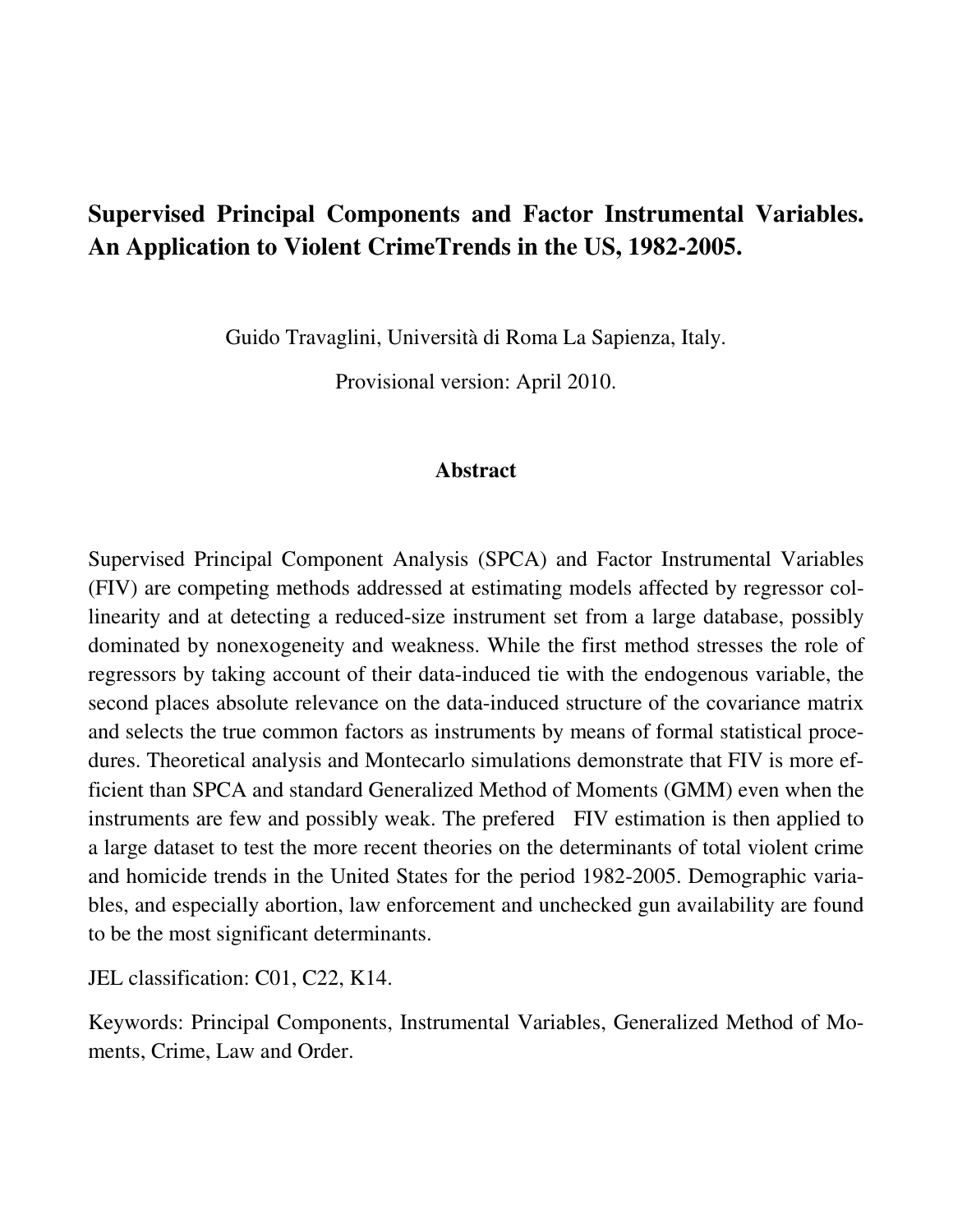# **1. Introduction**

 In Ordinary Least Squares (OLS) estimation of a single equation, collinearity, errors in variables, simultaneity and omitted variables typically produce inconsistent coefficient estimates. While the first two produce parameter attenuation and downward bias their *t* statistics, the other two determine the reverse effects. In all cases, distorted significance tests and confidence intervals ensue.

 Principal Component Analysis (PCA) combats collinearity by orthogonalizing and reducing through Singular Value Decomposition (SVD) the dimension of a possibly large dataset, and utilizes the ensuing principal components for estimation. Sometime after Jolliffe's suggestion (Jolliffe, 1982) that "people should have buried forever the idea of selection based solely on size of variance", SPCA (Bair et al., 2006) has been devised to account for the correlation existing between principal components and the endogenous variable.

 The basic idea of SPCA is to reduce in a first place the number of regressors, chosen among the widest possible available set, including variables that may be either justified or unjustified on theoretical grounds. The regressors that exhibit from data analysis low correlation with the endogenous variable are thrown away, and then standard PCA is applied and finally the appropriate regression is performed.

Specifically, SPCA involves the following steps: *i*) performing univariate OLS of each regressor with respect to the endogenous variable; *ii*) finding a reduced-size regressor set consisting of the variables whose coefficient in (*i*) exceeds a preselect threshold value (Bair et al., 2006); *iii*) computing standard PCA of the set to obtain the sizereduced orthogonalized principal components; *iv*) performing multivariate OLS of the principal components with respect to the endogenous variable.

If endogeneity is detected, however, multivariate OLS no longer applies and the practitioner must adopt standard Instrumental Variable Estimation (IVE) or alternatively Factor Instrumental Variables (FIV) (Bai and Ng, 2006; Kapeitanos and Marcellino, 2007; Bai and Ng, 2008). The available instruments in IVE – quite frequently very large in number – are reduced in FIV to the fewer homogenous variables (the true factors) which contain most of the model's information and selected 'endogenously' via infor-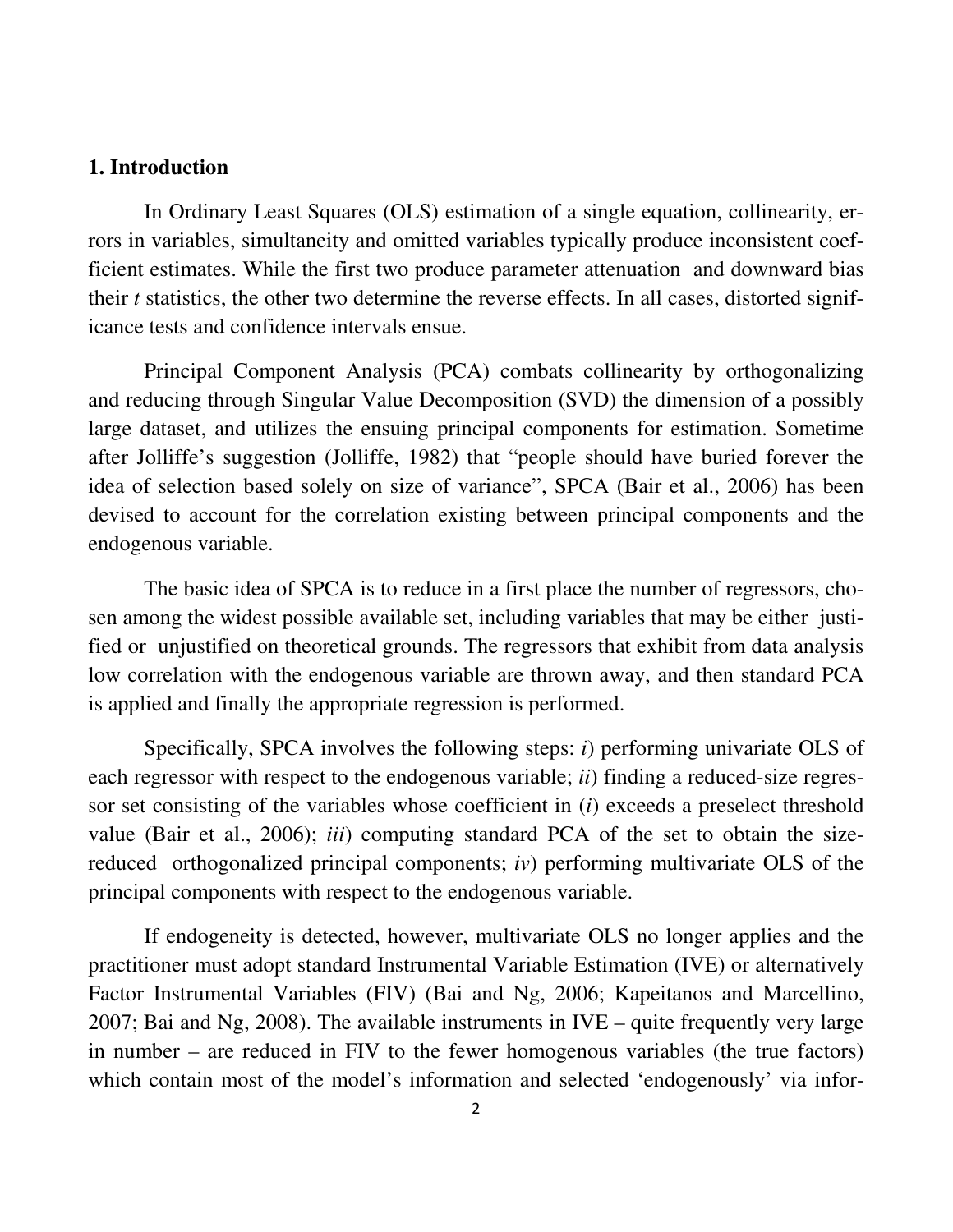mation criteria testing that places penalties on large datasets (Bai and Ng, 2002, 2007) or via eigenvalue relative magnitude testing (Onatski, 2009; Ahn and Horenstein, 2009). FIV is claimed to be more efficient than standard GMM and also robust to weak instruments. SPCA, instead, sticks to traditional selection methods of the instruments which are nothing more than the variables dropped in the first three steps.

While SPCA has been demonstrated by its authors to produce consistent estimates of the coefficients as the number of regressors and of observations tend to infinity, FIV analysists prove the contrary, and debate over this issue is heating up especially after the revival or introduction of competing techniques, e.g. ridge regression and Partial Least Squares (Groen and Kapeitanos, 2009). Needless to say, SPCA and FIV significantly differ in their approach and most likely also in their results. Both methods carry their own advantages although at a cost: SPCA takes account of the tie between regressors and the endogenous variable but does not place relevance on the data-induced structure of the covariance matrix and, furthermore, is not immune to the (many) weak instruments curse should its arbitrary selection criterion (e.g. size of the eigenvalues or dominant shares) be too loose. FIV does exactly the opposite while risking, however, to record too few common factors relative to the number of regressors and produce an identification problem. This may be practically superseded, however, by augmenting the instrument set with lagged common factors (Bai and Ng, 2006) and/or a small set of key observed instruments (Kapeitanos and Marcellino, 2007).

 Sect. 2 introduces the econometric framework and summarizes the major features of SPCA, FIV and GMM. Sect. 3, after showing and describing the figure plots of the major crimes, law-and-order, and preselect demographic variables, provides a brief analysis of the recent theories on the determinants of crime. Sect. 4 briefly introduces the dataset utilized and the time-aggregation transformation technique applied to the available annual data. Sect.5 produces the empirical results and Sect.6 concludes.

# **2. The Econometric Framework**

 This section sequentially examines the properties of SPCA, FIV and GMM computation methods. By making use of Montecarlo simulation with the same data, the three methods are eventually compared to test for efficiency and consistency.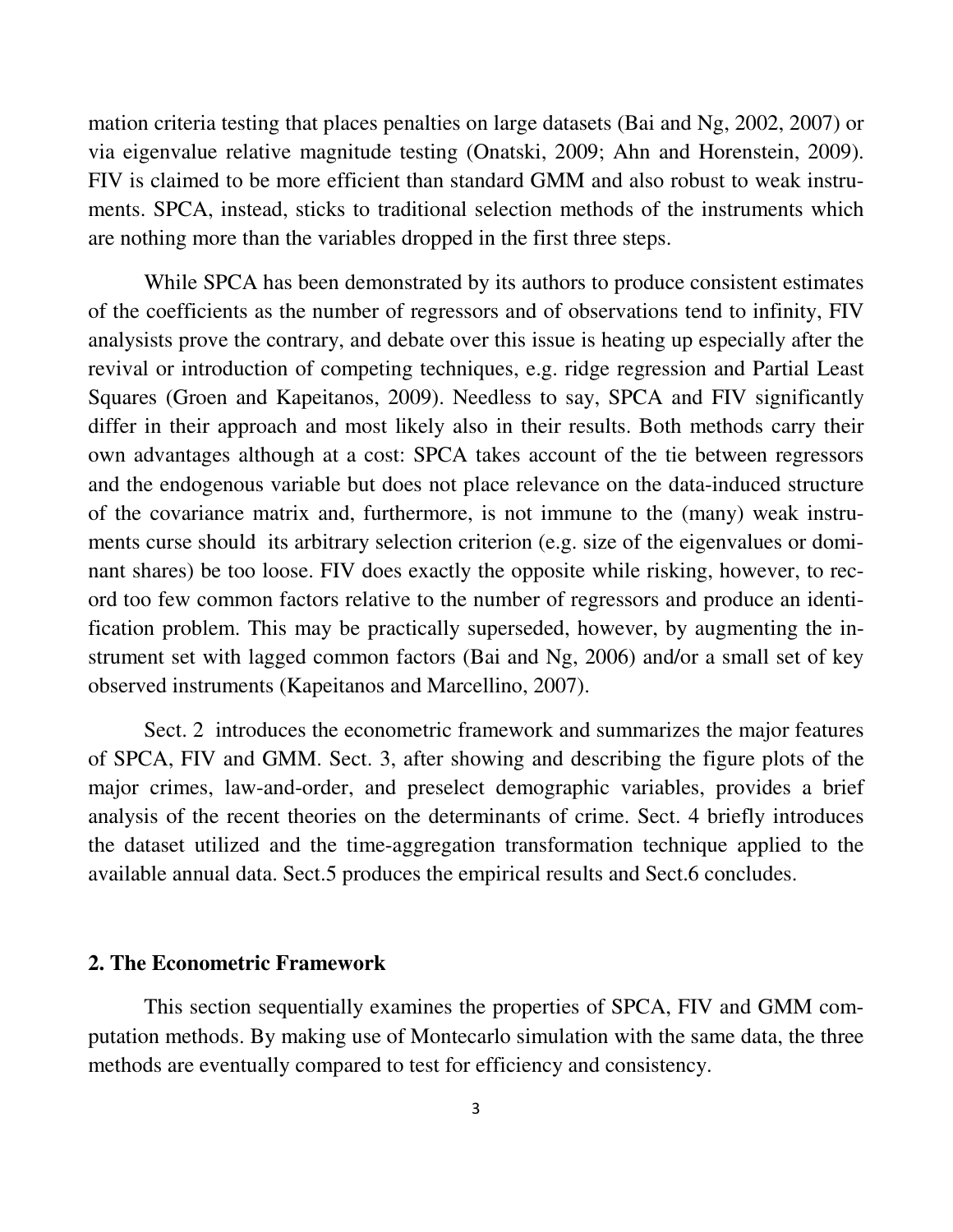# **2.1. Supervised Principal Component Analysis (SPCA)**

For *n* observations and *p* variables, let the time-series matrix of the centered and scaled regressors be

$$
X_p : (n \times p) = (x_1, ..., x_p)
$$
 (1)

where

 $\overline{a}$ 

$$
x_i:(n \times 1) = \left(x_i^D - \text{mean}(x_i^D)\right) / \text{std}(x_i^D); i \in p \tag{2}
$$

where the suffix *D* indicates the original time series. Eq. (2) has the following properties:  $x_i \sim N.I.D.$  (0,1),  $X_p'X_p$  is p.s.d., and trace  $(X_p'X_p) = p^1$ . Let also the endogenousvariable time series be

$$
y:(n \times 1) \tag{3}
$$

with the same distributional property as above.

The *p*.th OLS equation invoked by step (*i*) of SPCA is

$$
y = x_i \alpha_i + 1 \gamma + v_i; \ i \in p \tag{4}
$$

where  $\alpha_i$  and  $\gamma$  are scalars, 1 is a *n*-vector of ones, and  $v_i : (n \times 1) \sim I.I.D. (0, \sigma_i)$ . For practical purposes, however, step (*i*) can also be performed by means of multiple regression, without loss of generality (Koch and Naito, 2008). From all of the *p* equations of eq.(4) the regressor set (eq.1) may be split as follows

$$
X_p = (X_f \colon X_h); f + h = p \tag{5}
$$

by virtue of a given  $t_c$ , a *t* statistic critical value chosen to be 1.96 for the two-tailed 5% level with  $n < \infty$ . Thus

<sup>&</sup>lt;sup>1</sup> Centering and scaling by the standard error, a typical data transformation of PCA, automatically produces normally distributed variables with  $X_p'X_p$  a correlation matrix.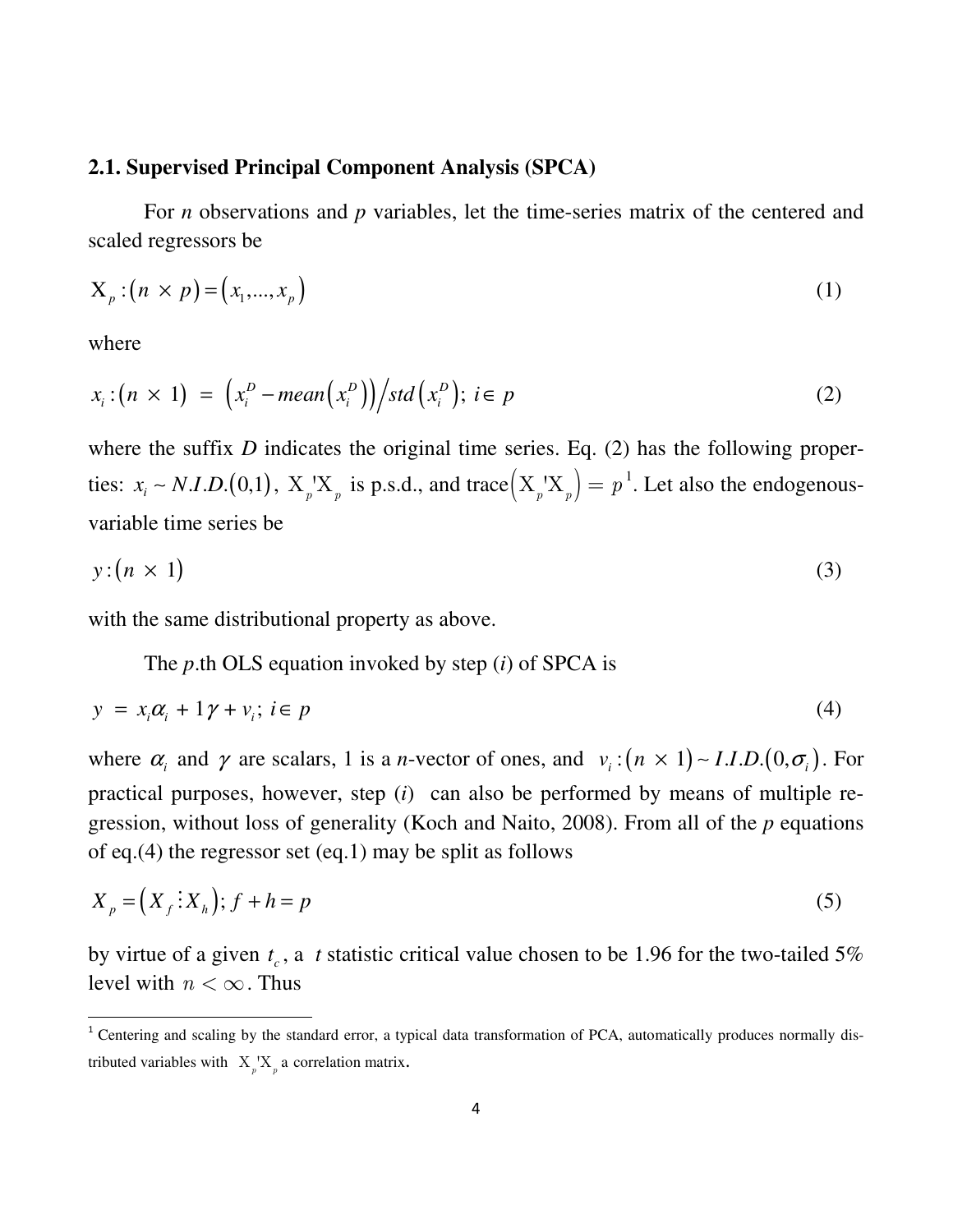$$
\begin{cases} X_f = X_p \mid t(\alpha_i) \le t_c \\ X_h = X_p \mid t(\alpha_i) > t_c \end{cases}
$$
\n(6)

where  $t(\alpha_i)$  is the absolute *t* statistic associated to the *i*.th coefficient of eq. (4). SPCA in step (*ii*) suggests retaining  $X_h$  and dropping  $X_f$  in eq.(6), although the criterion used by its authors (Bair et al., 2006) is somewhat different<sup>2</sup>. Due to the likelihood of collinearity within  $X_h$ , the SVD of  $X_h$  is written as

$$
U S_h V = X_h \tag{7}
$$

whose principal components are

l

$$
P_r: (n \times r) = X_r V_r; \quad r < h \tag{8}
$$

where *r* is the number of the largest ordered eigenvalues or shares usually taken, respectively, to lay above unity and 5%. The matrix  $P_r$  represents the set of mutually orthogonal principal components, such that

$$
P_r P_r = diag(S_r) < diag(S_h) \tag{9}
$$

 Eq. (8) can be utilized to perform OLS whose regressors are completely uncorrelated with one another, thereby disposing of the issue of collinearity. Then we have the following structural equation

$$
y = P_r \beta_r + 1 \gamma_r + \nu \tag{10}
$$

where  $\beta_r$  :  $(r \times 1)$ ,  $\gamma_r$  is a scalar, and  $v$  :  $(n \times 1)$  ~ *I.I.D.* $(0, \sigma_v)$ .

 While the omitted-variable bias disappears together with collinearity, endogeneity given by  $P_r' \nu \neq 0$  may still be a problem. In fact while the principal components are orthogonal, measurement with error and simultaneity may persist. IVE must therefore be imposed upon eq. (10) to obtain consistent estimates. Of the different IVEs, GMM is

<sup>&</sup>lt;sup>2</sup> The cited authors adopt a proportional hazards model. Ng and Bai (2008) use the critical  $t$  statistic as above, posited to be 2.50.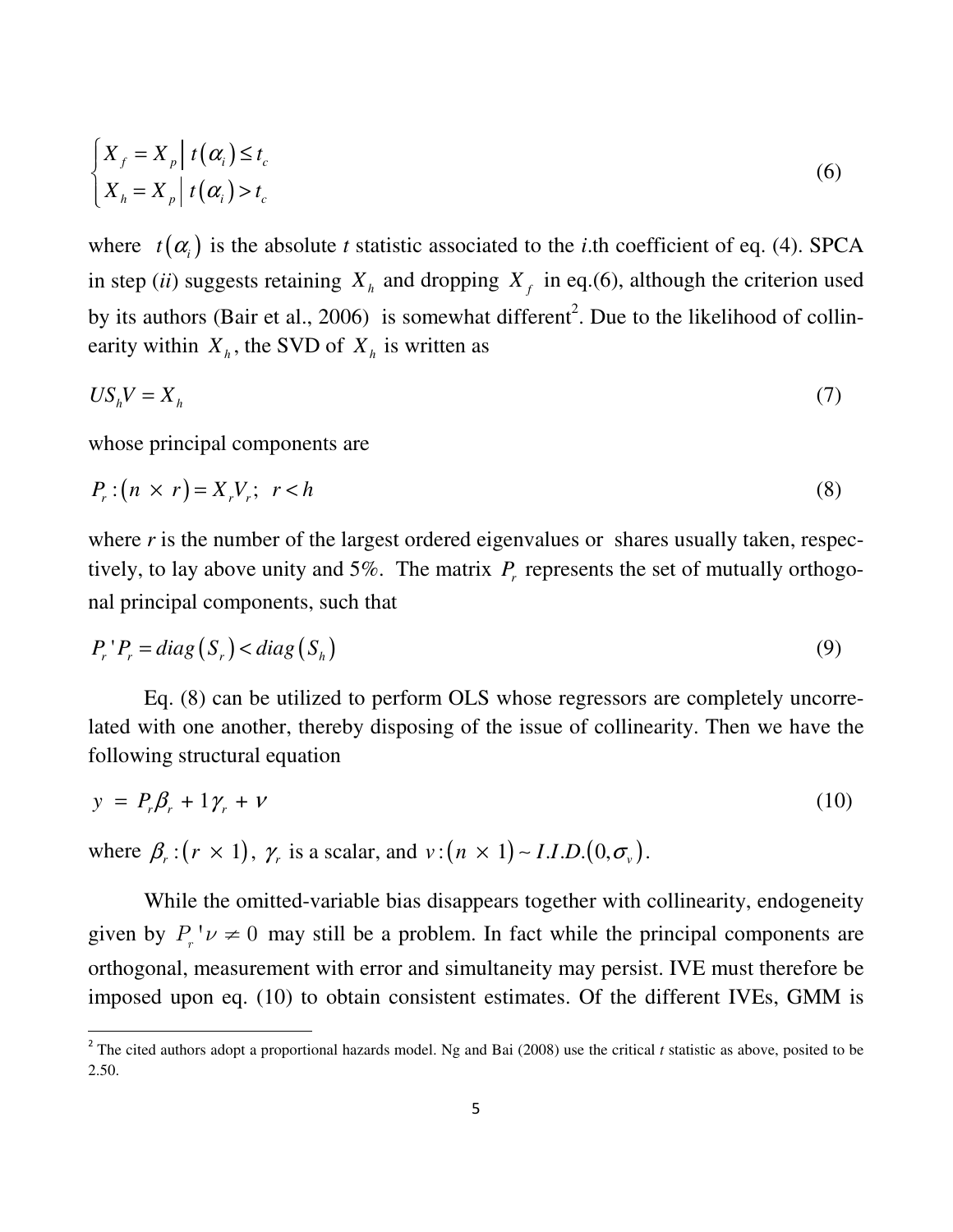thus far the most renown since particularly useful in the presence of autocorrelation and heteroskedasticity (Newey and West, 1987), although it exhibits small-sample shortcomings (Newey and Windmeijer, 2008).

# **2.2. Factor Instrumental Variables (FIV)**

 FIV has been recently popularized by several authors (Bai and Ng, 2006, 2008; Kapeitanos and Marcellino, 2007), motivated by the shortcoming of traditional PCA whose selection criterion is typically inconsistent for a large number of regressors and observations (Bai and Ng, 2002). In its simplest form, FIV builds upon the following static factor model written in common-component form (Chamberlain and Rothschild, 1983)

$$
X = F\Lambda^+ + e \tag{11}
$$

where, given knowledge of  $p$  and of the true number of factors  $r \ll p$  (Bai and Ng, 2002), *X* is a given data matrix of random or actual-data, its size being  $n \times p$ , and  $F: (n \times r), \ \Lambda: (p \times r), \ e: (n \times p), \text{ such that for } j = 1, ..., p:$ 

$$
X = \begin{bmatrix} x_{1,1} & \cdots & x_{1,p} \\ \vdots & & \vdots \\ x_{n,1} & \cdots & x_{n,p} \end{bmatrix}; e = \begin{bmatrix} e_{1,1} & \cdots & e_{1,p} \\ \vdots & & \vdots \\ e_{n,1} & \cdots & e_{n,p} \end{bmatrix}; F = \begin{bmatrix} f_{1,1} & \cdots & f_{1,r} \\ \vdots & & \vdots \\ f_{n,1} & \cdots & f_{n,r} \end{bmatrix}; \Lambda = \begin{bmatrix} \lambda_{1,1} & \cdots & \lambda_{1,r} \\ \vdots & & \vdots \\ \lambda_{p,1} & \cdots & \lambda_{p,r} \end{bmatrix}
$$

where *X* is observed and may be a stationary or non-stationary panel dataset, while all the other elements are unobserved.  $F$  is the matrix of common factors,  $\Lambda$  the matrix of factor loadings and *e* the matrix of the idiosyncratic component.

We suppose that  $E(F) = 0$ ,  $E(FF') = I_r$ ,  $E(e) = 0$ , and  $E(F'e) = 0$ , where  $I_r$ is the  $(r \times r)$  identity matrix, which applies only in the case of orthogonal rotation, and *e* might be auto- or cross-correlated (Bai and Ng, 2002). Assumptions A and B of Bai and Ng (2002) are assumed to hold throughout.

 For ease of reading, the model above described may be specifically expressed for  $i = 1,...,n$  and  $\ell = 1,...,r$ , and for each *j* as follows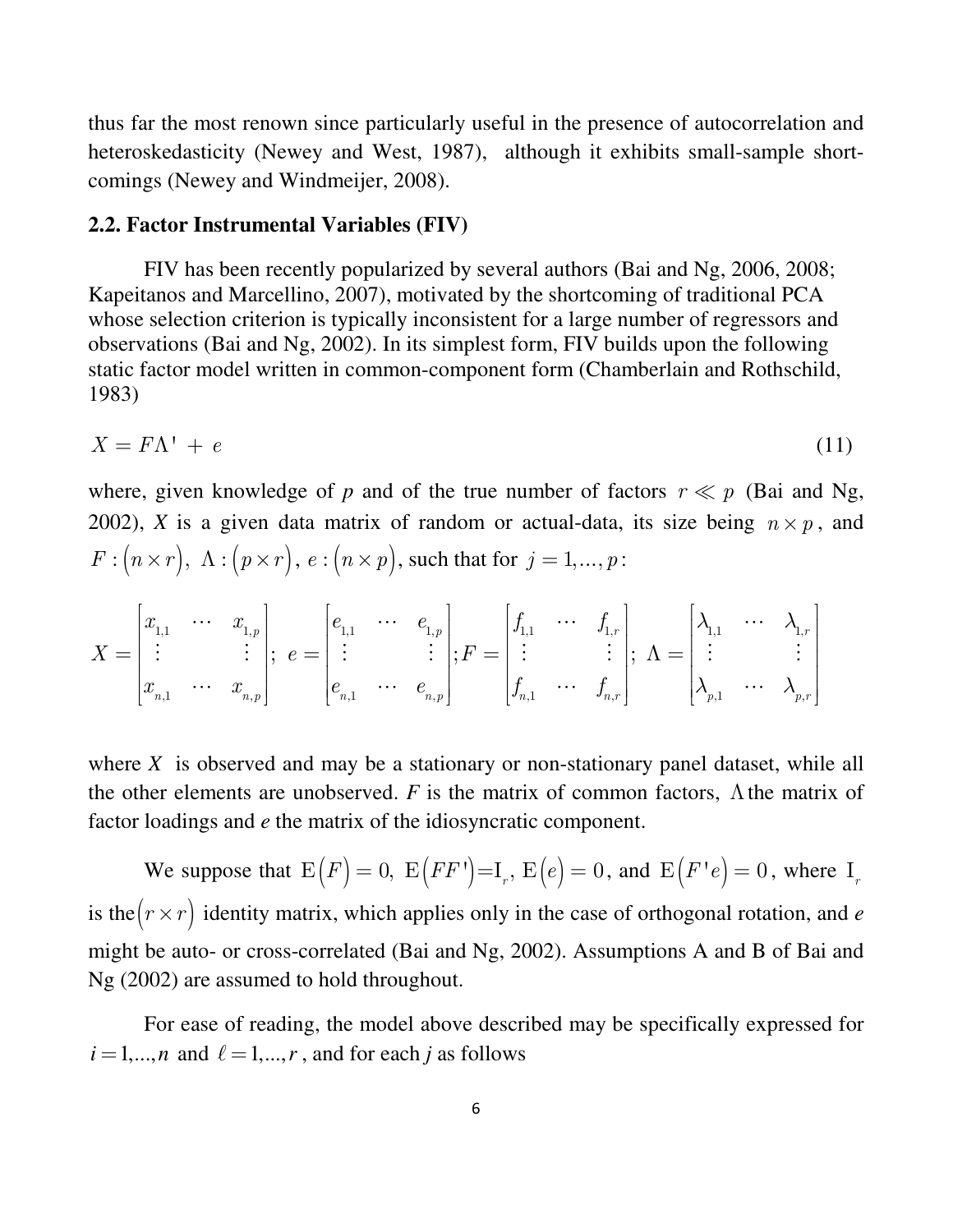$$
x_{i,j} = f_i \cdot \lambda_\ell + e_{i,j} \tag{12}
$$

where  $x_{i,j}: (n \times 1)$ ,  $f_i: (n \times r)$ ,  $\lambda_i: (r \times 1)$  and  $e_{i,j}: (n \times 1)$ . Obviously, as pointed out also by some authors (Bai and Ng, 2002),  $\lambda_{\ell}$  corresponds to the OLS estimate of the coefficients of the regression of  $x_{i,j}$  over the observed  $f_i$ .

Depending on whether  $n < p$  or  $n > p$ , two sample covariance specifications of eq. (11) may be derived:

$$
XX': \left(n \times n\right) = F\Lambda' \Lambda F' + \Phi; \ \Phi = ee'
$$
\n<sup>(13)</sup>

$$
X'X : (p \times p) = \Lambda F'F\Lambda' + \Psi; \ \Psi = e'e.
$$
\n(14)

 Both (13) and (14) can undergo Singular Value Decomposition (SVD) whereby the unobservables may be approximated in the following manner. For the first case, let  $SVD(XX'/np) = F_rS_rV_r$ , where  $F_r$  and  $V_r$  are unitary matrices and  $S_r$  is a diagonal matrix of singular values. All are of size  $n \times n$ . Then  $\hat{F}_r = \sqrt{n}F_r$  and subsequently  $\Lambda_r = \hat{F}_r$  *X | n*, such that, finally, the common components and the estimated errors respectively are  $\hat{C}_r$ :  $(n \times r) = \hat{F}_r \Lambda_r$  and  $\varepsilon$ :  $(n \times p) = X - \hat{C}_r$ . Finally,  $S_r = \Lambda \Lambda'/p$  and  $FF'/n = I_r$ . For the second case we have:  $SVD(X'X/np) = F_rS_rV_r$ , whereby  $\hat{F}_r = \sqrt{p} F_r$  and  $\Lambda_r = \hat{F}_r X' y \cdot p$  such that  $\hat{C}_r : (r \times n) = \hat{F}_r \Lambda_r$  and  $\varepsilon : (n \times p) = X - \hat{C}_r$ '.

Finally, similar to above,  $S_r = \Lambda \Lambda'/n$  and  $F'F/p = I_r$  and, since  $\Lambda_r \sim N(0, S_r)$ and  $\hat{F}_r \sim N(0, I_r)$ , the variance of the common components is always smaller than that of the other variables, independent of their statistical distribution (e.g. Normal, I.I.D.). Therefore,  $Var(\hat{C}_r) < Var(X)$  and  $Var(\hat{C}_r) < Var(Z_m)$ .

The rationale for using factor analysis – as advanced in the Introduction – is that large datasets ( $p \rightarrow \infty$ ), can be size-reduced to a few common components which explain most of the behavior contained in *X*. The true number of components  $r$  is unknown ex ante and can be determined by formal statistical procedures (Bai and Ng,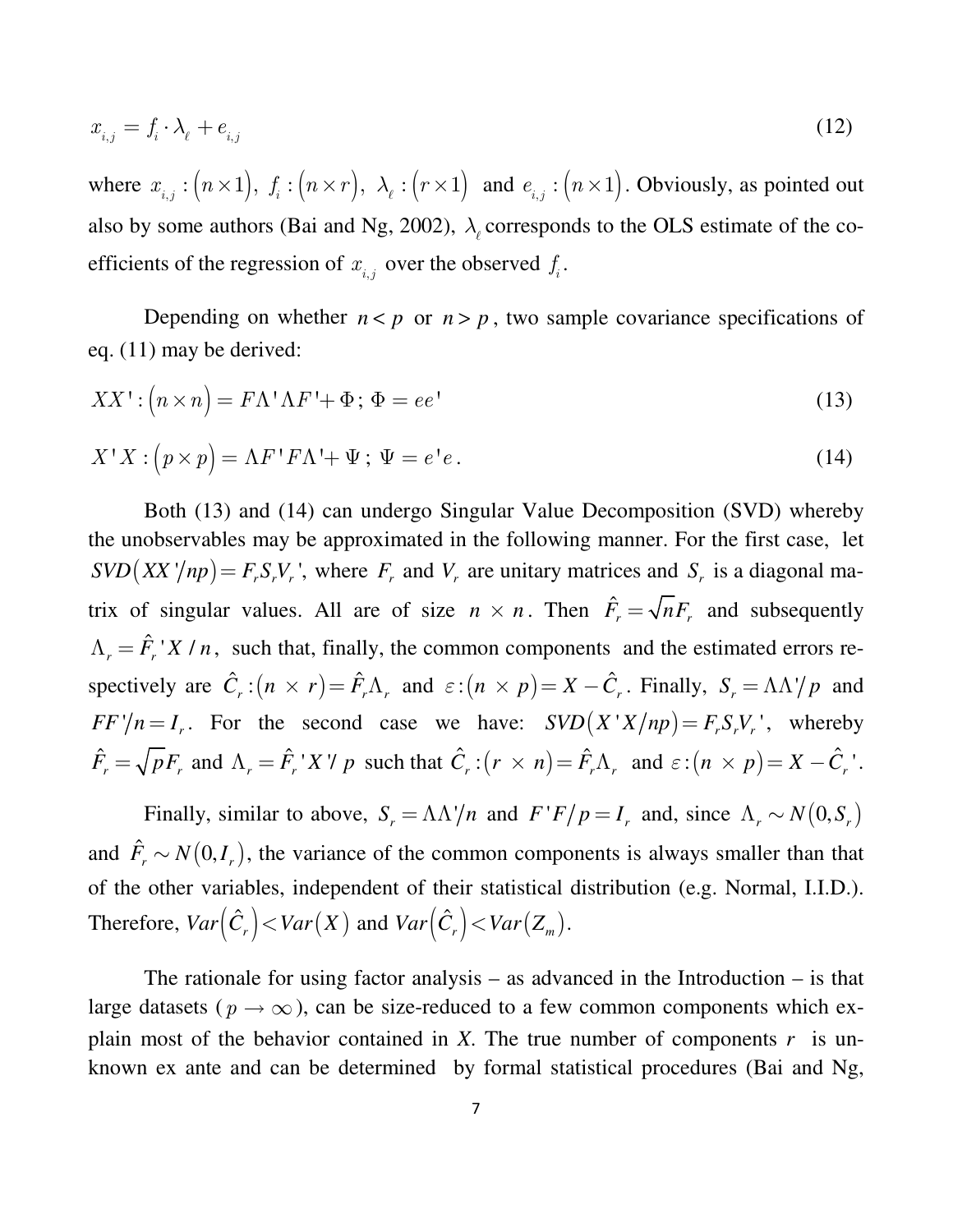2002, 2007; Onatski, 2009; Ahn and Horenstein, 2009) some of which are reported in the Technical Appendix. The factors so obtained are supplemented – if necessary – by additional instruments to form the entire instrument dataset, and utilized in estimating a classical regression equation with preselected exogenous variables.

#### **2.3. Generalized Method of Moments (GMM)**

Let the following equation system

$$
y = X\beta + \varepsilon \tag{15}
$$

$$
X = Z_m \Pi_1 + \hat{C}_r \Pi_2 + y \Pi_3 + V \tag{16}
$$

where eq. (15) is a structural-form regression equation with the matrix of the regressor variables  $X:(n \times p)$  and the disturbance vector  $\varepsilon:(n \times 1)$  – *I.I.D.*(0, $\sigma_{\varepsilon}$ ), and eq. (16) is a generalized reduced form (RF) that endogenizes *X* under the assumption that  $X' \in \neq 0$ .  $\Pi_1$  and  $\Pi_2$  are the RF parameter matrices, respectively, of the instruments included in  $Z_m$ :  $(n \times m)$ ,  $(m \ge p)$  and of the *r* common components  $\hat{C}_r$ , while *V* is a *n*  $\times$  *p* disturbance matrix, posited to be  $E(V \epsilon) = 0$ . Specifically, for XX'  $(n < p)$ ,  $\hat{C}_r = \hat{F}_r \Lambda_r$ , while for  $X'X$   $(n > p)$ ,  $\hat{C}_r = (\hat{F}_r \Lambda_r)'$ . Finally,  $\Pi_3:(m \times p)$ ,  $Cov(\hat{C}_r, X)$  $<$  *Cov*( $Z_m$ ,  $X$ ), and  $\Pi$ <sub>3</sub>:(1  $\times$   $p$ ). The following matrices are set to be:  $\Pi$ <sub>2</sub> = 0 in SPCA and  $\Pi_3 = 0$  in FIV.

 It is indifferent for the working of GMM whether *X* is preselected by SPCA or by a theoretical rationale that accommodates FIV. What is relevant is that in SPCA  $E(\Pi_1, \Pi_3) \neq 0$ , while in FIV, if the data have a factor model structure,  $E(\Pi_2) \neq 0$  and if in addition a mixture of both  $Z_m$  and  $\hat{C}_r$  as instruments is used as in the majority of empirical applications (Bai and Ng, 2007, 2008; Kapeitanos and Marcellino, 2007),  $E(\Pi_1)\neq 0$ .

 Standard GMM utilizes instruments and moment matrices (Hansen, 1982). Again, it is indifferent whether the instrument matrix is made up of the least relevant regressors dropped out of eqs. (5) and (6) in the SPCA procedure or of other variables, e.g. the mixture of common factors and lagged regressors as required by FIV.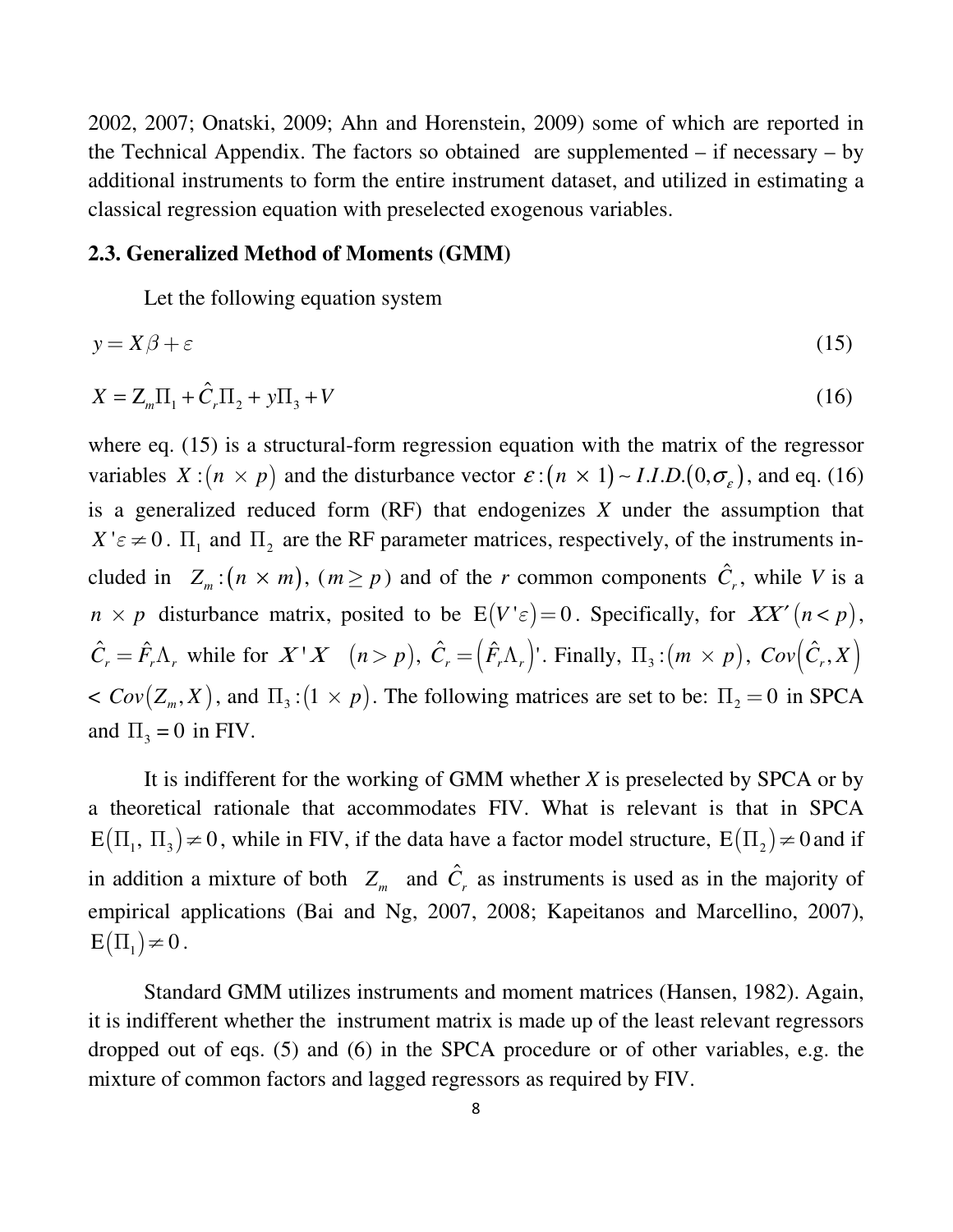Let for simplicity the set of instruments be only  $Z_m$  for the moment, such that  $\Pi_2$ ,  $\Pi_3 = 0$ , and  $E(Z_m|V) = 0$  for exogeneity and  $E(Z_m|X) \neq 0$  for relevance, and let the corresponding set of moments be

$$
u_m : (n \times m) \equiv Z_m \left( y - X \hat{\beta} \right); \, \mathcal{E}\left[ u_m \left( \hat{\beta} \right) \right] = 0 \tag{17}
$$

where  $\hat{\beta}$  is the first-stage estimator, and the covariance matrix of eq. (16)

$$
W_m : (m \times m) = u_m' u_m \tag{18}
$$

the GMM estimator, for the weight matrix  $\Omega^{-1}$ :  $(m \times m) = (W/n)^{-1}$ , is the following:

$$
\hat{\beta}_{GMM} = \left(G^{\dagger} \Omega^{-1} G\right)^{-1} G^{\dagger} \Omega^{-1} Z^{\dagger} y \tag{19}
$$

where  $G: (m \times p) = \partial u_m / \partial \hat{\beta}$  is the Jacobian matrix and  $Z' y : (m \times 1)$ . The asymptotic distribution of the GMM estimator is

$$
n^{\frac{1}{2}}\left(\hat{\beta}_{GMM} - \beta_0\right) \sim N\left[0, \left(G'W^{-1}G\right)^{-1}\right]
$$
\n(20)

where  $\beta_0$  is the population parameter and the related asymptotic variance is defined as  $A \text{var } GMM = (G' \Omega^{-1} G)^{-1}.$  (21)

The GMM estimator of eq. (14) is asymptotically highly biased of order  $O_p(m)$  if there is endogeneity, i.e. correlation among the RHS variables of eq. (11) (Newey and Windmeijer, 2008). It is also asymptotically biased, although to a lesser degree, if the moments of eq. (18) are far from normally distributed (Altonji and Segal, 1996) and are not variance minimizers because the first-stage estimator  $\beta_r$  is inconsistent (Newey and Smith, 2004).

In addition, the size of  $Z_m$  may be quite large and well beyond the bounds suggested by the literature (Andrews and Stock, 2007) and in practice it may be very difficult to achieve instrument validity even if *m* and *n* are very large (Andrews and Stock, 2007), since instruments that are exogenous may be weak and viceversa.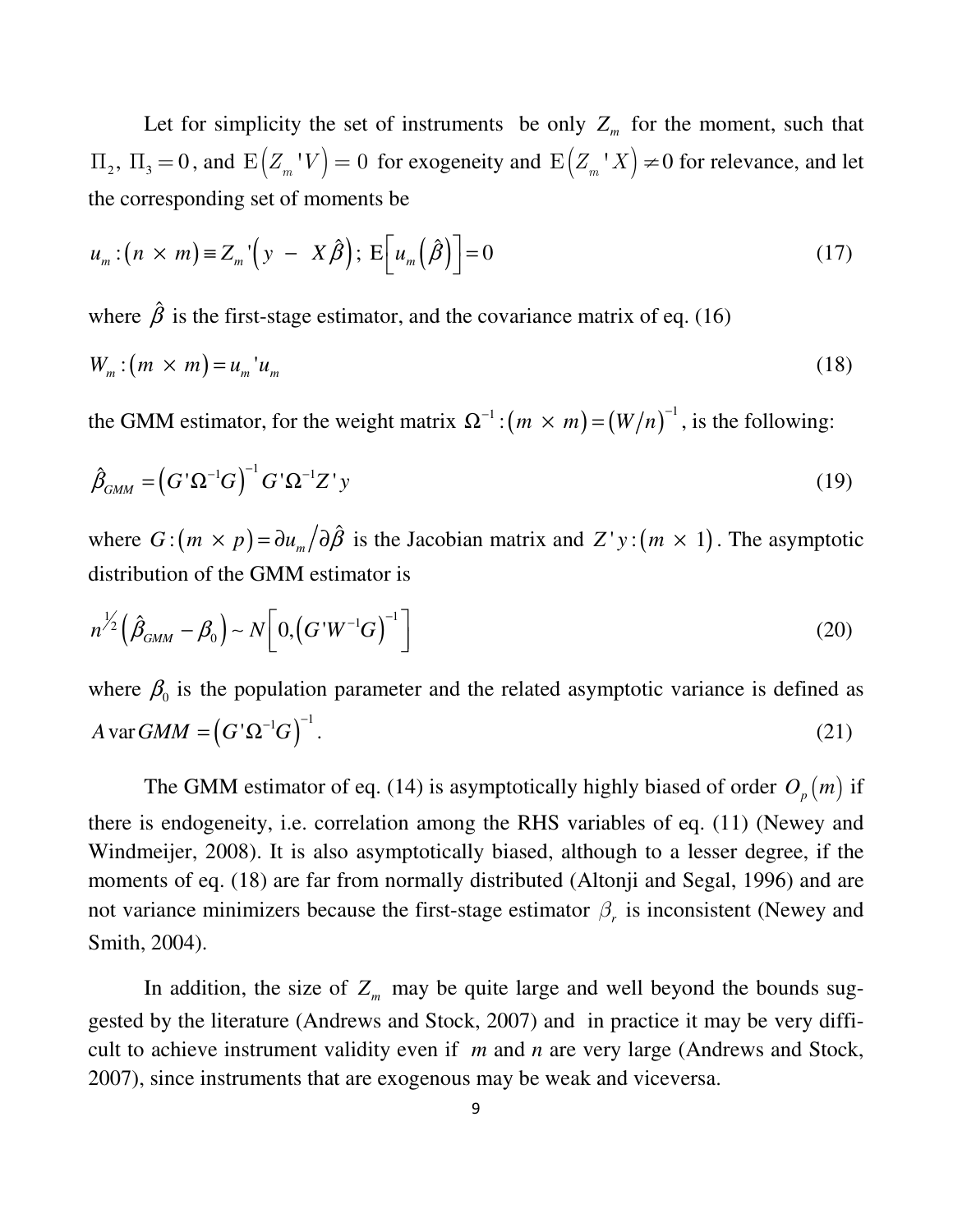In the case of SPCA, given  $G = -\left(Z_m \, Z_m \Pi_1 + Z_m \, y \Pi_3\right)/n$  $\overline{a}$  the asymptotic variance of the estimator is

$$
A \text{var } SPCA = \left(\hat{G}^1 \hat{\Omega}^{-1} \hat{G}\right)^{-1}
$$
 (22)

while in the case of FIV for both  $\Pi_1 \neq 0$  and  $\Pi_2 \neq 0$ ,  $\breve{G} = -\left(Z_m Z_m \Pi_1 + Z_m' \hat{C}_r \Pi_2\right)/n$  $\overline{\phantom{0}}$ , and the asymptotic variance of the estimator is

$$
A \text{var} FIV = \left( \breve{G}^{\dagger} \breve{\Omega}^{-1} \breve{G} \right)^{-1} . \tag{23}
$$

After denoting *Est* and  $G^*$  respectively any of the three estimators and corresponding Jacobians considered, we know that in general  $\lim_{\Omega^{-1}\to\infty} A$  var  $Est = 0$  and that *Lim A* var *Est* = 0. Then, independent of the values taken by the parameter matrices in  $G^* \rightarrow \infty$ eq. (16), if the following conditions hold:  $G > G > G$  $\sim$   $\sim$ and  $\widetilde{\Omega}^{-1} > \Omega^{-1} > \widehat{\Omega}^{-1}$  $\sim$   $\sim$   $\sim$   $\sim$ , we automatically expect that

$$
A \text{var } SPCA > A \text{var } GMM > A \text{var } FIV
$$
\n
$$
(24)
$$

which implies, for *n*,  $p \rightarrow \infty$ , a greater consistency of the SPCA estimator, as claimed by its authors (Bair et al., 2006) and a higher degree of efficiency obtained with the FIV estimator (Bai and Ng, 2006; Kapeitanos and Marcellino, 2007).

 This conclusion and its related causes, i.e. the magnitude of the components of the parameter asymptotic variance – the weight matrix and the Jacobians – are put to empirical testing via Montecarlo experimentation to assess the truth of eq. (24). Specifically, the goal is to check whether eq. (24) holds for any value of *n* and *p* and also for  $n, p \rightarrow \infty$ , namely, for limited and asymptotic sample length and size. In Table 1, the variables of eqs. (15) and (16) are all simulated random N.I.D. values and the number of the common components is fixed to 3, while that of the endogenous regressors and of the instruments is set to be 3,7 and 5,25 (panes A and B, respectively), two reasonable value couples for common practitioners.

 The magnitude of the asymptotic variance and of its components is assessed by means of their smallest singular value (SSV). In the table, for select different sample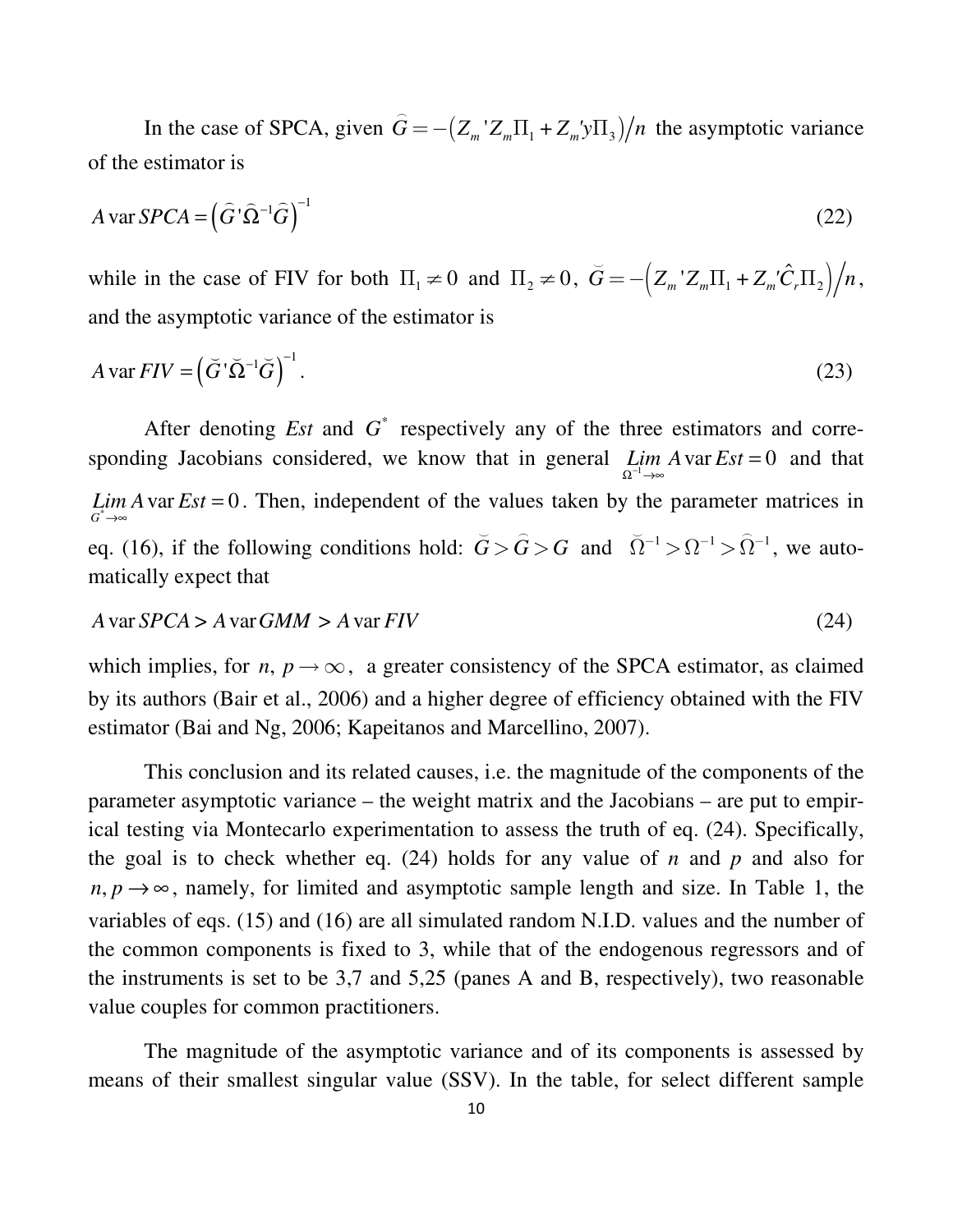length (*n*) and panel size (*p*) of N.I.D.-distributed artificial series that replicate the data matrix  $X$  of eq. (11), the sample means and standard deviations of 1,000 replications of the SSVs of the weight matrix  $(\Omega^{-1}, \hat{\Omega}^{-1}$  and  $\tilde{\Omega}^{-1}$  $\sim$   $\sim$ ), of the Jacobians  $(G, G \text{ and } G)$  $\sim$ ;  $G'G$ ,  $G'G$  and  $G'G$  $\sim$   $\sim$   $\sim$   $\sim$ ) , and of the asymptotic parameter variances are reported. To simplify the reading of the table, the batches are respectively denoted as OMINV, JAC, JAC2 and AVAR.

 A quick glance at Table 1 shows that the asymptotic parameter variance AVAR (columns 4 and 8, panes A and B) is always the largest in the case of SPCA and the smallest in the case of FIV independent on whether  $n < p$  or  $n > p$ , but obviously dependent, as the other variances, on the number of instruments. Its magnitude stands between 1/3 and 1/6 of the AVAR of standard GMM for both few and many instruments, and is many more times smaller in all cases than that of SPCA.

 The weight matrix OMINV (columns 1 and 5 of both panes) is the smallest in the case of SPCA, while JAC and JAC2 are the largest in FIV for few instruments and the smallest with many instruments. This implies that in the former case the correlation between the instruments and the common components is high relative to the other estimators, while the situation is reverted with many instruments.

 To conclude, the AVAR of FIV is always the smallest of the given estimators, irrespective of the length and size of the random sample, but its magnitude does not necessarily depend on the Jacobians especially in the case of many instruments. Therefore, it must be made to depend on the coefficient matrix  $\Pi_2$  of eq. (16) which ties the matrix *X* with its common components. For this reason, and especially with small samples, FIV is largely preferable to the other two techniques, and this approach will be pursued in the empirical Sections that follow.

#### **3. Violent crime statistics in the US and modern crime theories**

 This section describes the main statistical features of criminal trends and of several related variables in the US during the last quarter century. It introduces also the modern theories on the determinants of aggregate criminal behavior and of the ensuing debates.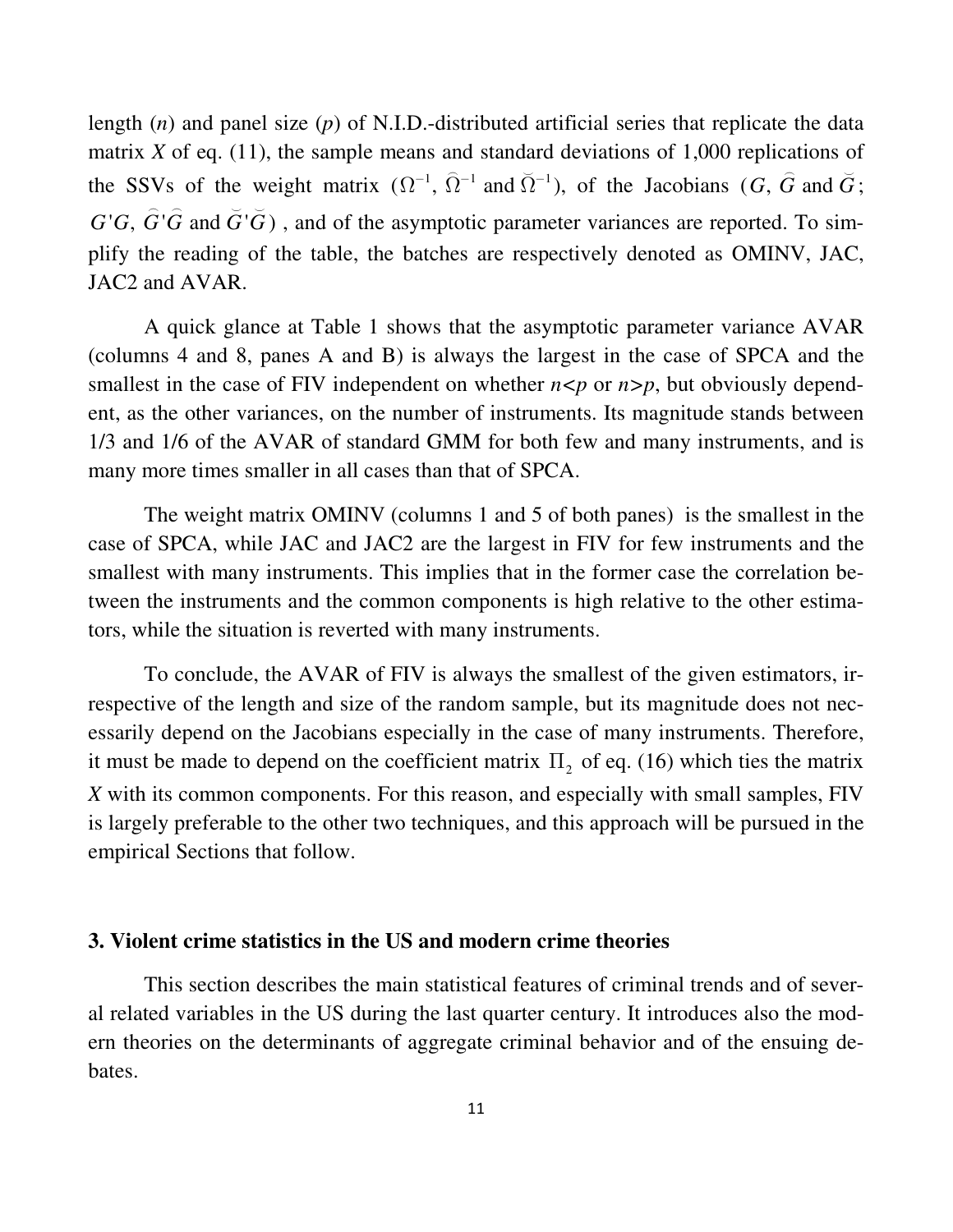#### **3.1. Trends in violent crime, law and order, and demographics**

 Trends occurred in the last quarter century in violent crime, in law-and-order, and in the major preselect demographic variables are shown in the Figure plots 1-3, 4-7 and 8, respectively.

 All the data exhibited are on an annual basis since at least 1976, and are issued by the US Bureau of Justice (BOJ) based on the National Crime Victimization Survey in conjunction with the Uniform Crime Report (UCR). Violent crime, according to FBI, includes in descending order of severity murder and nonnegligent manslaughter (merged as homicide), forcible rape, robbery and aggravated assault BOJ adds to the latter also simple assault. All of these crimes involve, according to the UCR, force or threat of force.

 The trends during the period 1976-2005 of the two major crime classifications – property and violent crime<sup>3</sup> – are exhibited in the upper panels of Figure 1. They both show a declining pattern, the former steeper than the latter. In fact the drop in property crime is nearly fourfold, while that in violent crime is roughly twofold. The ratio of violent with respect to property crime passes from nearly 9% to over 12%.

 The trend of the rate (per 100,000 inhabitants) of total violent crimes committed with firearms is shown in the left bottom panel of Figure 1 and shows a growth from 1976 to 1993 and then a substantial drop until the year 2000, later to stabilize. A similar pattern is followed by the use of firearms in total violent crime, which is exhibited in the right bottom panel of Figure 1.

 The trend of total homicide rate is shown in Figure 2, upper left panel. It nearly doubled from the mid 1960's to the late 1970's, then peaked in 1980 at 10.2 and subsequently fell off to 7.9 in 1984. It rose again in the late 1980's and early 1990's to another peak in 1991 of 9.8. From 1992 to 2000, the rate declined sharply. Since then, the rate

 $\overline{a}$ 

 $3$  The victims of the 9/11/01 terrorist attacks are not included in this analysis.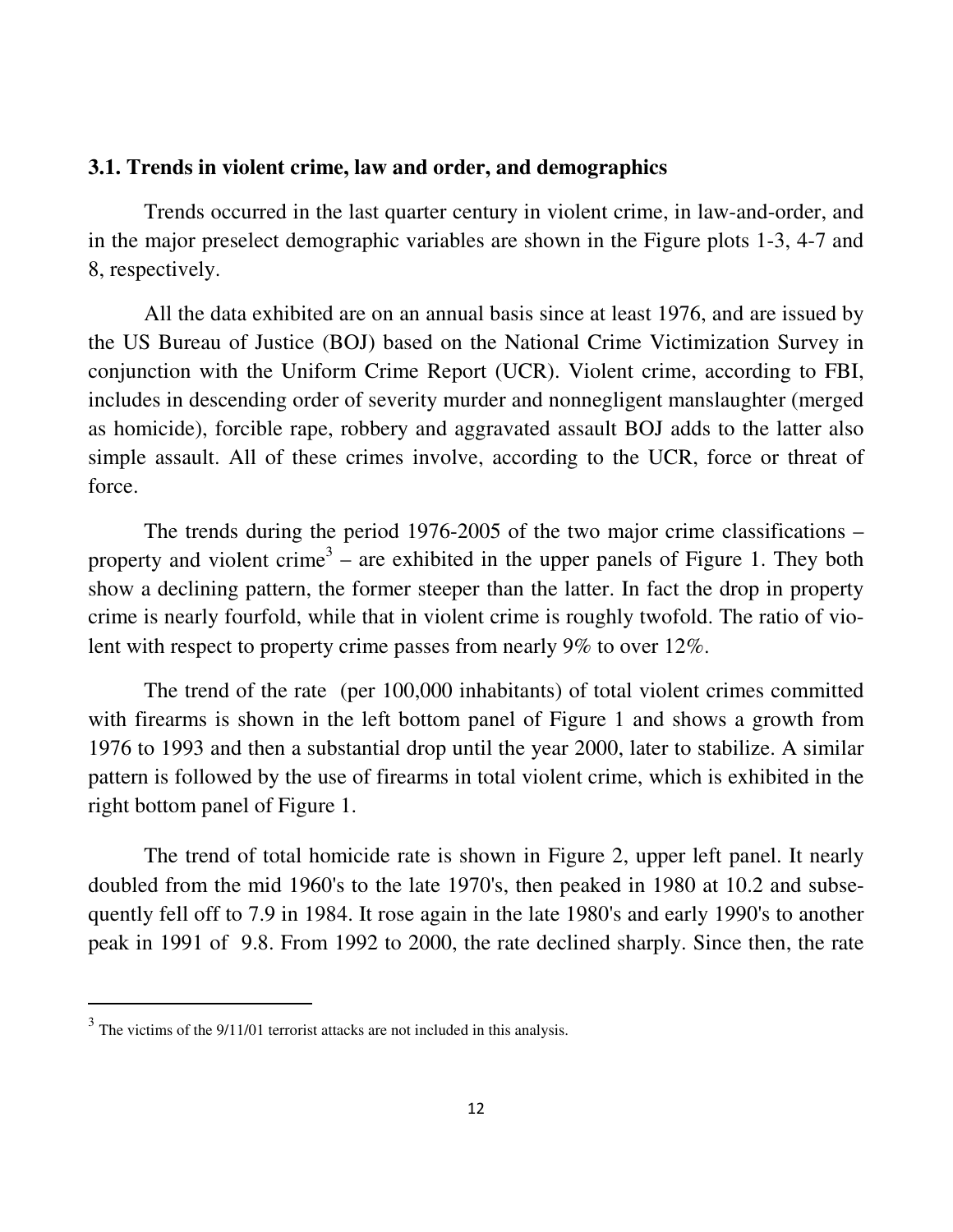has been stable. Its share over total violent crime, however, has diminished substantially, passing from 1.8% in 1976 to 1.2% in 2005.

 The ethnic characteristics of homicide victims and offenders differ, as blacks are disproportionately represented as both homicide victims and offenders. From the BOJ reports, the victimization and the offending rates for blacks respectively were 6 and 7 times higher than those for whites. The other panels of Fig.2 put to evidence these patterns which show that, in practice, the black-total homicide ratio hovers at around 80%.

 Fig. 3 shows the trends of the other four violent crime rates: rape, robbery and the two categories of assault. They all follow a similar pattern, consistent with total violent crime of which, respectively, they represent a fairly constant share close to 6%, a falling share (from  $42\%$  to  $31\%$ ) and a surging share (from  $50\%$  to over  $60\%$ ). In practice, assault has slowly but steadily replaced robbery. Whether this is evidence of improved private deterrence against the supply of loot crime it is an open question that will be pursued in Sect. 5.

 Figs. 4 to 7 show law and order statistics. Total arrest rates and arrest rates per age group show in Fig. 4 a pattern that is on average consistent with violent crime committed with firearms (Fig.1). They follow in fact the classic inverted U-shape trend, peaking in the early-mid 1990's. However, the arrest ratio of young teens (age 14 and below) presents a rather worrisome bulge in the years 2000, not shared by the other age groups. Correctional statistics (available from 1980), persons under capital punishment (available from 1976) and crime-related public expenses (available from 1982) are shown in the last three Figures provided.

 Fig. 5 shows the number of persons in custody of state correctional authorities. The numbers are total and by most serious offense, and are available from 1980 onwards. The total number of persons in correctional custody rises by nearly fourfold during the last quarter century of reported data. Of these, the slowest growing is the number of persons that have committed property crimes, while the fastest growing is the number of drug-related inmates which grows by a whopping amount of 12 times. In fact its ratio over the total number of persons in correctional custody rises from 1% to 4%, while the others remain fairly constant.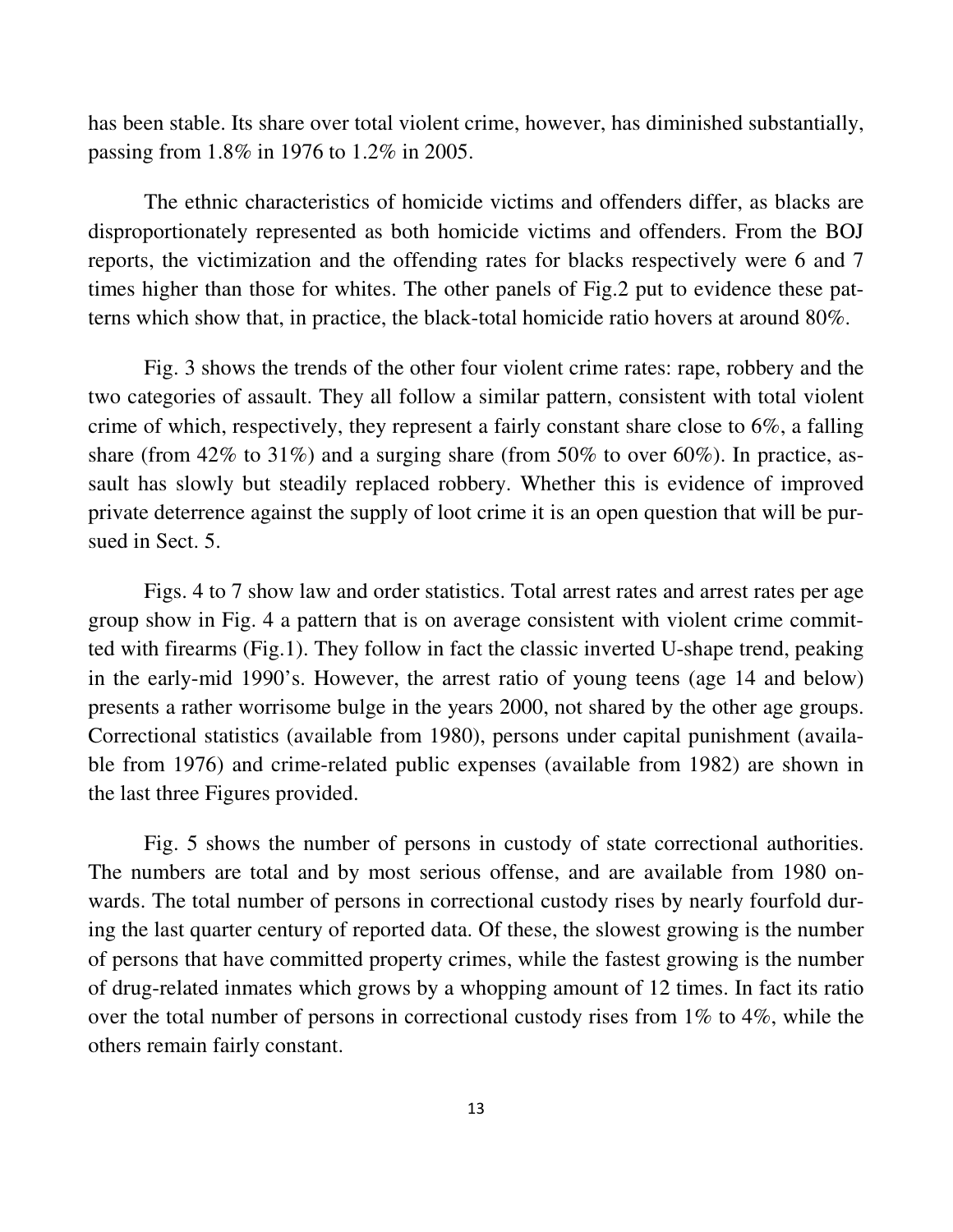While Fig. 6 is quite self explanatory at showing the rise in absolute terms of persons under capital punishment and executed, Fig. 7 shows the financial effort of state, federal and local authorities toward the police, the judicial and the correctional system. The figures are available only since 1982 and are expressed in current Dollar terms (mn.). Expressed in percapita real Dollar terms (by using the GDP deflator, 2000=100) the public expenses that have received the largest share have been those earmarked to the police, although declining from 53% to 46%. The share of the correctional system, instead, has risen from 25% to 32%, consistent with the rise of prison inmates shown in Fig.5. Finally the share received by the judicial system has been mostly constant at 22%.

 Finally, Fig. 8 shows the trends of the major preselect demographic variables: abortion and birth rates (per 1,000) women and by two age groups (15-19, 20-24). All four peak almost simultaneously in 1989-91after a swift rise, especially in abortions. This rise is most likely connected with the effects of the *Roe vs. Wade* ruling that legalized abortion in January 1973, and rapidly adopted as state law all over the nation. Observationally speaking, one generation after the ruling the abortion rates have started falling, and together with them also the birth rates of the youngest group of women. The birth rates of the second group, instead, show a rather independent pattern. While reputing needless pursuing the matter further at this juncture, a clearer picture of the phenomenon may be conveyed by analyzing the contents of the modern crime theories.

# **3.2. Modern crime theories**

The statistical evidence supplied above has prompted macro-criminologists to delve into the determinants of crime. Three major hypotheses have been lately laid down in the academic literature: the "Roe-Wade effect", the "More-guns-less-crime" hypothesis, and the "Death-penalty effect". All of them are tested by means of large panel datasets, provided by the FBI and other official sources in terms of tabulations of states, metropolitan statistical areas, cities with over 10,000 inhabitants, suburban and rural counties, and colleges and universities. The amount of data ranges from over 500 to over 5,000.

 The first testable hypothesis the " Roe-Wade effect", known also as the abortioncrime link (Donohue and Levitt, 2001, 2004, 2006). It is therein posited and proved that widespread legalized abortion introduced in 1973 has a significant causal relationship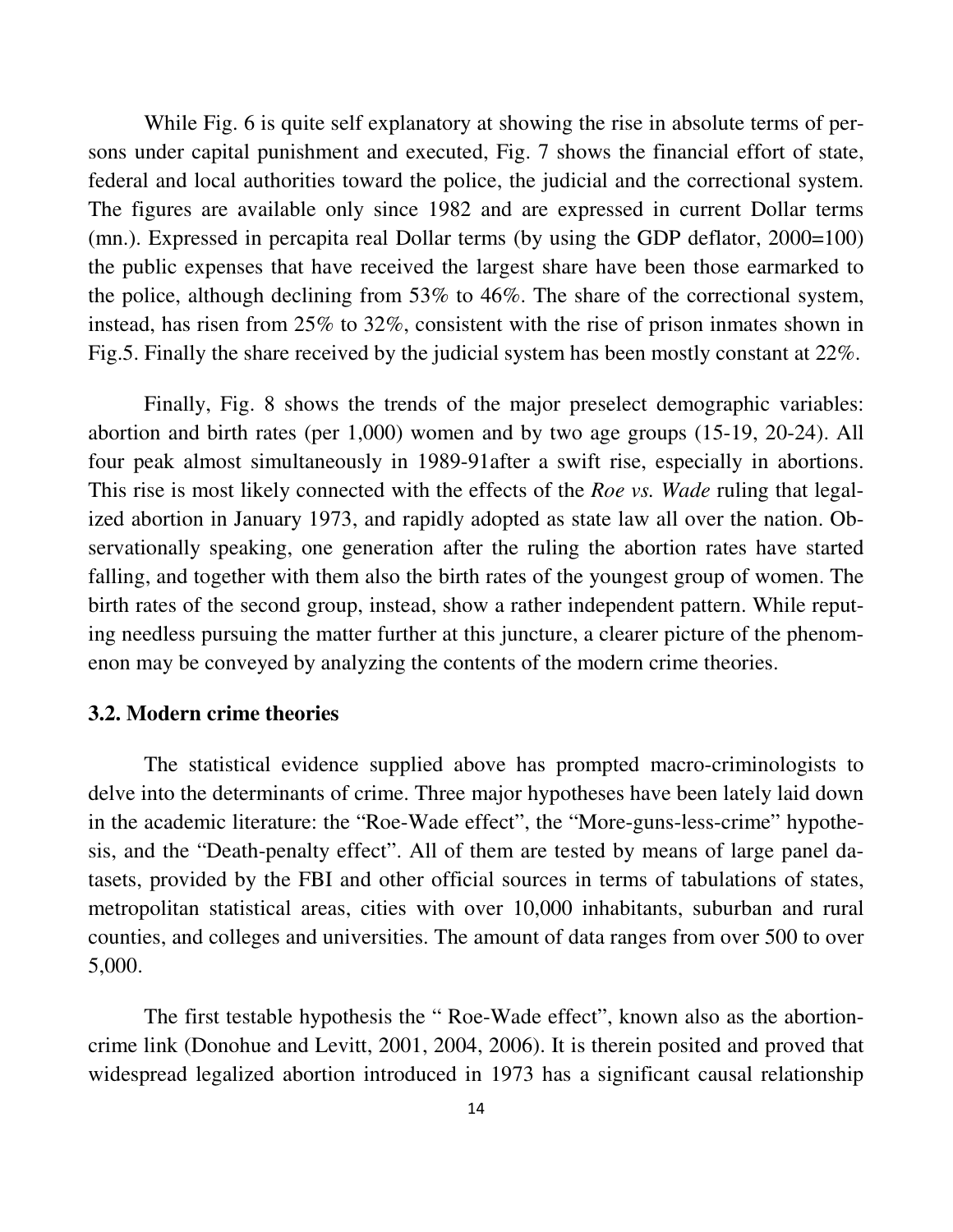with the observed crime trends. In fact their reduction since 1987 onwards (see Figs. 1- 3) is supposedly due to the reduced number of potential criminals by age cohorts, especially within the context of low-income classes and/or racial minorities (Levitt, 2004).

 The second hypothesis posits that behind crime trends some major deterrent causes may loom behind, like state laws on Concealed-Carry Weapons (Lott and Mustard, 1997) or improved policing and sentencing. The "More guns less crime" hypothesis, however, is jeopardized by Ayres and Donohue (2003) who use more complete county data by adding five years of county data and seven years of state data, and reinforce the abortion-crime link, while at the same time demonstrate the adoption of shall-issue laws in general increases crime. Lott and Whitley (2004) prove instead that abortion explains very little in the U.S. crime rate reduction. Other hypotheses on this line are advanced, such as the crack cocaine epidemic (Joyce, 2004) and the death penalty deterrence effect on homicide.

 The death penalty hypothesis rests on Ehrlich's original finding (1975) which predicts that an increase in perceived probabilities of apprehension, conviction given apprehension, or execution given conviction will reduce an individual's incentive to commit murder. Hence, death penalty is shown to produce a significant deterrent effect upon crime. This hypothesis has been recently corroborated by the finding that, on average, one execution deters 18 murders (Dezhbakhsh et al., 2003). The authors utilize a countylevel panel dataset that covers the post-moratorium period: 1977-present (moratorium was established in 1972 by the Supreme Court in *Furman vs. Georgia*). This is the most disaggregate and detailed data used in this literature, that is addressed at overcoming aggregation bias emerging from using state or national data, but is highly criticized by Donohue and Wolfers (2005).

# **4. The Available Dataset and Time Disaggregation Techniques.**

 This section exhibits the crime and crime-related variables that can be used for estimation in testing for the determinants of aggregate criminal behavior in the US. All figures, except three, are supplied by official sources in annual terms, while quarterlization is needed for estimation purposes. The most popular benchmark-based temporal disaggregation techniques are presented and, among these, the Santos Silva-Cardoso is selected.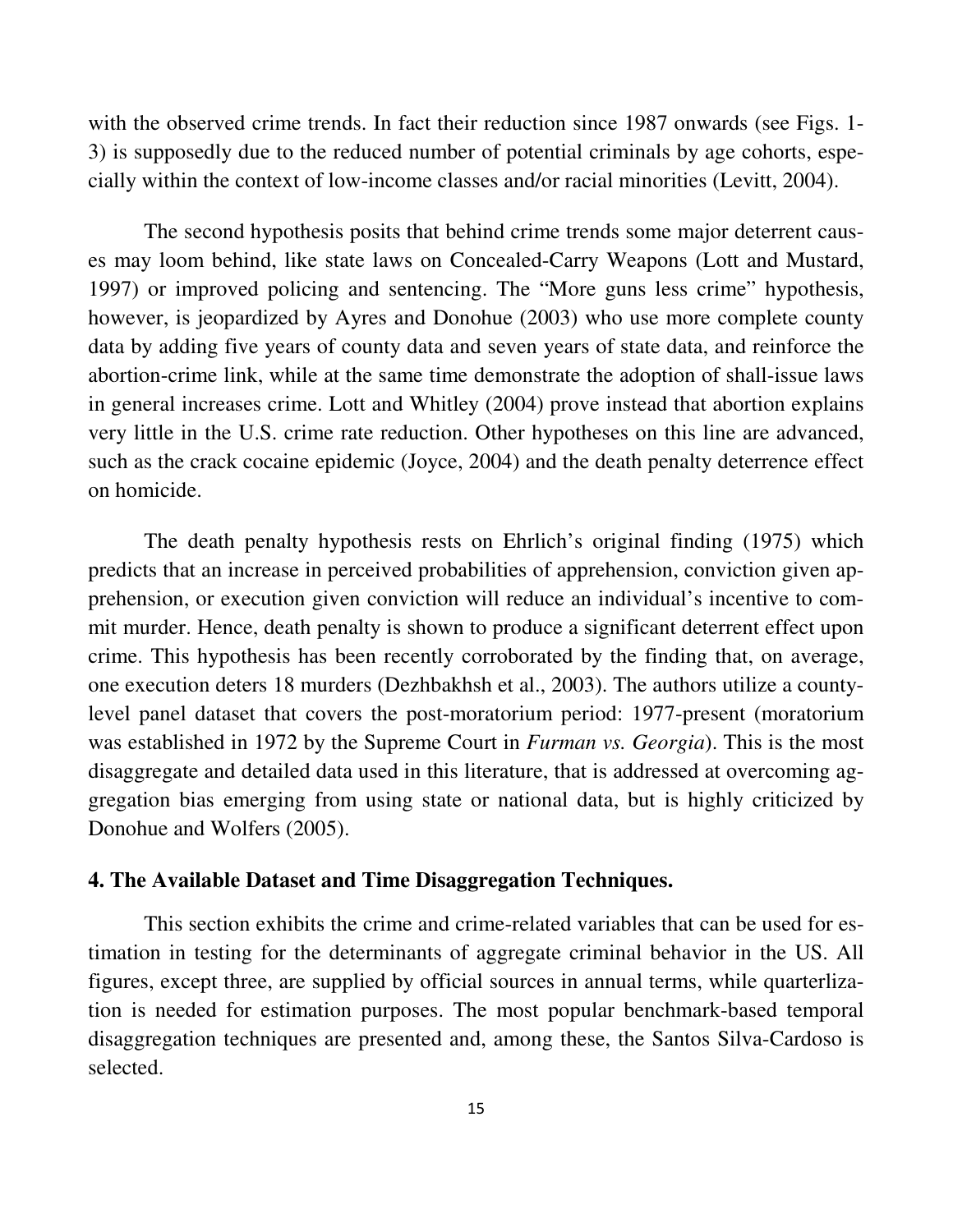#### **4.1. The Available Dataset.**

 The dataset available for the purpose of testing the determinants of violent crime in the US during the years 1982-2006 is exhibited in the Data and Source Appendix. The time series of total violent crime and its FBI categorized components, homicide, rape, robbery and assault, represent the endogenous variable singly tested (eq. 10) for its determinants. The regressor/instrument list (eq. 1) comprises 70 time series, subdivided into ten different categories, ranging from crime to educational variables, and from demographic to law-and-order variables, and more.

 All of the figures are provided on an annual basis, some commencing in 1976, some in 1980, and others in 1982 (R2 and R8 of the Appendix). Exclusion is made for three time series which are provided with quarterly frequency: Personal Disposable Real Income, total unemployment rate and the GDP deflator.

 While the entirety of the cited crime analysts uses panel data to broaden the field of observations by simultaneously avoiding the limits imposed by aggregation bias, scanty degrees of freedom, and unobserved heterogeneity across individuals, this paper uses the classic aggregate time-series analysis approach, where the (very) aggregate annual dataset may be extended in time length through time disaggregation procedures. The purpose is to provide econometric results that may be comparable to those obtained by the authors cited in Sect. 3.2 although, obviously, not free from the limits described above.

#### **4.2. Time Disaggregation Methodology**

 Several procedures can perform temporal disaggregation, i.e. low-frequency (LF) to high-frequency (HF) transformation. The most utilized benchmark-based procedures are the following: Denton (1971), Chow-Lin (1971), Fernández (1981), and Santos Silva-Cardoso (2001). In spite of the aggregation bias involved and of their synthetic description of the actual – but unobserved – data, they are widely used with different variants in many compilations of quarterly national accounts (Chen, 2007). The available benchmarks utilized in this paper are the three time series provided with quarterly frequency and described above. Let alone these, the entirety of the dataset contained in the Appendix is subject to the select temporal disaggregation techniques.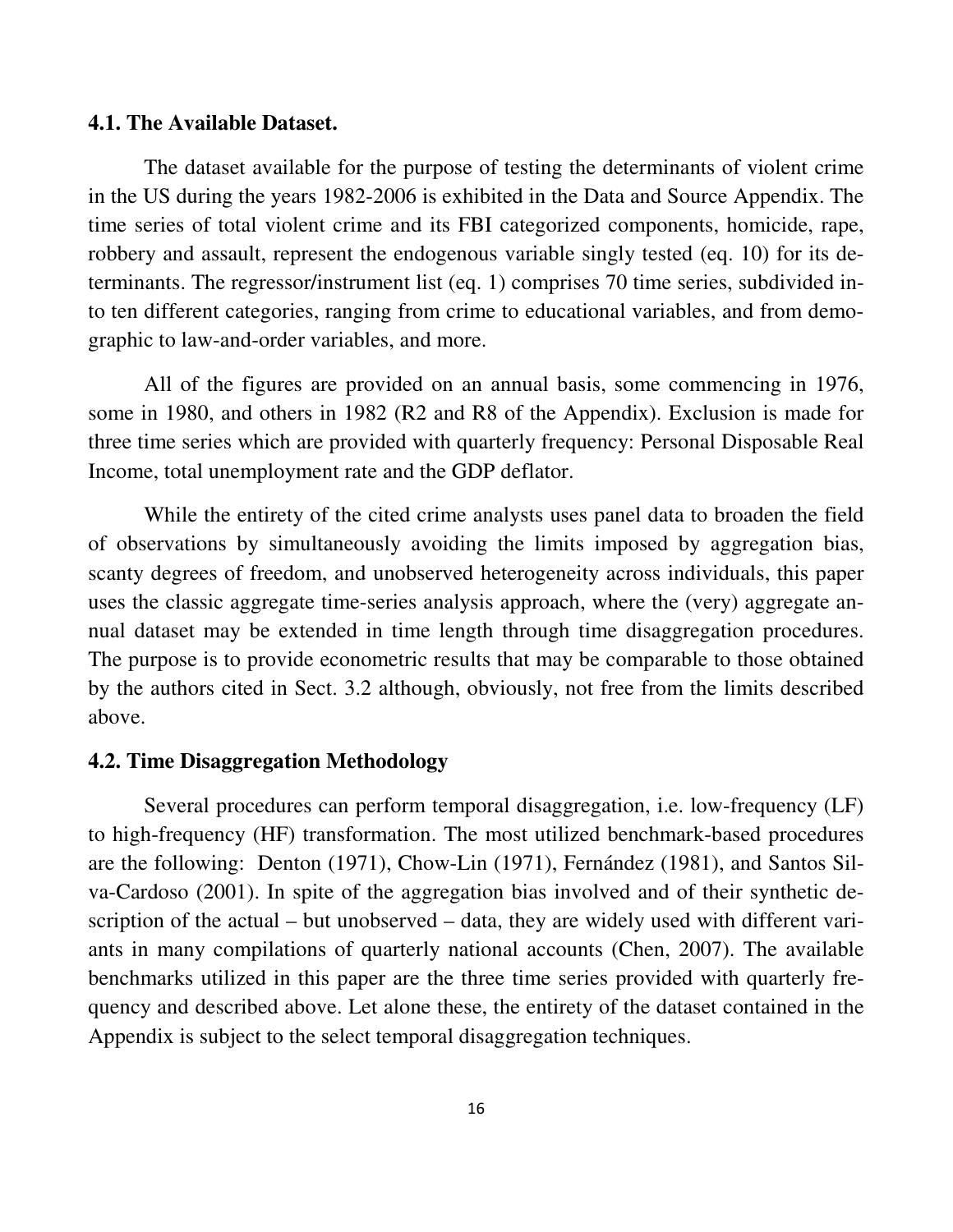These techniques share the use of one or more HF benchmarks to produce estimators by Generalized Least Squares (GLS) over each of the LF variables. The ensuing LF errors are then transformed into HF errors under different hypotheses about their structural behavior (e.g. AR(1) in the Chow-Lin and Santos Silva-Cardoso procedures, and I(1) in Fernández). All variables included in the dataset are expressed in logarithms, as this transformation appears more suitable to the assumptions underlying the disaggregated model (additivity of effects, normality and homoscedasticity of errors). Moreover, they are all flows, being expressed as rates, ratios or in percapita terms (see Data and Source Appendix).

 Details of the interpolating methods are supplied in Di Fonzo (2003), Proietti (2004), Chen (2007) and Quilis (2005, 2006). Basically, each LF series is transformed into the corresponding HF series by respecting the annual constraint given by its observed value, and by exploiting the coefficient estimate that ties it to the benchmark variable(s) used. The resulting LF disturbance is subsequently HF-transformed by appropriate filtering and subject to the structural behavior found or assumed by the different procedures.

 The formal steps required to implement the time disaggregation procedures whose target, in the present context, is to quarterlize annual figures, are exhibited by means of the following formulas. Briefly, the steps involved commence from letting

$$
\tilde{y}_a = \tilde{W}_a \delta + u_a; \ a = 1, ..., M
$$
\n(25)

where  $\tilde{y}_a$  is each of the LF series annually observed for  $a \subseteq M$ ,  $\tilde{W}_a$  :  $(M \times K)$  is the matrix of the  $K \geq 1$  annualized benchmark series used<sup>4</sup>,  $\delta$  the estimated coefficient(s), and  $u_a \sim N.I.D. (0, \sigma_u^2)$  the LF residuals. The constant term is included in the estimation. Then let

$$
C\tilde{y}_a = C\tilde{W}_a \delta + Cu_a \tag{26}
$$

l

<sup>&</sup>lt;sup>4</sup> By common practice, the HF benchmarks are LF-transformed by means of their sum or average over each subperiod (Di Fonzo, 2003; Chen, 2007).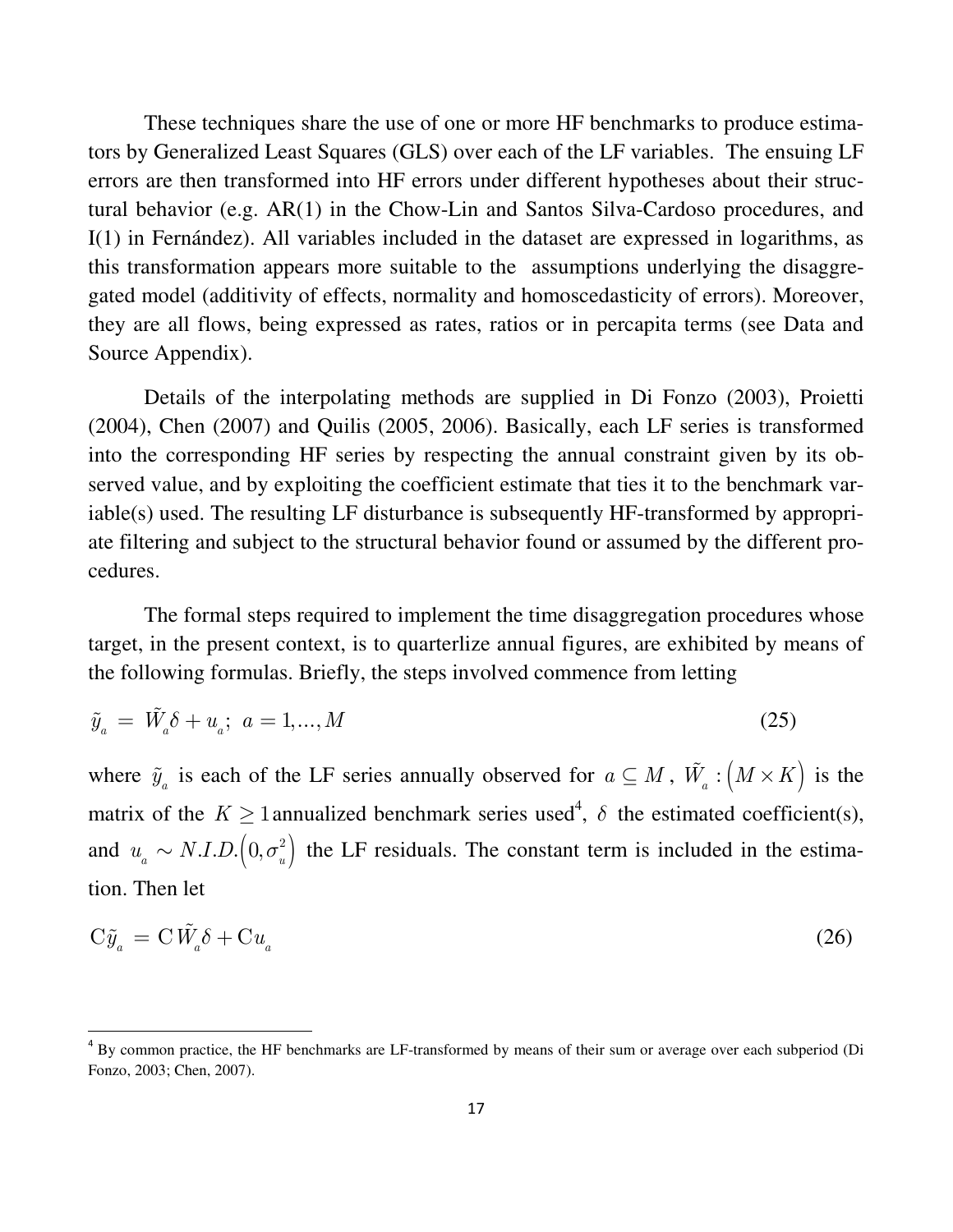w here C is the  $(n \times M)$  constraint matrix that performs the LF-HF transformation of  $\tilde{y}_a$ , namely,  $C = I_M \otimes c_s$  where  $I_M : (M \times M)$  is an identity matrix and  $c_s$  is a row vector of size *s* which is the number of HF data points contained in each LF data point (four in the case of annual to quarterly transformation), and  $c<sub>s</sub>$  is a vector of ones in the case of the temporal aggregation of a flow, and of 1/*s* in the case of averaging (Quilis, 2005).

Finally, the HF series are constructed as follows

$$
\tilde{y}_i = \tilde{W}_i \hat{\delta} + v_i; \ i = 1, \dots, n \tag{27}
$$

where

$$
\hat{\delta} = \left(\tilde{W}_a^{-1} \mathbf{C}^{\dagger} V^{-1} \mathbf{C} \tilde{W}_a\right)^{-1} \left(\tilde{W}_a^{-1} \mathbf{C}^{\dagger} V^{-1} \tilde{y}_a\right)
$$
\n(28)

is the GLS coefficient estimate from eq. (25),  $\tilde{W}_i$  :  $(n \times K)$  the matrix of the observed benchmark series, and  $V : (M \times M) = u_{a} u_{a}$  '. In eq. (27),  $v_{i} : (n \times 1)$  are the HF residuals obtained by transforming the LF residuals of eq. (25) into HF, namely  $Lu_a = v_i$ , where  $L: (n \times M) = V_{HF}C'V^{-1}$ , and  $V_{HF}: (n \times n) = v_{i}v_{i}$  is the HF matrix of residuals selected or found by Maximum Likelihood Estimation (MLE) to follow an AR(1) or I(1) structure.

 In this paper, the Quilis (2006) Matlab codes are applied with one benchmark series (GDP) to the Denton procedure and with two benchmark series (GDP and the unemployment rate) to the other procedures: Chow-Lin, Fernández and Santos Silva-Cardoso. In most cases, since the available LF series are mid-year observations,  $c_s$  is a vector of 1/s. Elsewise, c<sub>s</sub> is a vector of ones. All procedures, except the last, follow the static modelization of eqs. (25)-(27). The last (Santos Silva-Cardoso, 2001) treats  $\tilde{y}_a$  as an innovation by replacing it with  $\phi \tilde{y}_{a-1}$  in eq. (25), where the parameter  $\phi$  is chosen by grid search.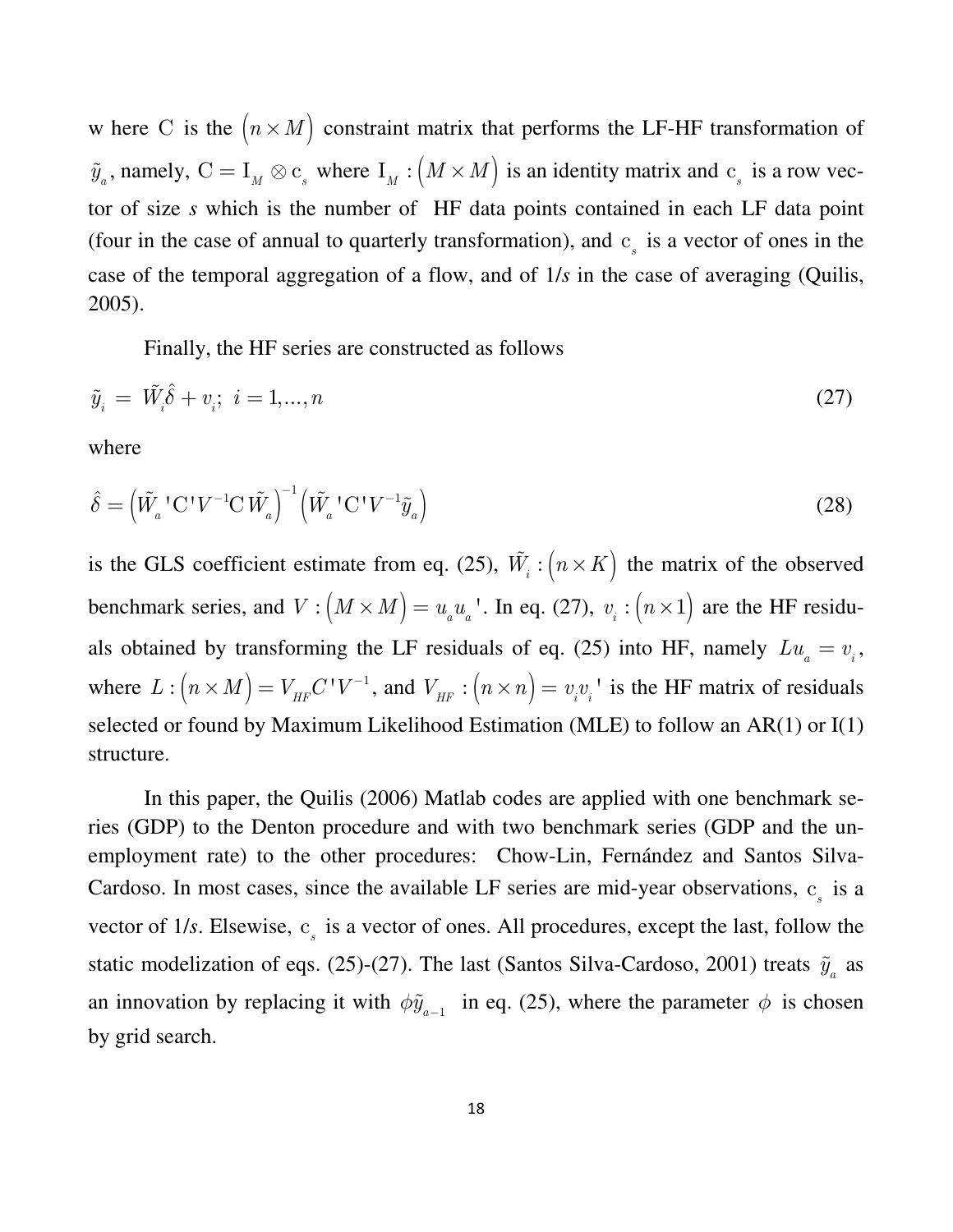The four time disaggregated datasets are compared in a run-up for selecting the originating procedure that 'best' interpolates the figures , i.e. the one whose HF series is closest in terms of mean squared distance (MSD) from the LF available data, where

$$
MSD = \frac{1}{n} \sum_{i=1}^{n} (C\tilde{y}_a - \tilde{y}_i)^2
$$
 (29)

 Among the competing procedures, the Santos Silva-Cardoso is chosen as it scores the smallest MSD in over 70% of the cases. For this reason it can be defined the best interpolator.

#### **5. Empirical Results**

 Once the Santos Silva-Cardoso procedure has been selected to time disaggregate the logged dataset introduced in Sect. 4.1, the transformed figures are all subject to centering and scaling which is required for homogenization, being originally expressed with different measures (e.g. Dollars, ratios, inhabitants). The purpose is to obtain a dataset with all time series  $N.I.D. (0,1)$ .

 Because some annual series begin in 1982 (see Sect. 4.1), the time-span covered by the quarterly disaggregated figures is forced to be 1982:Q1-2005:Q4, a total of 96 observations for each series of the dataset. Table 2 displays the empirical results of the two major violent-crime equations: total violent crime and homicide rates. The dependent variable of each equation corresponds to eq. (10) while the regressor/instrument set is represented by eq. (11). All variables are described in the Appendix. Before estimation they are all made  $I(0)$  to prevent spurious effects on coefficients and *t* statistics (Granger and Newbold, 1974).

 Each crime equation is estimated by exploiting the main (if not sole) advantage of SPCA by establishing in a first instance the regressor list by means of the first three steps of this procedure, which selects the appropriate variables from the data contained in the Appendix, according to the methodology described in Sect. 2.1. By consequence, each crime equation is characterized by a different set of determinants: the Principal Components derived from SPCA which are mutually orthogonal and automatically ensure zero collinearity.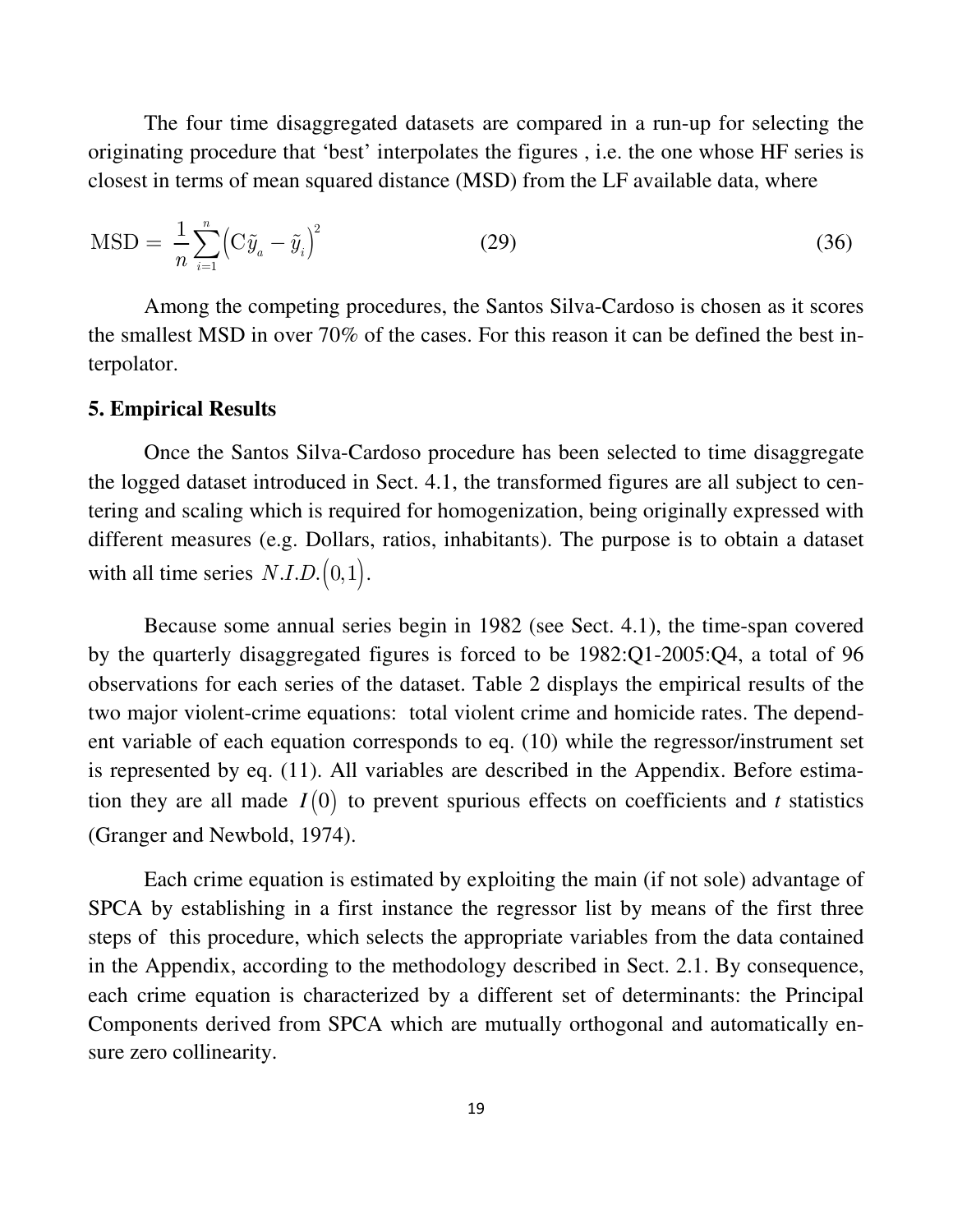Even after extracting the regressors (18 and 11 for each equation, respectively), the dimension of the potential instrument set remains very large, and may include quite a few weakness cases. For what expressed in Sect. 2.2, FIV is the best candidate to achieve appropriate instrumenting after combining actual data variables with common components. However, the reader is warned that, by a quick glance at Table 2, some *t* statistics are bloated, as a consequence of the inability of FIV to entirely remove endogeneity. Notoriously, the method of Empirical Likelihood (EL) (Owen, 1988, 2001) outsmarts all other estimators in achieving optimal instrument detection (Newey and Smith, 2004) because it is based on empirical probabilities regarding the moments. However, the issue cannot be pursued here as it requires excess explanations in the present context.

 The remaining variables are candidates for instrumenting: 96 for the equation which regards total violent crime rate and 48 for the equation of the homicide rate. In the first equation they are further reduced to 13 by detection of strong instruments (those with an absolute correlation magnitude greater than .6) and by inclusion of one true single common component, as detected by the majority of the formal tests (where *k* max =8) described in the Technical appendix. By means of the same procedures, candidate instruments are respectively reduced to 7 and 6 thanks to strong instrumenting and the above-mentioned formal testing.

 Total violent crime is known to be a combination of its categorized components and is by consequence expected to merge and average out their respective determinants. A few regressors stand out as significant determinants: total legalized abortion (AGIP and AGIW, Alan Guttmacher source), and public expenditures on police (EXPOLICE), both carrying the correct expected negative slope. Total juvenile legal and illegal abortion (ABRATE\_2024) and birth rates (BIRATE\_1519), and also the juvenile and more mature populations (POPUNDER14 and POP\_25ANDOVER) carry all the correct expected positive slope. Only two significant determinants are found to exhibit the wrong sign: incarcerations and alcohol consumption (TOTINC and BEER). In practice, the Levitt hypothesis, which is founded on demographics, finds substantial support to the significant and preponderant accompaniment – however – of crime prevention.

 Homicide rates significantly depend with the right sign on the following determinants: the share of violent crimes and, more specifically, the shares of murders and rob-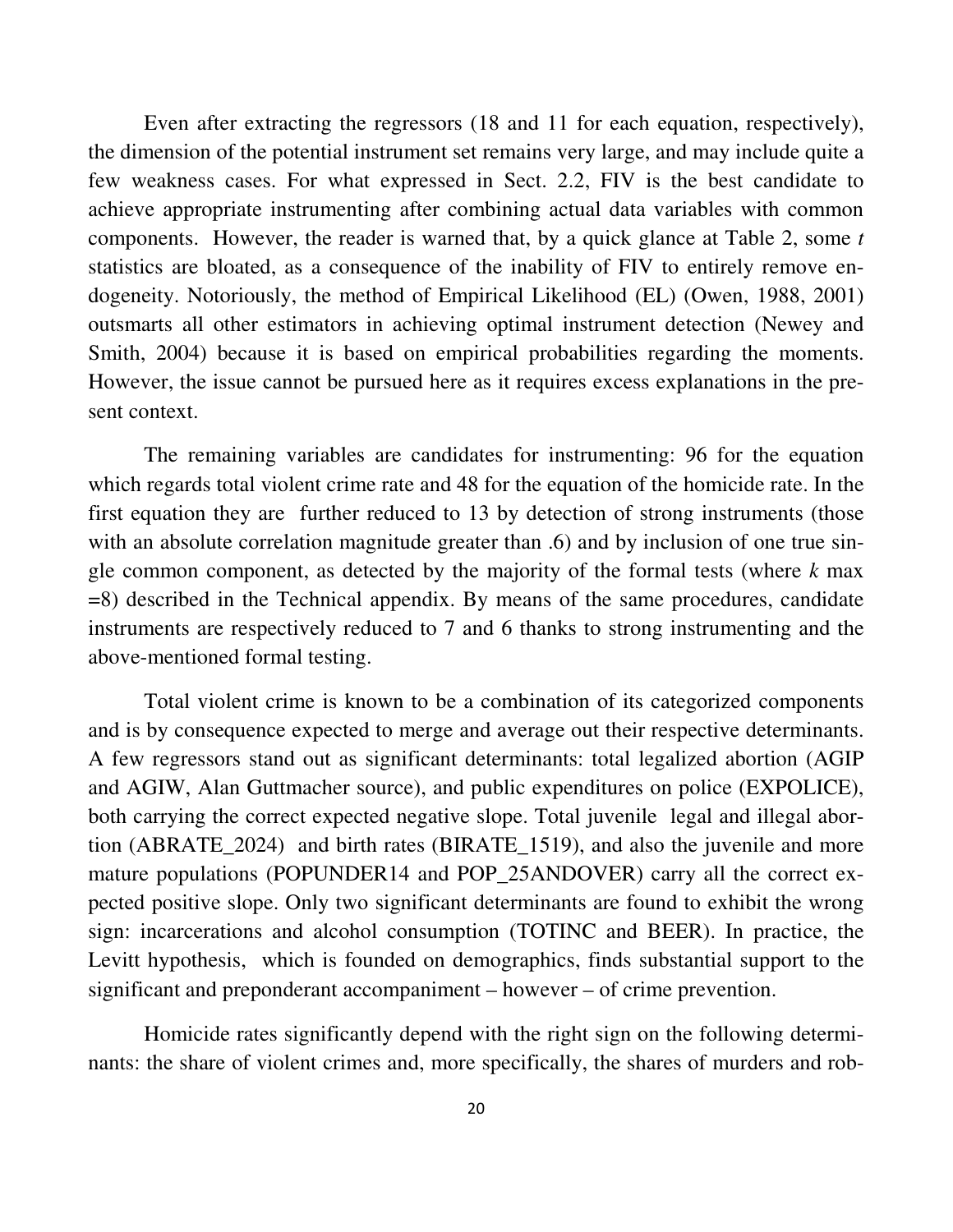beries committed with firearms (FIRE\_TCRIMERATIO, FIRE\_MURDRATIO, FIRE\_ROBBRATIO) . Felonies and the murder rate committed with firearms (FELO-NY\_GUN\_RATE and FIRE\_MURDRATE) have instead a negative impact, while other variables like prevention and repression, including death penalty, do not appear as determinants as commonly expected by large sections of public sentiment and of the academia. The significant effect of the ratios is not simply a definitional matter of crime statistics since it implies the weight that firearms play in committing homicides. In other words, the use and peruse of firearms in committing violent crimes heavily affects the variable under scrutiny and lends significant support to the theories contrary to free firearms circulation (see the Levitt-Lott debate, Section 3.2).

# **6. Conclusion**

 After proving the advantages of the FIV procedure over SPCA and standard GMM in terms of efficiency, FIV is adopted to test the more recent theories on the determinants of violent crime in the United States for the period 1982-2005. The available dataset is very large and includes criminal, law-and-order, socio-economic and demographic variables provided by official sources mostly on an annual basis. To avoid the renown small-sample doldrums, the dataset is quarterlized by means of the Santos Silva-Cardoso method, found to be the best interpolator among several time-disaggregation procedures. The transformed dataset is utilized to estimate single-equation estimation of total violent crime and its major categorized component: the homicide rate. The regressors of each equation are established to be the principal components computed via SPCA, while the remaining series represent the potential instruments, in all cases reduced in number by appropriate factor selection procedures . For total violent crime, the most significant determinants are found to be most demographic variables together with law enforcement, while unchecked gun availability chiefly affects homicides.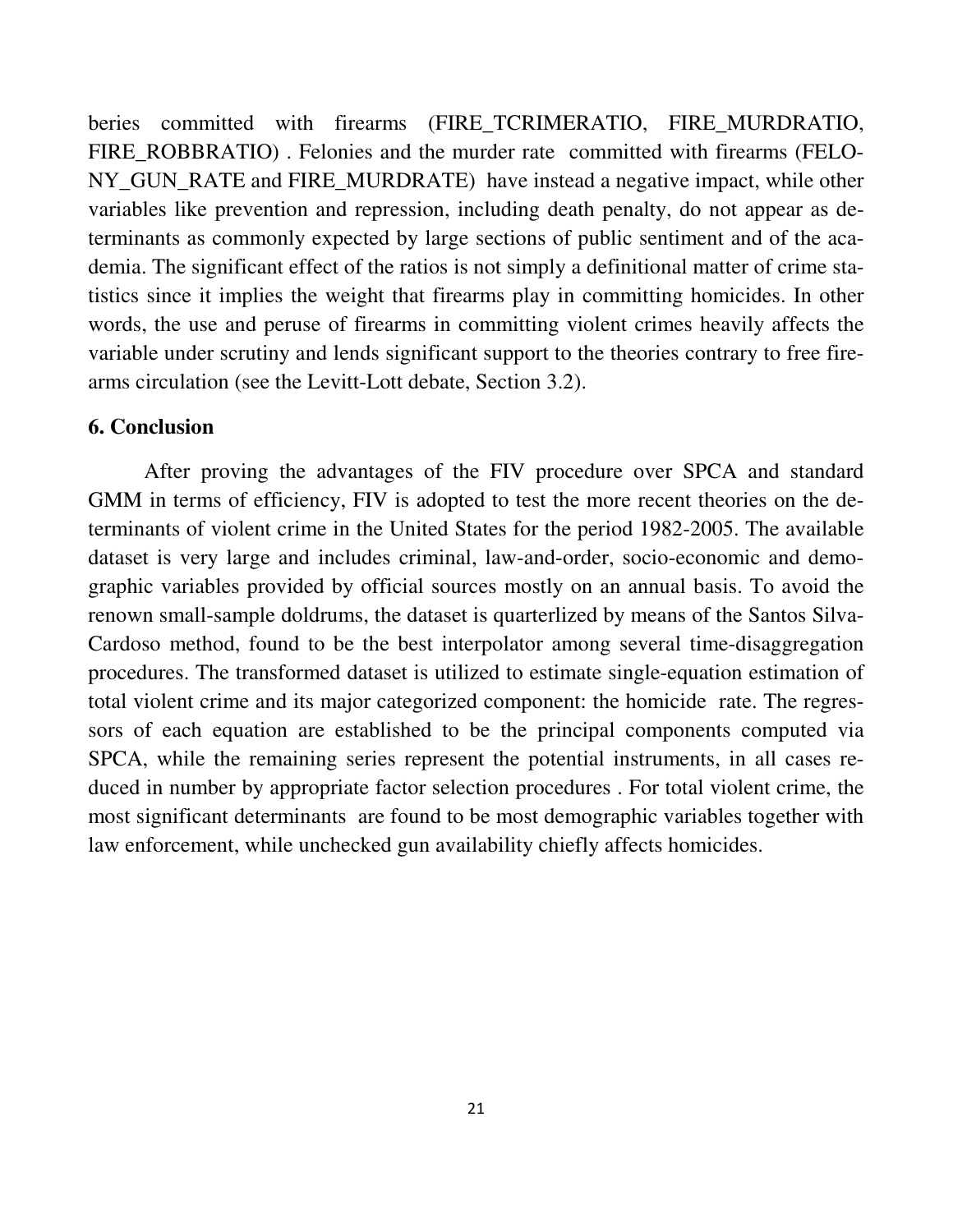#### **References**

Ahn S.C. and and Horenstein A.R. (2009) *Eigenvalue Ratio Test for the Number of Factors*, mimeo, Arizona State University and Instituto Autónomo Tecnológico de México.

Altonji J. G. and Segal L.M. (1996) *Small-Sample Bias in GMM Estimation of Covariance Structures*, Journal of Business and Economic Statistics, 4, 353-366.

Andrews D.W K. and Stock J. (2007) *Testing with Many Weak Instruments*, Journal of Econometrics, 138, 24-46.

Ayres I. and Donohue J.J. (2003) *Shooting Down the "More Guns, Less Crime" Hypothesis*, Stanford Law Review, 55, 1193-1312.

Bai J. and Ng S. (2002) *Determining the Number of Factors in Approximate Factor Models*, Econometrica, 70, 191-221.

Bai J. and Ng S. (2006) *Instrumental Variable Estimation in a Data Rich Environment*, NYU mimeo.

Bai J. and Ng S. (2007) *Determining the Number of Primitive Shocks in Factor Models*, Journal of Business and Economic Statistics, 26, 52- 60.

Bai J. and Ng S. (2008) *Selecting Instrumental Variable Estimation in a Data Rich Environment*, Journal of Time Series Econometrics, 1, 1-32.

Bair E., Hastie T., Paul D. and Tibshirani R. (2006) *Prediction by Supervised Principal Components*, Journal of the American Statistical Association, 101, 119-137.

Cattell, R.B. (1966) *The scree test for the number of factors,* Multivariate Behavioral Research*,* 1, 245-276.

Chamberlain G. and Rothschild M. (1983) *Arbitrage, factor structure, and meanvariance analysis on large asset markets*, Econometrica, 51, 1281-1304.

Chen B. (2007) *An Empirical Comparison of Methods for Temporal Distribution and Interpolation at the National Accounts*, Office of Directors, Bureau of Economic Analysis, Washington D.C..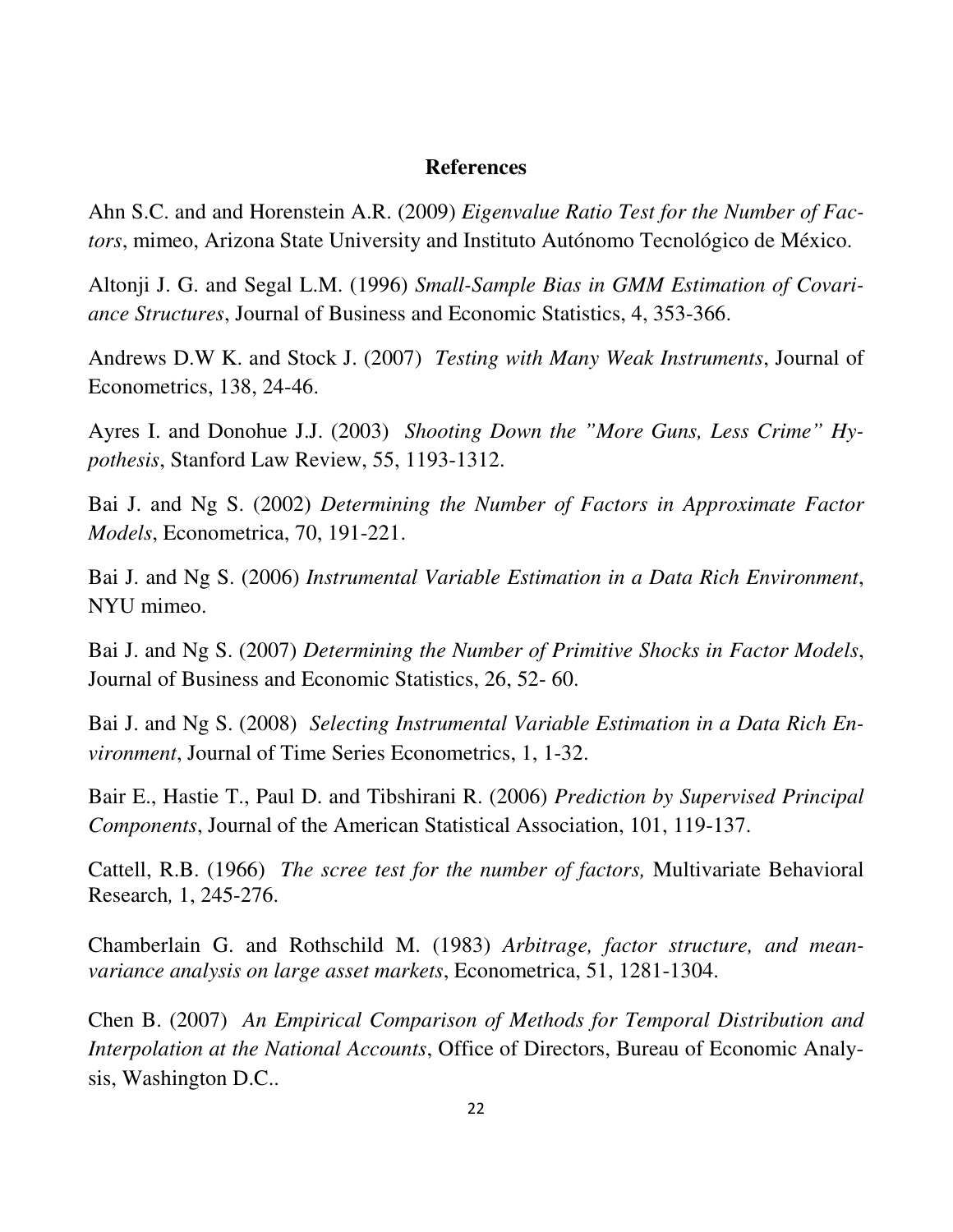Chow, G. and Lin, A.L. (1971) *Best Linear Unbiased Distribution and Extrapolation of Economic Time Series by Related Series*, Review of Economic and Statistics, 53, 372- 375.

Denton, F.T. (1971) *Adjustment of Monthly or Quarterly Series to Annual Totals: an Approach Based on Quadratic Minimization*, Journal of the American Statistical Society, 66, 99-102.

Dezhbakhsh H., Rubin P. and Shepherd J.P. (2003) *Does Capital Punishment Have a Deterrent Effect?: New Evidence from Post-moratorium Panel Data*, American Law and Economics Review, 5, 344-376.

Di Fonzo T. (2003) *Temporal Disaggregation of Economic Time Series: Towards a Dynamic Extension*, EUROSTAT.

Donohue J. and Levitt S. ( 2001) *The Impact of Legalized Abortion on Crime*, Quarterly Journal of Economics, 116, 379-420.

Donohue J. and Levitt S. (2004) *Further Evidence that Legalized Abortion Lowered Crime: A Reply to Joyce*, Journal of Human Resources, 39, 29-49.

Donohue J. and Levitt S. (2006) *Measurement Error, Legalized Abortion, and the Decline in Crime: A Response to Foote and Goetz (2005)*, National Bureau of Economic Research Working Paper 11987.

Donohue J. and Wolfers J. (2005) *Uses and Abuses of Empirical Evidence in the Death Penalty Debate*, Stanford Law Review, 58, 791-846.

Ehrlich, I. (1975) *The Deterrent Effect of Capital Punishment: A Question of Life and Death*, American Economic Review, 65, 397-417.

Fernández R.B. (1981) *A Methodological Note on the Estimation of Time Series*, Review of Economics and Statistics, 63, 471-476.

Granger C.W.J. and Newbold P. (1974) *Spurious Regressions in Econometrics*, Journal of Econometrics, 2, 111-120.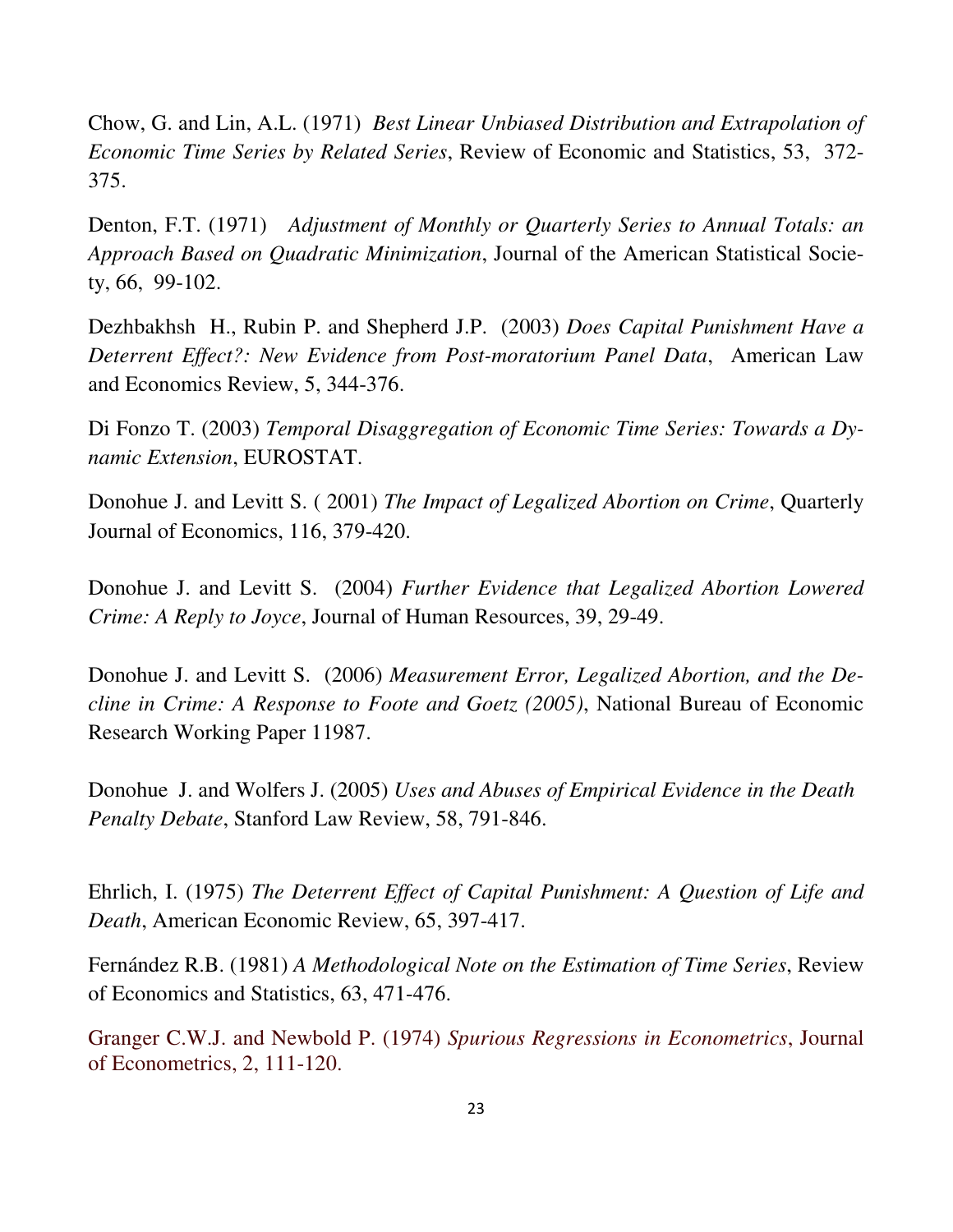Groen J. J. and Kapeitanos G. (2009) *Parsimonious Estimation with Many Instruments*, Federal Reserve Bank of New York Staff Report no. 136.

Hansen L.P. (1982) *Large Sample Properties of Generalized Method of Moments Estimator*, Econometrica, 50, 1029-1054.

Jolliffe, I. (1982) *A note on the use of Principal Components in Regression*, Applied Statistics, 31, 300-303.

Joyce T. (2004) *Did Legalized Abortion Lower Crime?*, Journal of Human Resources, 39, 1-28.

Kapeitanos G. and Marcellino M. (2007) *Factor-GMM Estimation with Large Sets of Possibly Weak Instruments*, Working Papers 577, Queen Mary University of London, Department of Economics.

Koch I. and Naito K. (2008*) Prediction of Multivariate Responses with a Select Number of Principal Components*, Electronic Journal of Statistics, 1, 1-24.

Levitt S.D. (2004) *Understanding why Crime Fell in the 1990s: Four Factors that Explain the Decline and Six that Do not*, Journal of Economic Perspectives, 18, 163-190.

Lott J.R. and Mustard D.B. (1997) *Crime, Deterrence, and Right-to-carry Concealed handguns*, Journal of Legal Studies, 26, 1-68.

Lott J.R. and Whitley J. (2004) *Abortion and Crime: Unwanted Children and Out-of-Wedlock Births*, , Economic Inquiry, 45, 304-324.

Newey W. K. and West K. D. (1987) *A Simple Positive Semi-Definite Heteroskedasticity and Autocorrelation Consistent Covariance Matrix*, Econometrica, 55, p.703-708.

Newey W. and Smith R.J. (2004) *Higher Order Properties of GMM and Generalized Empirical Likelihood Estimators*, Econometrica, 72, 219-255.

Newey W. and Windmeijer F. (2008) *GMM with Many Weak Moment Conditions*, MIT Department of Economics, manuscript.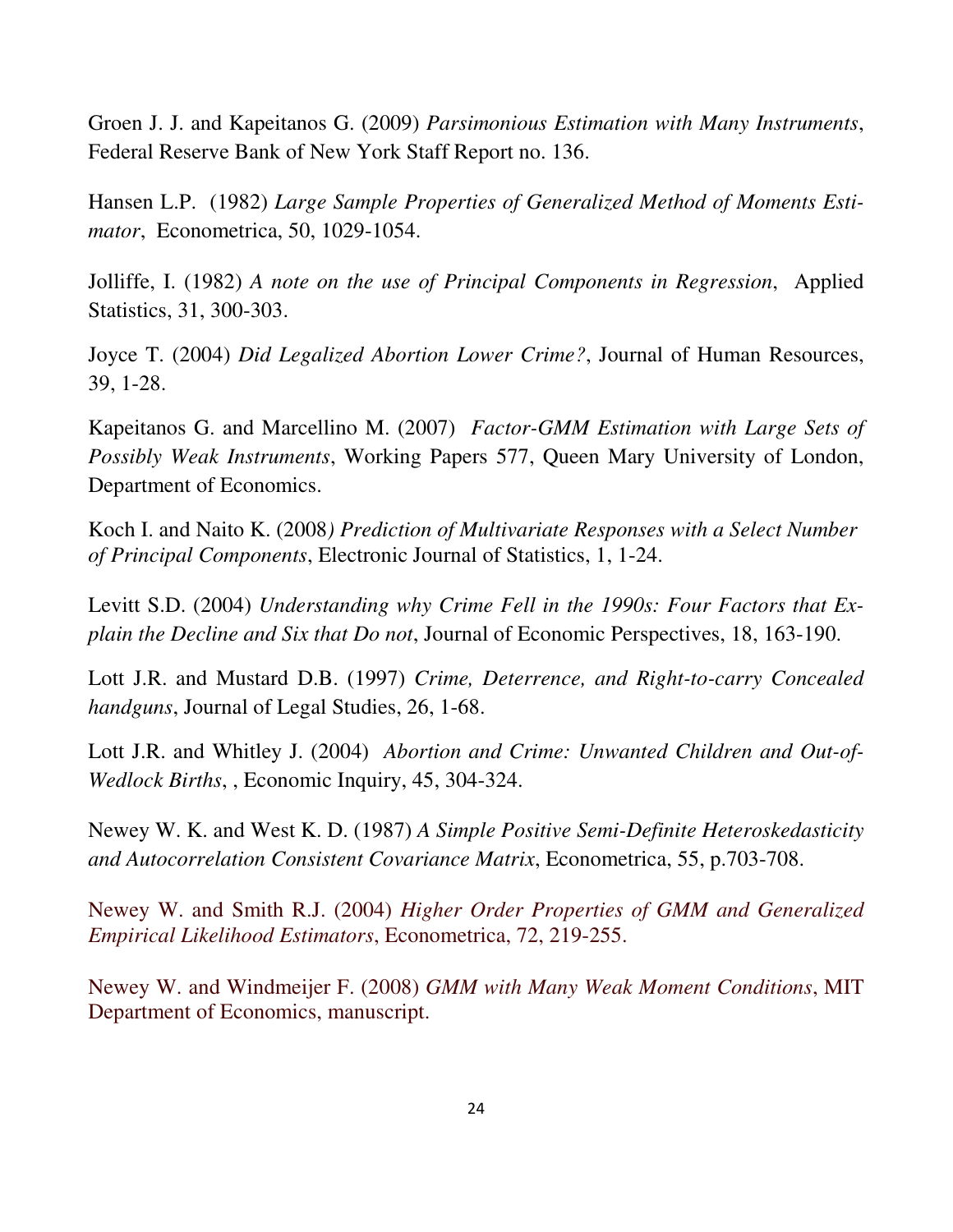Onatski A. (2009) *Determining the Number of Factors from Empirical Distribution of Eigenvalues*, manuscript, Economics Department, Columbia University.

Owen A. B. (1988) *Empirical Likelihood Ratio Confidence Intervals for a Single Functional*, Biometrika, 75, 237-249.

Owen A. B. (2001) *Empirical Likelihood*, Chapman and Hall, New York.

Proietti T. (2004) *Temporal Disaggregation by State Space Methods: Dynamic Regression Methods Revisited*, Working Papers, EUROSTAT.

Quilis E.M. (2005) *Benchmarking Techniques in the Spanish Quarterly National Accounts*, Eurostat-OECD Workshop on Frontiers in Benchmarking Techniques and Their Application to Official Statistics, Luxembourg.

Quilis E.M. (2006) *A MATLAB Library of Temporal Disaggregation and Interpolation Methods: Summary*, D.G. del Tesoro y Política Financiera, Madrid, Spain.

Santos Silva, J.M. and Cardoso, F.N. (2001) *The Chow-Lin Method Using Dynamic Models*, Economic Modeling, 18, 269-280.

# **Technical Appendix**

 This appendix exhibits the formulas of the formal statistical procedures utilized to compute the true number of common factors (*r*), namely the three Panel Criteria (PC) and the three Information Criteria (IC), together with the Akaike and Bayesian Information Criteria (AIC and BIC) reported by Bai and Ng (2002. The Eigenvalue Ratio Estimator (ERE) and the Eigenvalue Ratio Test proposed by Ahn and Horenstein (2009) are included.

Let *k* max be the maximum number of factors admitted, usually 8, and the sequence  $k = 1,..., k$  max. After replacing  $\ell$  by  $k$  and solving eq. (12) for the disturbances  $\hat{e}_{i,j} = x_{i,j} - f_i \cdot \hat{\lambda}_k$ , define  $V(k) = \min \left[ np^{-1} \sum \sum \hat{\epsilon}_{i,j}^2 \right]$  $-1$   $j=1$  $\min\{np^{-1}\}\sum\}$ *n p i j i j*  $V(k) = \min \left[ np^{-1} \sum \sum \hat{\varepsilon}$  $=1$  j=1  $= \min \left( np^{-1} \sum_{i=1}^{n} \sum_{j=1}^{p} \hat{\epsilon}_{i,j}^{2} \right)$  the sum of the squared residuals –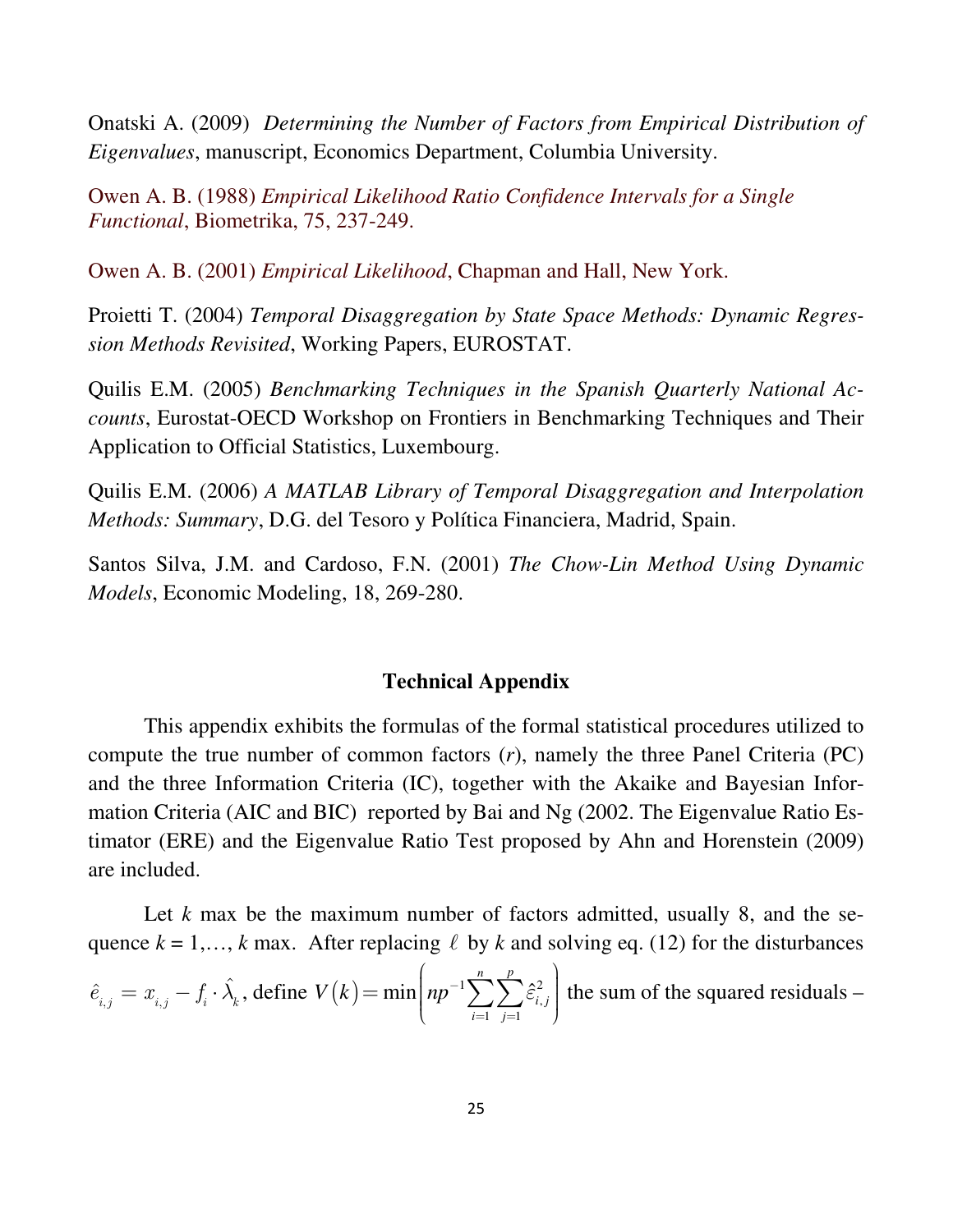divided by *np* – obtained by the regressions of the observed *X* on the *k* common components. Finally define  $\sigma^2$  as  $V(k \max)$  and  $M = \min(n, p)$ .

 The information criteria reported are all based on detecting the minimum variance plus a penalty for overfitting within the sequence  $k = 1, \ldots, k$  max:

$$
PC_{1} = V(k) + k\sigma^{2} \left(\frac{n+p}{np}\right) \ln\left(\frac{np}{n+p}\right);
$$
  
\n
$$
PC_{2} = V(k) + k\sigma^{2} \left(\frac{n+p}{np}\right) \ln(M);
$$
  
\n
$$
PC_{3} = V(k) + k\sigma^{2} \left(\frac{\ln M}{M}\right);
$$
  
\n
$$
IC_{1} = V(k) + k \left(\frac{n+p}{np}\right) \ln\left(\frac{np}{n+p}\right);
$$
  
\n
$$
IC_{2} = V(k) + k \left(\frac{n+p}{np}\right) \ln(M);
$$
  
\n
$$
IC_{3} = V(k) + k \left(\frac{\ln M}{M}\right);
$$
  
\n
$$
AIC = V(k) + k\sigma^{2} \left(2\frac{n+p-k}{np}\right); \, BIC = V(k) + k\sigma^{2} \left(\frac{(n+p-k)\ln(np)}{np}\right).
$$

The other two statistics are:

$$
ERE(k) = \frac{V(k-1) - V(k)}{V(k) - V(k+1)}; \text{ ERT}(k) = S_k - S_{k-1}
$$

where the first is the ratio of changes in the sum of squared residuals reported above, and the second is a *screeplot* test (Cattell, 1966) wherein  $S_k$  is the *k*.th eigenvalue of the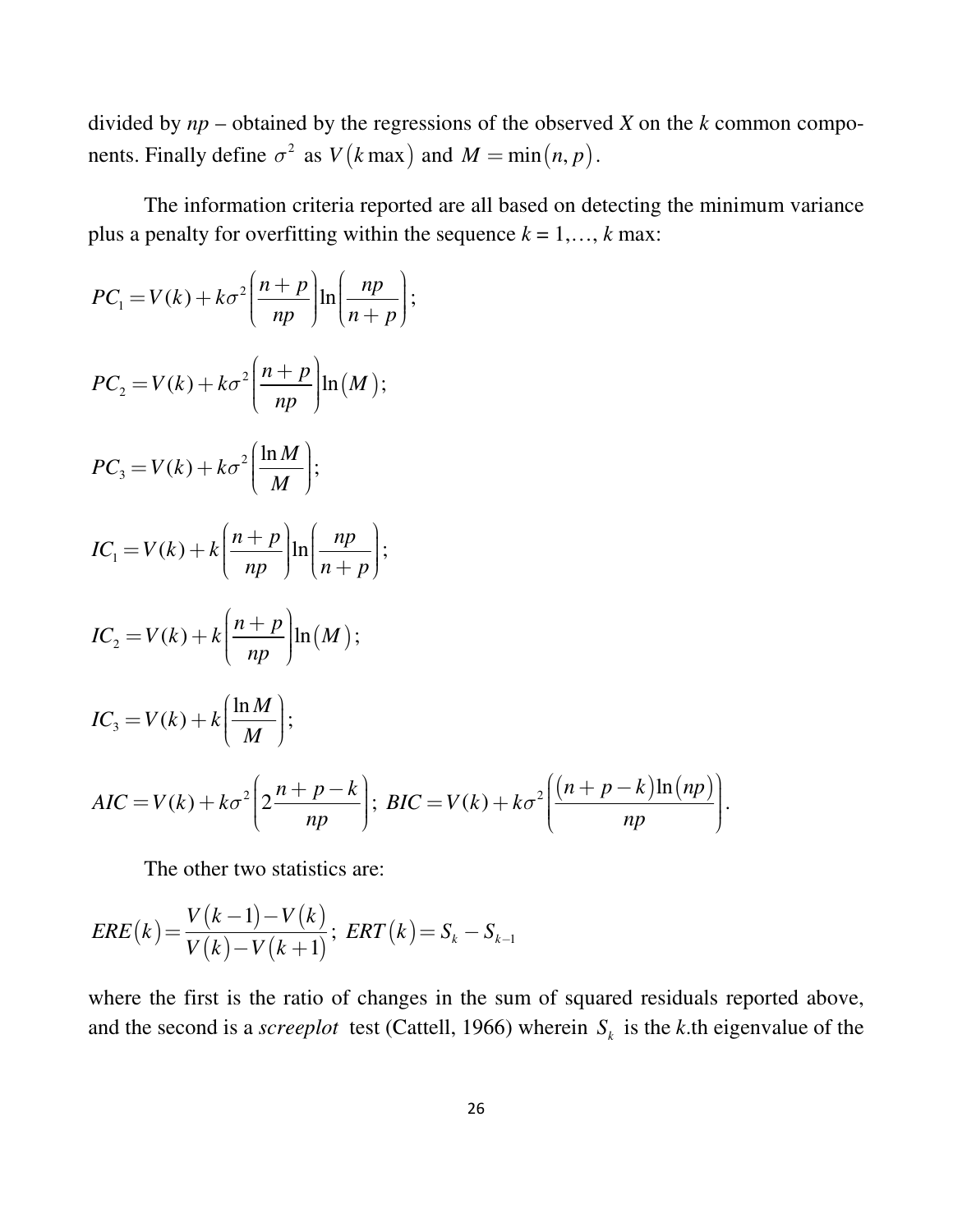SVD of the covariance matrix (eqs. 13 and 14). The true number of common factors (*r*) is detected whenever a maximum is achieved in either of them.

# **Data and Source Appendix**

# **A. List of endogenous variables**

Total violent crime and categories per 1,000 persons aged 12 and above:

TOTAL\_VIOLENT\_CRIME,

Homicide offending rate: HOMOFF\_RATE\_TOTAL,

*Source: Bureau of Justice and FBI Uniform Crime Reports.* 

**B. List of regressors/instruments** (Number of variables in brackets)\*.

R1) Public spending on law and order, percent and corrected by GDP Deflator (3).

# EXPOLICE, EXPJUD, EXPCORR.

*Source: Historical Tables, Budget of the United States Government, Fiscal Year 2008 (mn. Dollars).* 

R2) Correctional population (7).

Percent of persons under capital punishment: TDEATHROW, TOTEXEC.

Percent of persons in custody of state correctional authorities, total and by category: TOTINC, TPROBATION, TJAIL, TPRISON, TPAROLE.

*Source: FBI Uniform Crime Reports, annual*.

R3) Educational variables (6).

Percent of persons (aged 25 and over) who have completed high school or college, total and by gender:

ALLHISCHOOL\_25, MALEHISCHOOL\_25, FEMALEHISCHOOL\_25.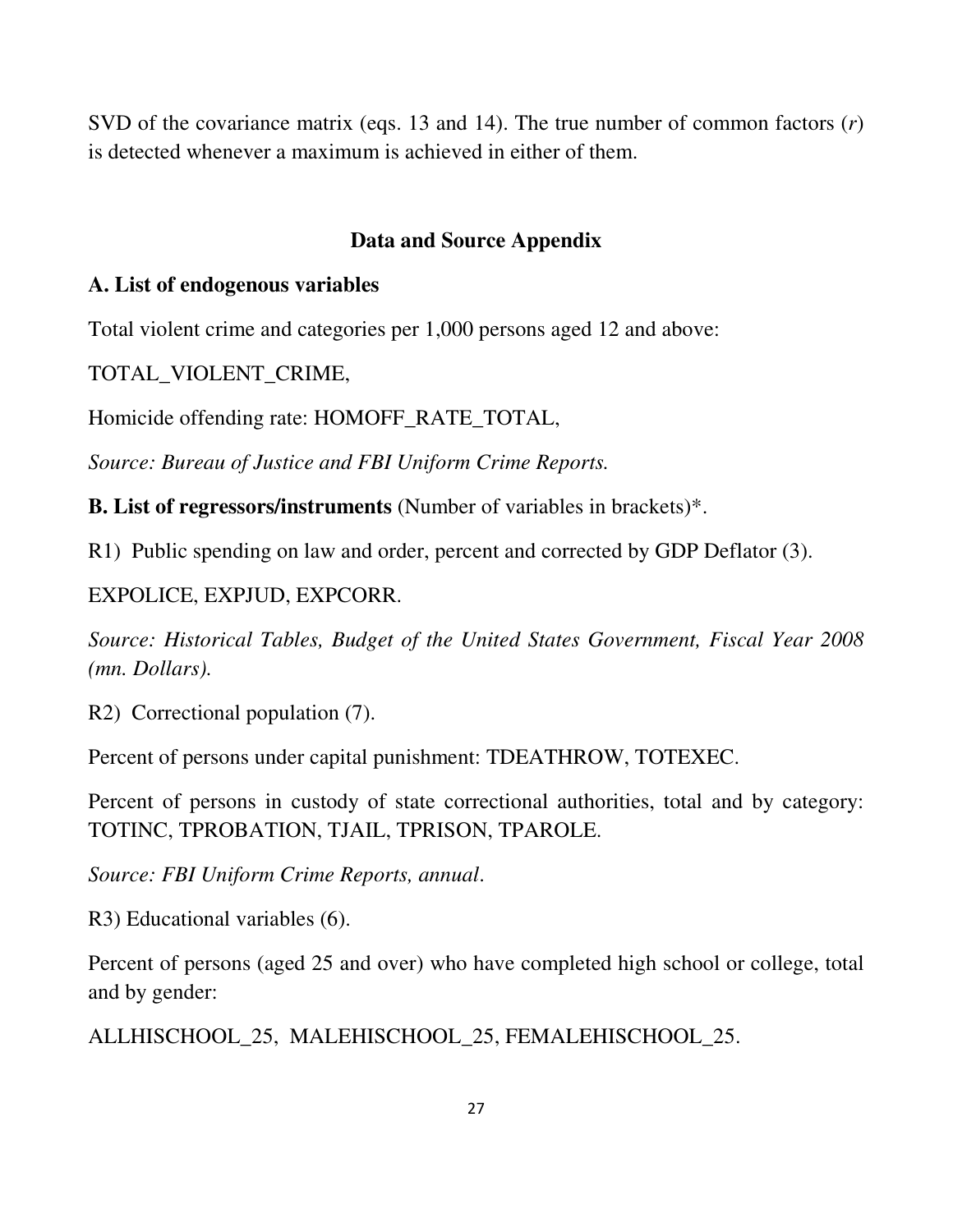Percent of people (aged 25 and over) who have completed elementary school, highschool percent dropout rates (age 16- 24), percent of both sexes enrolled in all school levels (age 3-34): COMPLETED\_25, TOTALDROP, ALL\_ENROLRATIO\_334.

*Source: US Census Bureau, Educational Attainment Historical Tables*.

R4) Demographic variables (12).

Total abortion rates (percent and per 1,000 women aged 15-24): AGIP, AGIW.

*Source: Alan Guttmacher Institute.* 

Abortion, birth and pregnancy rates (per 1,000 women) by age groups (15-19, 20-24):

ABRATE\_1519, ABRATE\_2024, BIRATE\_1519, BIRATE\_2024, PREGRATE\_1519, PREGRATE\_2024.

*Source: Alan Guttmacher Institute, "U.S. Teenage Pregnancy Statistics. National and State Trends and Trends by Race and Ethnicity", 2006. Table 2.1 for ages 15-19, Table 2.6 for ages 20-24*.

Total abortion rate, abortions per 1,000 women aged 15-24, per 1,000 live births, and per 1,000 women aged 15 to 44: CDCP, CDCW, CDCRATIO, CDCRATE.

*Source: Centers for Disease Control*.

R5) Gun-related crime rates by circumstance (5).

FELONY\_GUN\_RATE, ARGUMENT\_GUN\_RATE, GANG\_GUN\_RATE, OTH-ER\_GUN\_RATE, UNKNOWN\_GUN\_RATE.

*Source: Bureau of Justice and FBI Uniform Crime Reports.*

R6) Homicide offending rates by age group (6).

Homicide rates (under14, 14-17, 18-24, 25-34, 35-49, 50 and over): ORU14, OR1417, OR1824, OR2534, OR3549, ORO50.

*Source: Bureau of Justice and FBI Uniform Crime Reports*

R7) Total and disaggregate violent crime rates committed with firearms (4).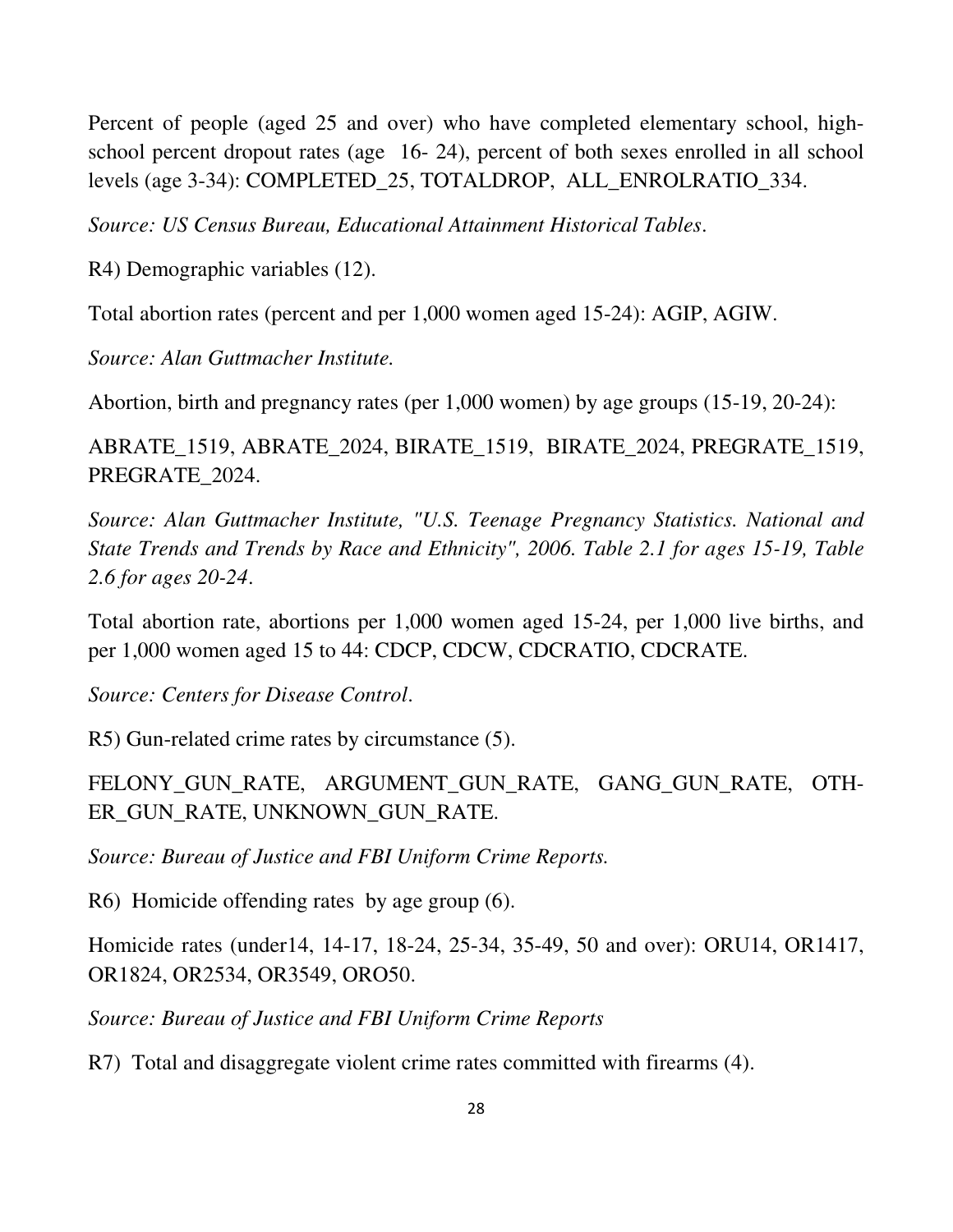Firearm rates (total, murder, robbery, aggravated assault): FIRE\_TCRIMERATE, FIRE\_MURDRATE, FIRE\_ROBBRATE, FIRE\_ASSRATE,

*Source: Bureau of Justice and FBI Uniform Crime Reports.*

R8) Arrest rates, total and by age group. Homicide clearance ratio (7).

Total arrest rate, arrest rates by age groups (under14, 14-17, 18-20, 21-24, 25 and over): TOT ARRATE, UNDER14 ARRATE, A1417 ARRATE, A1820 ARRATE, A2124\_ARRATE, OVER25\_ARRATE,

*Source: Bureau of Justice and FBI Uniform Crime Reports*

Homicide clearance ratio (percent): HOM\_CLEARRATIO,

*Source: FBI, Supplementary Homicide Reports, 1976-2005*.

R9) Drug-related arrest rates (5).

Total drug arrest rate and arrest rates for heroin and cocaine, marijuana, synthetic drugs, and other drugs: TOT\_DRUG\_ARR, HERO\_COCA\_ARR, MARIJ\_ARR, SYNTH\_DRUG\_ARR, OTHER\_DRUG\_ARR.

*Source: Bureau of Justice and FBI Uniform Crime Reports*

R10) Other indicators (15).

Total property crime ratio (percent over total crimes committed): TOT-PROP\_CRIMERATIO.

*Source: Bureau of Justice and FBI Uniform Crime Reports.*

Gini Ratios for Households: GINI\_ALL

*Source: US Census Bureau, Historical Income Tables - Households, Table H-4*.

Total yearly production of beer, tones: BEER,

*Source: Brewer's Almanac*.

Real Disposable Personal Income Quarterly, 2000 chained USD, Seasonally Adjusted.: REAL\_INCOME.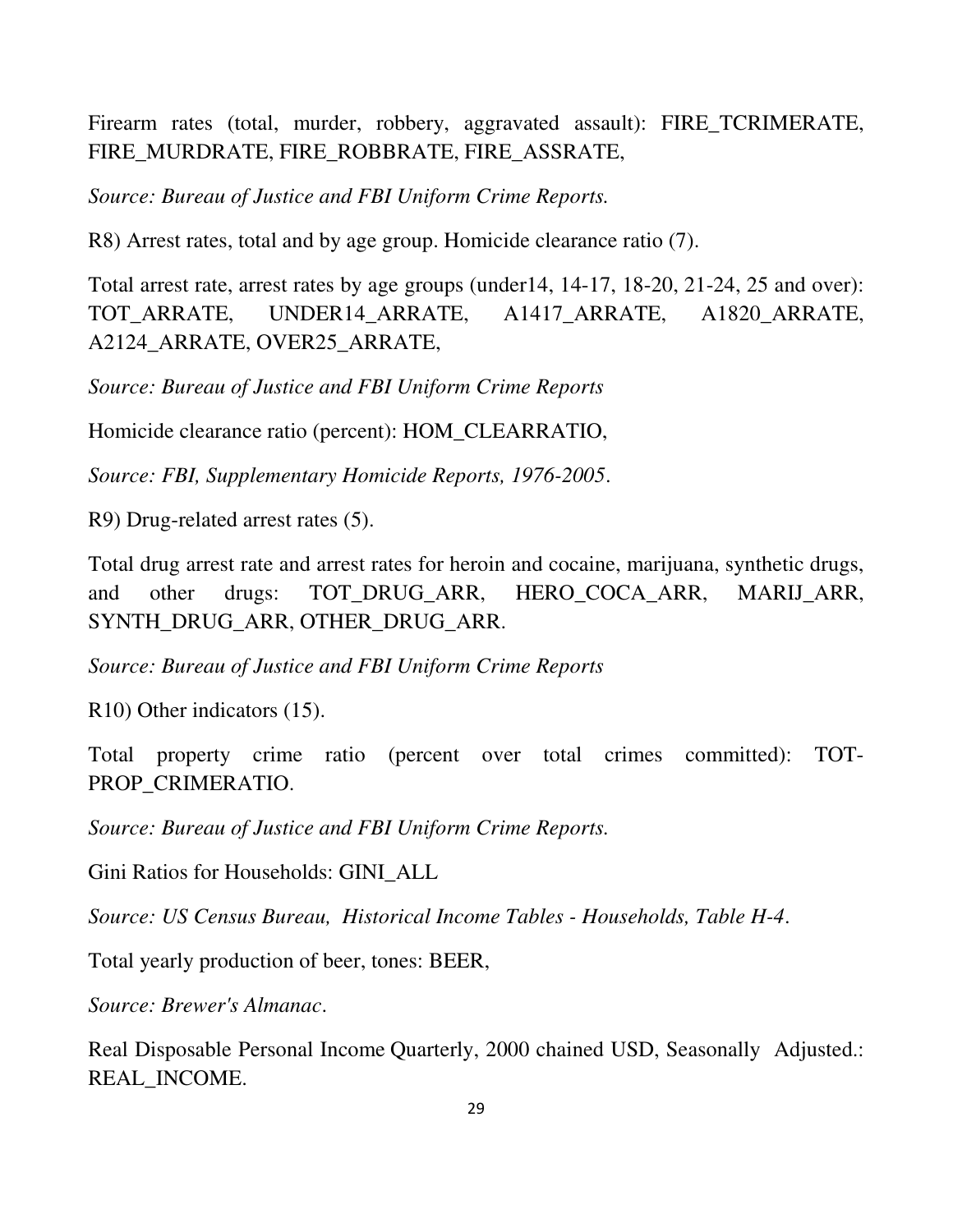*Source: U.S. Department of Commerce: Bureau of Economic Analysis*.

GDP Deflator Quarterly, Seasonally Adjusted: GDP\_DEFLATOR.

*Source: Federal Reserve Bank of Saint Louis Database (FRED).* 

Real income lowest 5%, all races: ALL\_LO5%.

*Source: US Census Bureau, Historical Income Tables - Households, Table H-1.*

Total unemployment rate Quarterly : TOTAL\_UNEMP.

*Source: Bureau of Labor Statistics*.

Total resident population and by age group (under14, 14-17, 18-20, 21-24, 25 and over):

TOTAL\_POP, POP\_UNDER14, POP\_1417, POP\_1820, POP\_2124, POP\_25ANDOVER.

*Source: US Census Bureau*.

Percent of all families below poverty levels with and without children under age of 18: ALL\_WW, ALL\_W.

*Source: US Census Bureau*.

\_\_\_\_\_\_\_\_\_\_\_\_\_\_\_\_\_\_\_\_\_\_\_\_\_\_\_\_\_\_\_\_\_\_\_\_\_\_\_\_\_\_\_\_\_\_\_\_\_\_\_\_\_\_\_\_\_\_\_\_\_\_\_\_\_\_

<sup>\*</sup> Percent, unless otherwise stated, refers to the percent rate of the variable over total resident population. Rate is intended per 100,000 inhabitants.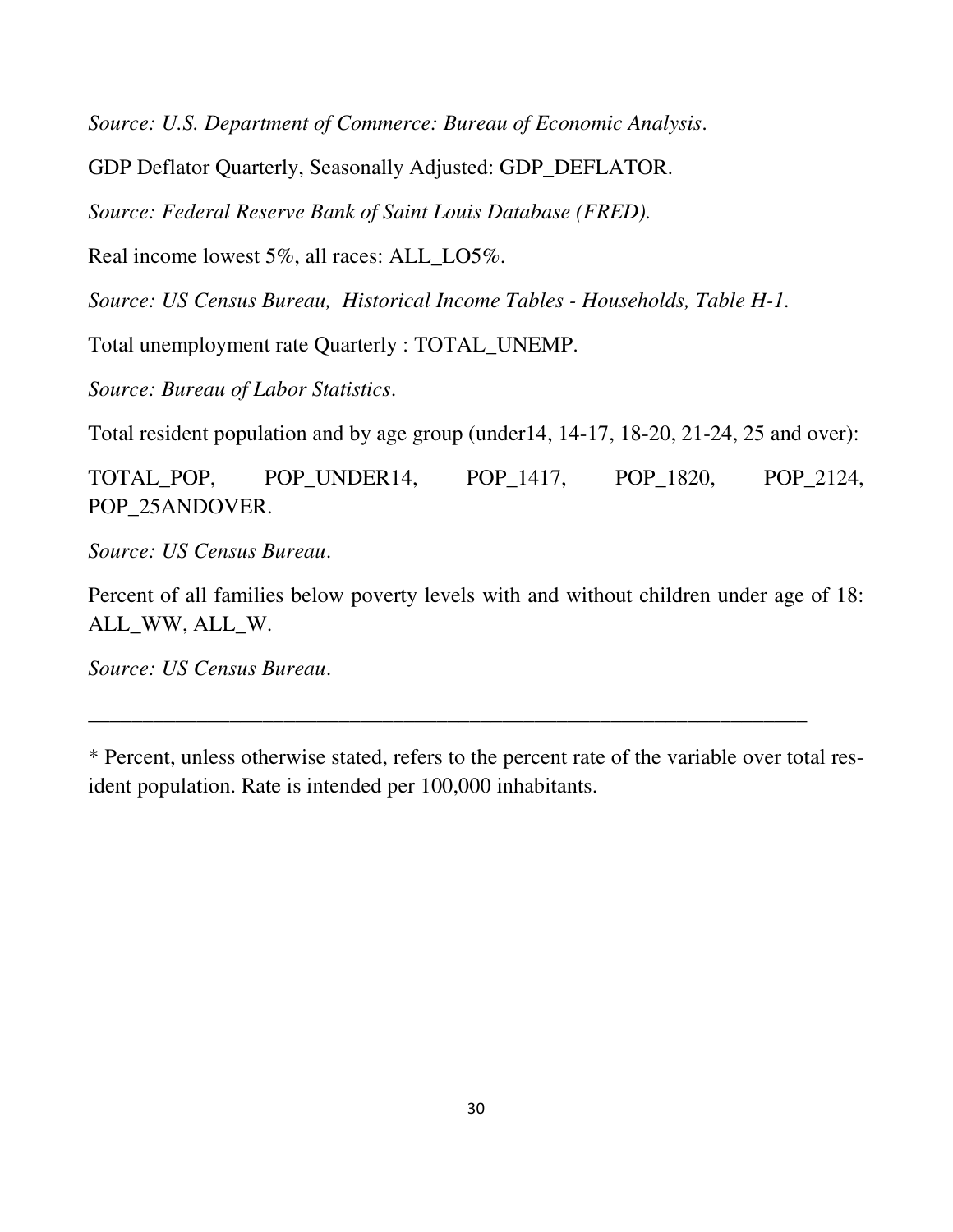# **Table 1.**

Mean (M.) and standard deviation (S.D.) of Montecarlo simulated values of the minimum singular values of the weight matrix (OMINV), of the Jacobians (JAC and JAC2) and of the asymptotic parameter variance (AVAR) of the GMM, SPCA and FIV estimators\*. Select different sample lengths (*n*) and sizes (*p*) of random normal variates, 1,000 replications each.

|           | A. 3 Regressors and 7 instruments |                |                |                 |              |                  |                 |             |              | B. 5 Regressors and 25 instruments |                           |                |              |                 |                                  |             |  |  |  |
|-----------|-----------------------------------|----------------|----------------|-----------------|--------------|------------------|-----------------|-------------|--------------|------------------------------------|---------------------------|----------------|--------------|-----------------|----------------------------------|-------------|--|--|--|
|           |                                   | n < p          |                |                 |              | n > p            |                 |             | n < p        |                                    |                           |                | n > p        |                 |                                  |             |  |  |  |
|           | <b>OMINV</b>                      | <b>JAC</b>     | JAC2           | <b>AVAR</b>     | <b>OMINV</b> | <b>JAC</b>       | JAC2            | <b>AVAR</b> | <b>OMINV</b> | <b>JAC</b>                         | JAC2                      | <b>AVAR</b>    | <b>OMINV</b> | <b>JAC</b>      | JAC2                             | <b>AVAR</b> |  |  |  |
| Column    |                                   | $\overline{2}$ | $\overline{3}$ | 4               | 5            | 6                | $\overline{7}$  | 8           |              | $\overline{2}$                     | $\overline{3}$            | $\overline{4}$ | 5            | 6               | 7                                | 8           |  |  |  |
|           |                                   | $n=150, p=200$ |                |                 |              | $n=100$ , $p=30$ |                 |             |              | $n=150, p=200$                     |                           |                |              | $n=100, p=30$   |                                  |             |  |  |  |
|           |                                   |                |                |                 |              |                  |                 |             |              |                                    |                           |                |              |                 |                                  |             |  |  |  |
| GMM M.    | 0.0021                            | 0.0861         | 0.0084         | 0.2078          | 0.0030       |                  | $0.1061$ 0.0126 | 0.1771      | 0.0020       |                                    | $0.2369$ 0.0571           | 0.0186         | 0.0026       | 0.2855 0.0831   |                                  | 0.0149      |  |  |  |
| GMM S.D.  | 0.0010                            | 0.0311         |                | $0.0059$ 0.2879 | 0.0015       |                  | $0.0368$ 0.0084 | 0.2763      | 0.0004       | 0.0321                             | 0.0152                    | 0.0056         | 0.0006       |                 | $0.0396 \mid 0.0226 \mid 0.0048$ |             |  |  |  |
|           |                                   |                |                |                 |              |                  |                 |             |              |                                    |                           |                |              |                 |                                  |             |  |  |  |
| SPCA M.   | 0.0002                            | 0.0869         | 0.0085         | 30.203          | 0.0005       |                  | $0.1073$ 0.0129 | 17.199      | 0.0010       | 0.2367                             | 0.0571                    | 0.0367         | 0.0017       | 0.2861          | 0.0834                           | 0.0223      |  |  |  |
| SPCA S.D. | 0.0002                            | 0.0311         |                | 0.0060 99.154   | 0.0005       |                  | 0.0370 0.0085   | 34.277      | 0.0004       |                                    | $0.0330 \mid 0.0156 \mid$ | 0.0191         | 0.0006       | $0.0397$ 0.0227 |                                  | 0.0102      |  |  |  |
|           |                                   |                |                |                 |              |                  |                 |             |              |                                    |                           |                |              |                 |                                  |             |  |  |  |
| FIV M.    | 0.0030                            | 0.0886         | 0.0088         | 0.0466          | 0.0041       |                  | 0.1266 0.0182   | 0.0249      | 0.0021       |                                    | 0.2326 0.0552             | 0.0123         | 0.0027       | 0.2832          | 0.0819                           | 0.0056      |  |  |  |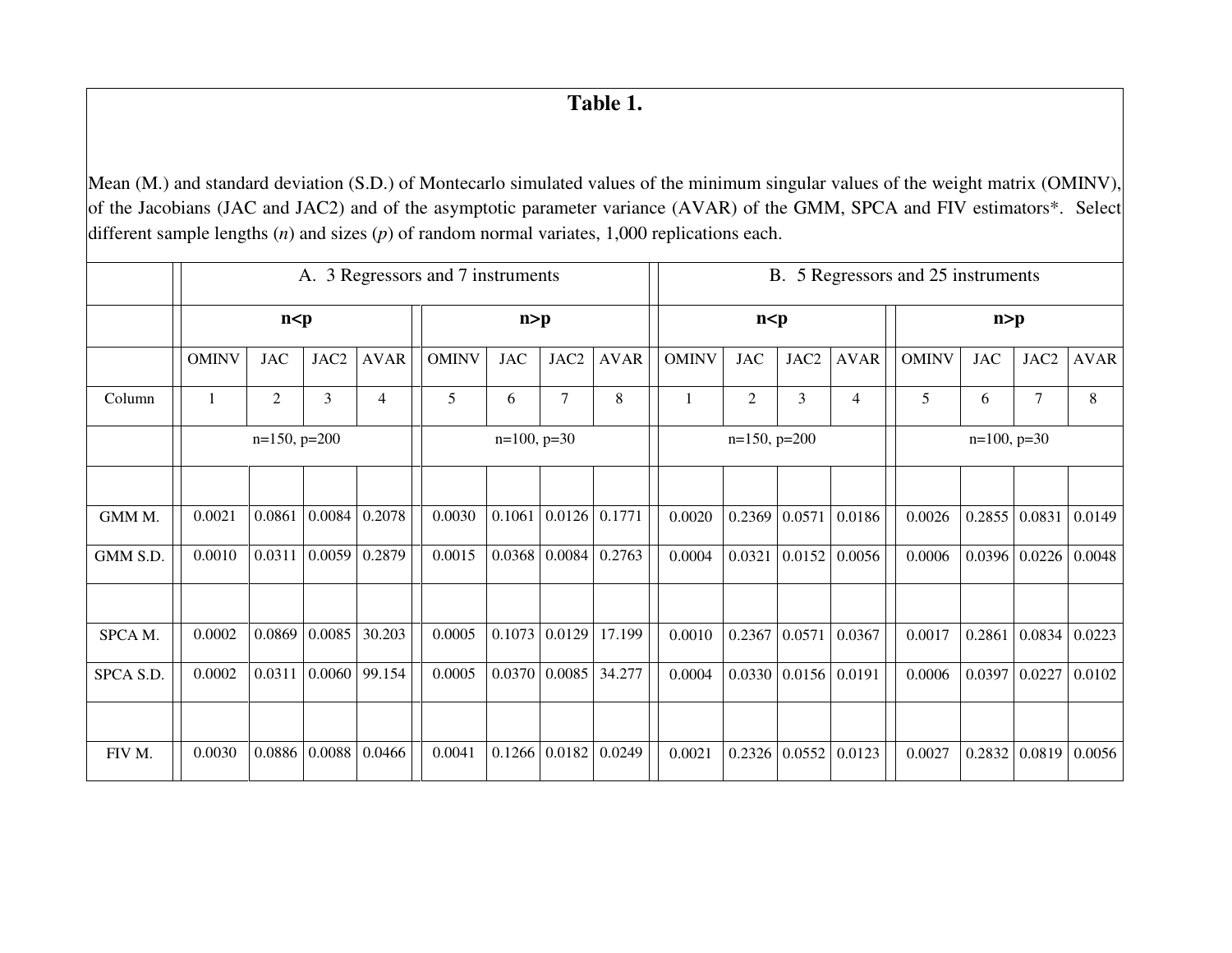| FIV S.D.  |        |                      |                                  | $0.0010$ $\big  0.0257 \big  0.0050 \big  0.0483 \big $ | $0.0013$ $\big  0.0372 \big  0.0102 \big  0.0298 \big $ |                 |                                          |        |        |               |                                          | $0.0004 \mid 0.0316 \mid 0.0148 \mid 0.0036 \mid$ | $0.0006$ $\big  0.0402 \big  0.0229 \big  0.0016$ |                   |                                  |  |
|-----------|--------|----------------------|----------------------------------|---------------------------------------------------------|---------------------------------------------------------|-----------------|------------------------------------------|--------|--------|---------------|------------------------------------------|---------------------------------------------------|---------------------------------------------------|-------------------|----------------------------------|--|
|           |        | $n=70, p=100$        |                                  |                                                         |                                                         | $n=100, p=70$   |                                          |        |        | $n=70, p=100$ |                                          |                                                   |                                                   | $n=100$ , $p=70$  |                                  |  |
| GMM M.    | 0.0042 |                      | $0.1268$ 0.0180 0.1628           |                                                         | 0.0031                                                  |                 | $0.1031 \mid 0.0120 \mid 0.1810$         |        | 0.0034 |               | $0.3321 \mid 0.1129 \mid 0.0109$         |                                                   | 0.0026                                            |                   | $0.2845 \mid 0.0826 \mid 0.0151$ |  |
| GMM S.D.  | 0.0022 |                      | $0.0439 \mid 0.0123 \mid 0.2955$ |                                                         | 0.0016                                                  |                 | $0.0369 \mid 0.0083 \mid 0.2778$         |        | 0.0009 |               | $0.0508$ 0.0341 0.0039                   |                                                   | 0.0006                                            |                   | $0.0414 \mid 0.0237 \mid 0.0047$ |  |
| SPCA M.   | 0.0010 |                      | $0.1264$ 0.0179 10.283           |                                                         | 0.0005                                                  | $0.1037$ 0.0121 |                                          | 20.757 | 0.0026 | 0.3329        |                                          | $0.1133 \mid 0.0136$                              | 0.0017                                            | 0.2849            | $0.0828$ 0.0225                  |  |
| SPCA S.D. | 0.0008 | $0.0438 \mid 0.0121$ |                                  | 15.690                                                  | 0.0004                                                  |                 | 0.0367 0.0085                            | 45.384 | 0.0008 |               | $0.0503 \mid 0.0338 \mid 0.0059$         |                                                   | 0.0005                                            | 0.0413            | $0.0238$ 0.0104                  |  |
| FIV M.    | 0.0059 |                      | $0.1364 \mid 0.0211$             | 0.0453                                                  | 0.0043                                                  |                 | $0.1172$ 0.0155 0.0366                   |        | 0.0036 |               | $\vert 0.3260 \vert 0.1089 \vert 0.0084$ |                                                   | 0.0027                                            |                   | $0.2802 \mid 0.0803 \mid 0.0090$ |  |
| FIV S.D.  | 0.0022 |                      | $0.0416$ 0.0127 0.0610           |                                                         | 0.0015                                                  |                 | $0.0336 \mid 0.0086 \mid 0.0333$         |        | 0.0009 | 0.0495        | $0.0326$ 0.0029                          |                                                   | 0.0006                                            | 0.0409            | 0.0232   0.0029                  |  |
|           |        | $n=30, p=50$         |                                  |                                                         |                                                         | $n=150, p=100$  |                                          |        |        | $n=30, p=50$  |                                          |                                                   |                                                   | $n=150$ , $p=100$ |                                  |  |
| GMM M.    | 0.0093 |                      | $0.1843 \mid 0.0384 \mid 0.1048$ |                                                         | 0.0021                                                  |                 | $0.0862 \mid 0.0083 \mid 0.1969$         |        | 0.0072 |               | $0.4528$ 0.2105 0.0017                   |                                                   | 0.0019                                            | 0.2381            | 0.0578 0.0187                    |  |
| GMM S.D.  | 0.0055 |                      | $0.0665$ $0.0271$ $0.1321$       |                                                         | 0.0010                                                  |                 | $\vert 0.0291 \vert 0.0053 \vert 0.2779$ |        | 0.0028 | 0.0741        | $0.0674 \mid 0.0014$                     |                                                   | 0.0004                                            |                   | 0.0330   0.0156   0.0057         |  |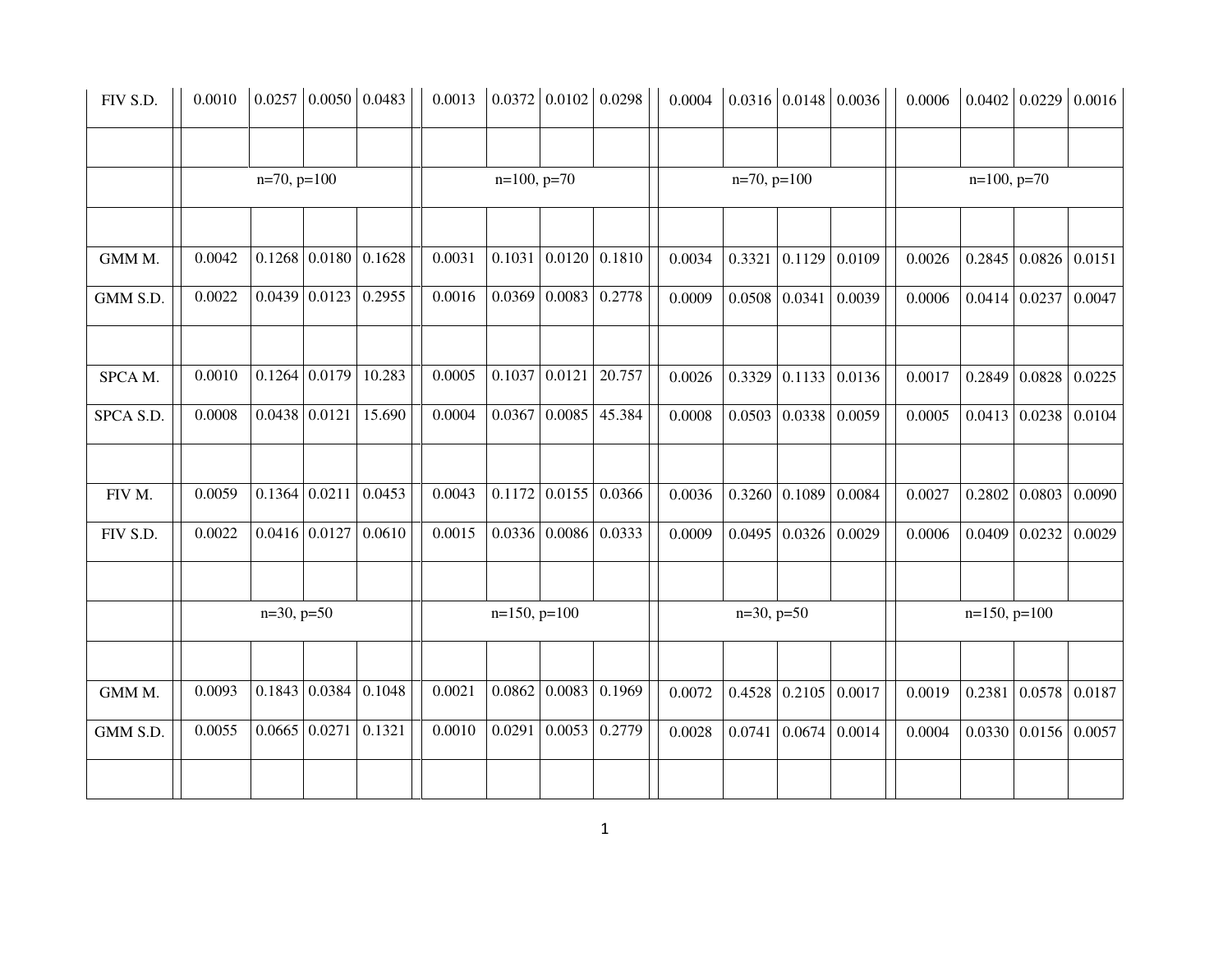| SPCA M.                                                                                                                                                                                                                                                                                        | 0.0045 |  |                                            | $\vert 0.1804 \vert 0.0365 \vert 0.3003 \vert$ |        |  |                           | $0.0002$   0.0869   0.0085   28.855          | $0.0068$ $\vert$ 0.4530 $\vert$ 0.2108 $\vert$ 0.0016 |  |                                            |                                                | $0.0010$   0.2381   0.0578   0.0365 |  |                                                |
|------------------------------------------------------------------------------------------------------------------------------------------------------------------------------------------------------------------------------------------------------------------------------------------------|--------|--|--------------------------------------------|------------------------------------------------|--------|--|---------------------------|----------------------------------------------|-------------------------------------------------------|--|--------------------------------------------|------------------------------------------------|-------------------------------------|--|------------------------------------------------|
| SPCA S.D.                                                                                                                                                                                                                                                                                      | 0.0036 |  | $\mid 0.0631 \mid 0.0250 \mid 0.4721 \mid$ |                                                | 0.0003 |  | $0.0305 \mid 0.0057 \mid$ | 54.370                                       | 0.0030                                                |  | $\mid 0.0743 \mid 0.0673 \mid 0.0013 \mid$ |                                                | 0.0004                              |  | $\mid 0.0327 \mid 0.0155 \mid 0.0186 \mid$     |
|                                                                                                                                                                                                                                                                                                |        |  |                                            |                                                |        |  |                           |                                              |                                                       |  |                                            |                                                |                                     |  |                                                |
| FIV M.                                                                                                                                                                                                                                                                                         | 0.0128 |  | $0.2011 \mid 0.0459 \mid 0.0383$           |                                                |        |  |                           | $0.0030 \mid 0.0958 \mid 0.0103 \mid 0.0361$ | 0.0074                                                |  |                                            | $\vert 0.4393 \vert 0.1987 \vert 0.0016 \vert$ | 0.0021                              |  | $\mid 0.2354 \mid 0.0566 \mid 0.0103 \mid$     |
| FIV S.D.                                                                                                                                                                                                                                                                                       | 0.0060 |  |                                            | $0.0614$ $0.0276$ $0.0450$                     |        |  |                           | $0.0010$   0.0278   0.0057   0.0335          | 0.0029                                                |  |                                            | $\mid 0.0738 \mid 0.0655 \mid 0.0012 \mid$     | 0.0004                              |  | $\vert 0.0327 \vert 0.0153 \vert 0.0032 \vert$ |
| <sup>*</sup> For each estimator, respectively GMM, SPCA and FIV, OMINV: $\Omega^{-1}$ , $\Omega^{-1}$ , $\Omega^{-1}$ , JAC: G, G, G, JAC2: G'G, $\hat{G}$ , $\hat{G}$ , $\hat{G}$ , $\hat{G}$ , $\hat{G}$ , $\hat{G}$ , $\hat{G}$ , $\hat{G}$ , $\hat{G}$ , $\hat{G}$ , $\hat{G}$ , $\hat{G}$ |        |  |                                            |                                                |        |  |                           |                                              |                                                       |  |                                            |                                                |                                     |  |                                                |
| $AXAR: (G'\Omega^{-1}G)^{-1}, (\hat{G}'\Omega^{-1}\hat{G})^{-1}, (\check{G}'\check{\Omega}^{-1}\check{G})^{-1}$ . See eqs. (15)-(23) of the text.                                                                                                                                              |        |  |                                            |                                                |        |  |                           |                                              |                                                       |  |                                            |                                                |                                     |  |                                                |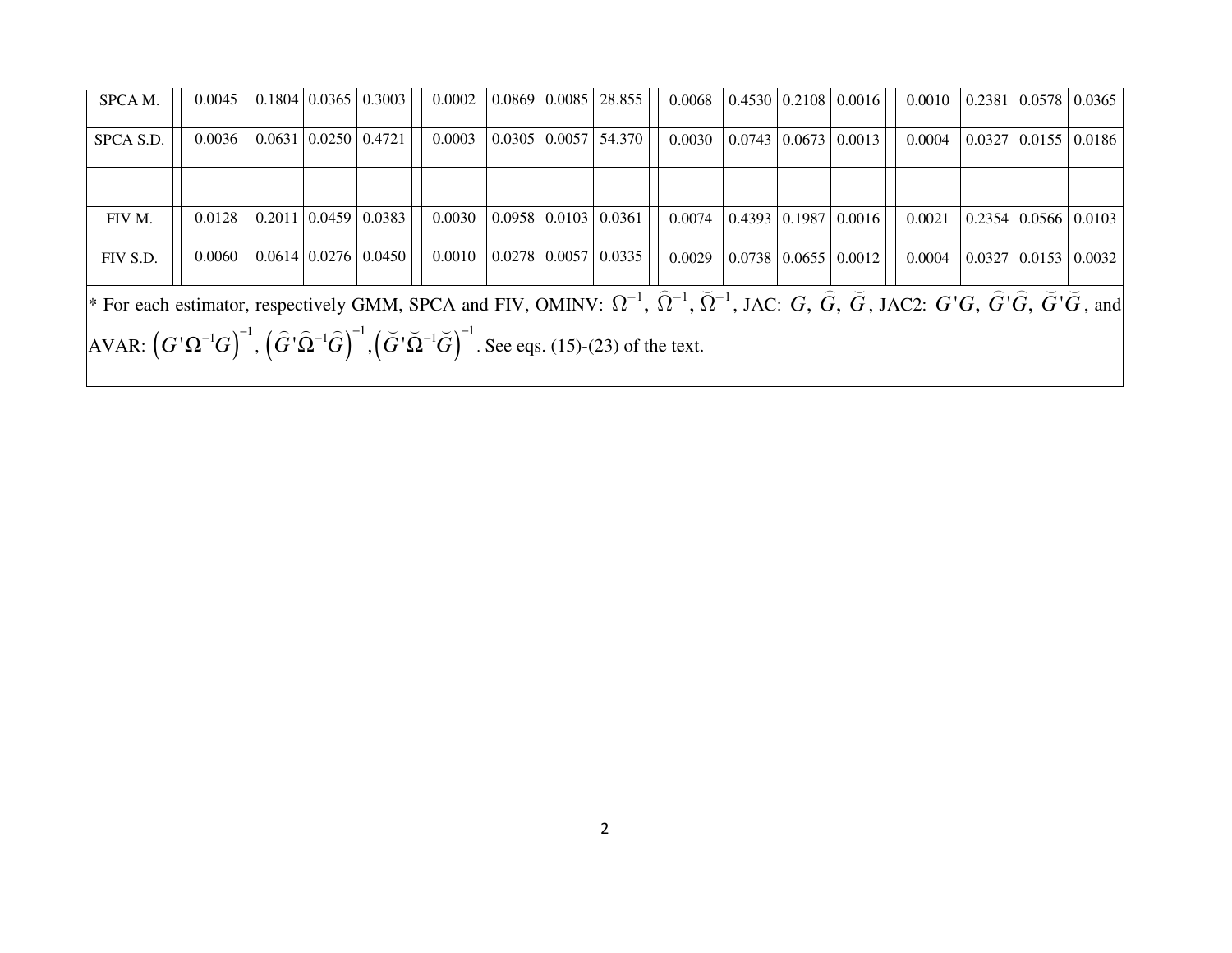# **Table 2.**

Empirical results of FIV estimation of Total violent crime and Homicide rates in the United States, 1982-2005.

| Regressors                  | Slope and t statistic |         |
|-----------------------------|-----------------------|---------|
|                             |                       |         |
| 1) Total violent crime rate |                       |         |
|                             |                       |         |
|                             |                       |         |
| <b>EXPOLICE</b>             | $-7.3601$             | 13.6196 |
| <b>TOTINC</b>               | 1.5128                | 3.4910  |
| <b>AGIP</b>                 | $-1.3968$             | 3.3597  |
| <b>AGIW</b>                 | $-2.9090$             | 6.9300  |
| <b>BIRATE_1519</b>          | 0.7004                | 2.0425  |
| ABRATE_1519                 | $-0.1514$             | 0.3045  |
| BIRATE_2024                 | $-0.4675$             | 1.2625  |
| <b>ABRATE 2024</b>          | 0.9323                | 4.8260  |
| PREGRATE 1519               | $-0.2824$             | 1.1550  |
| PREGRATE 2024               | 0.1471                | 0.9903  |
| A1820 ARRATE                | $-1.9014$             | 4.9229  |
| HOM_CLEARRATIO              | $-0.2309$             | 0.5220  |
| <b>BEER</b>                 | $-0.7346$             | 2.7706  |
| TOTAL_POP                   | $-0.1823$             | 0.6775  |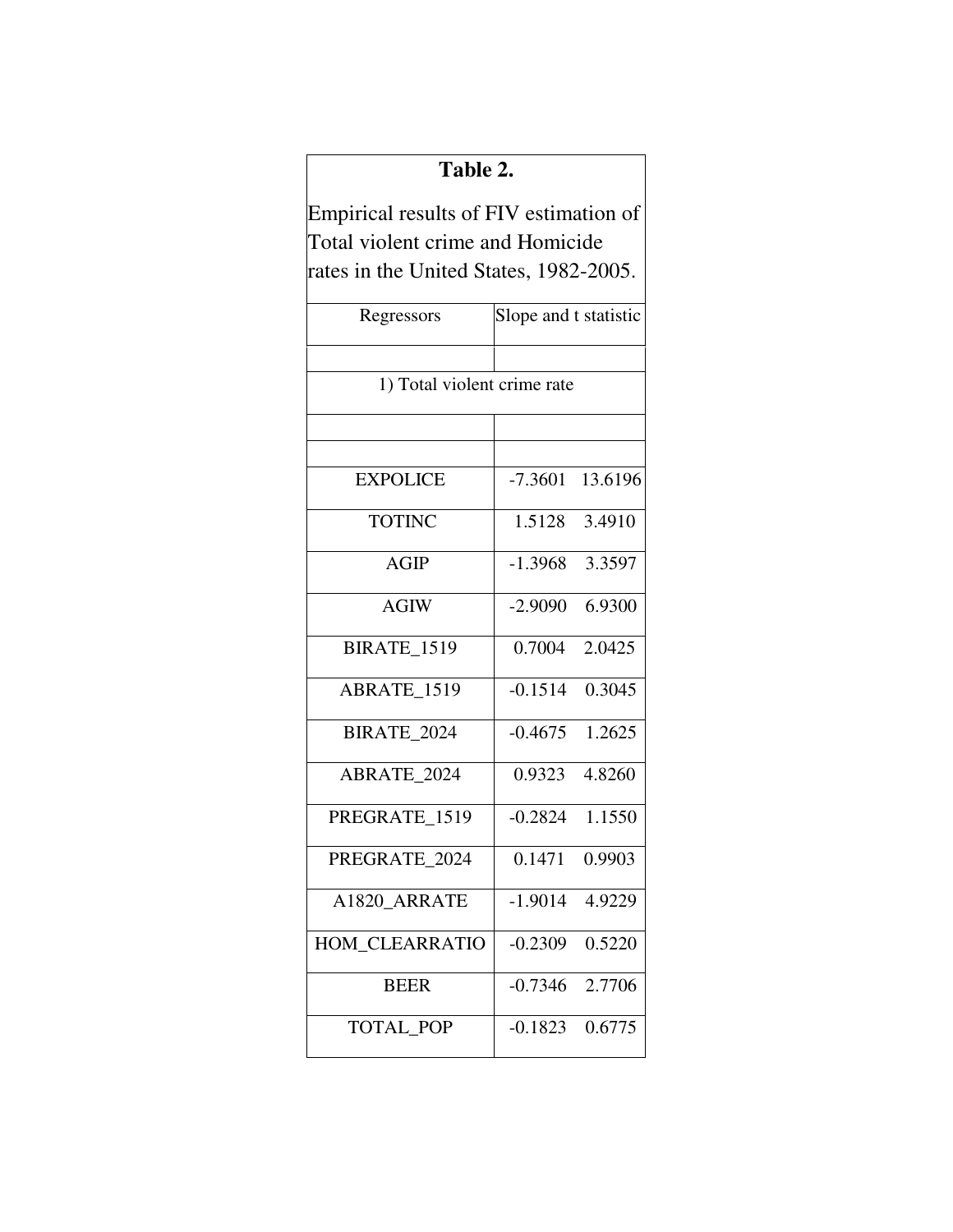| POP_UNDER14          | 0.9871    | 3.5773  |
|----------------------|-----------|---------|
| POP_1820             | 0.0944    | 0.2844  |
| POP_2124             | 0.1359    | 0.3511  |
| POP 25ANDOVER        | 1.5478    | 6.6852  |
| <b>CONSTANT</b>      | 0.0000    | 6.1169  |
|                      |           |         |
| 2) Homicide rate     |           |         |
| FELONY_GUN_RATE      | $-7.6521$ | 20.2230 |
| FIRE TCRIMERATE      | 0.4601    | 1.0987  |
| FIRE MURDRATE        | $-1.6821$ | 4.8206  |
| <b>FIRE ROBBRATE</b> | $-0.4119$ | 0.4588  |
| FIRE_ASSRATE         | $-0.3923$ | 0.9471  |
| FIRE_TCRIMERATIO     | 2.7849    | 5.9144  |
| FIRE MURDRATIO       | 3.3467    | 4.6188  |
| FIRE_ROBBRATIO       | 0.6314    | 1.8787  |
| FIRE ASSRATIO        | $-0.1735$ | 0.2380  |
| <b>MARIJ ARR</b>     | $-0.0778$ | 0.1178  |
| ALL_LO5%             | $-1.0519$ | 1.7331  |
| <b>CONSTANT</b>      | 0.0000    | 4.9933  |
|                      |           |         |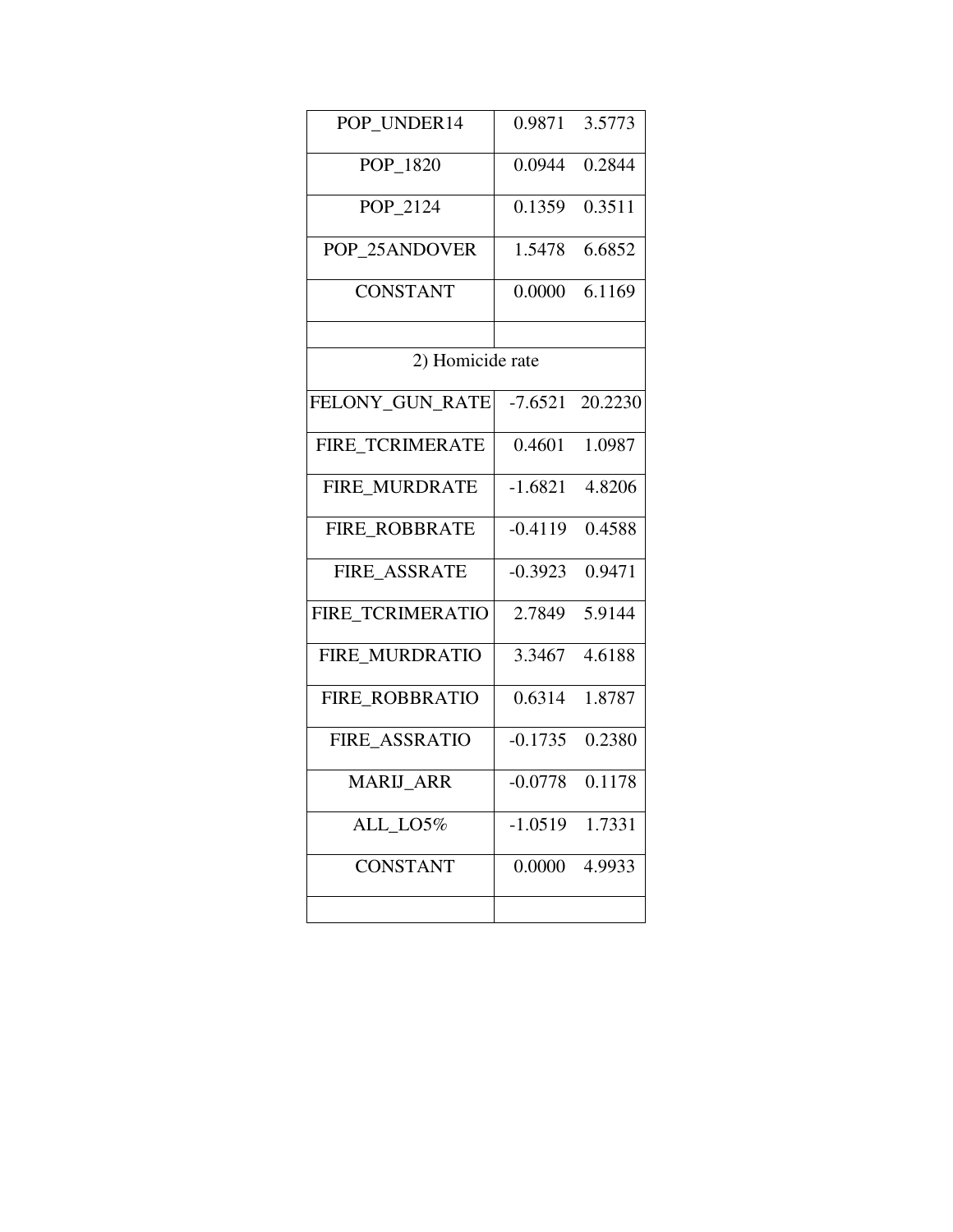

FIGURE 1. Major crime rates. Years 1976−2005.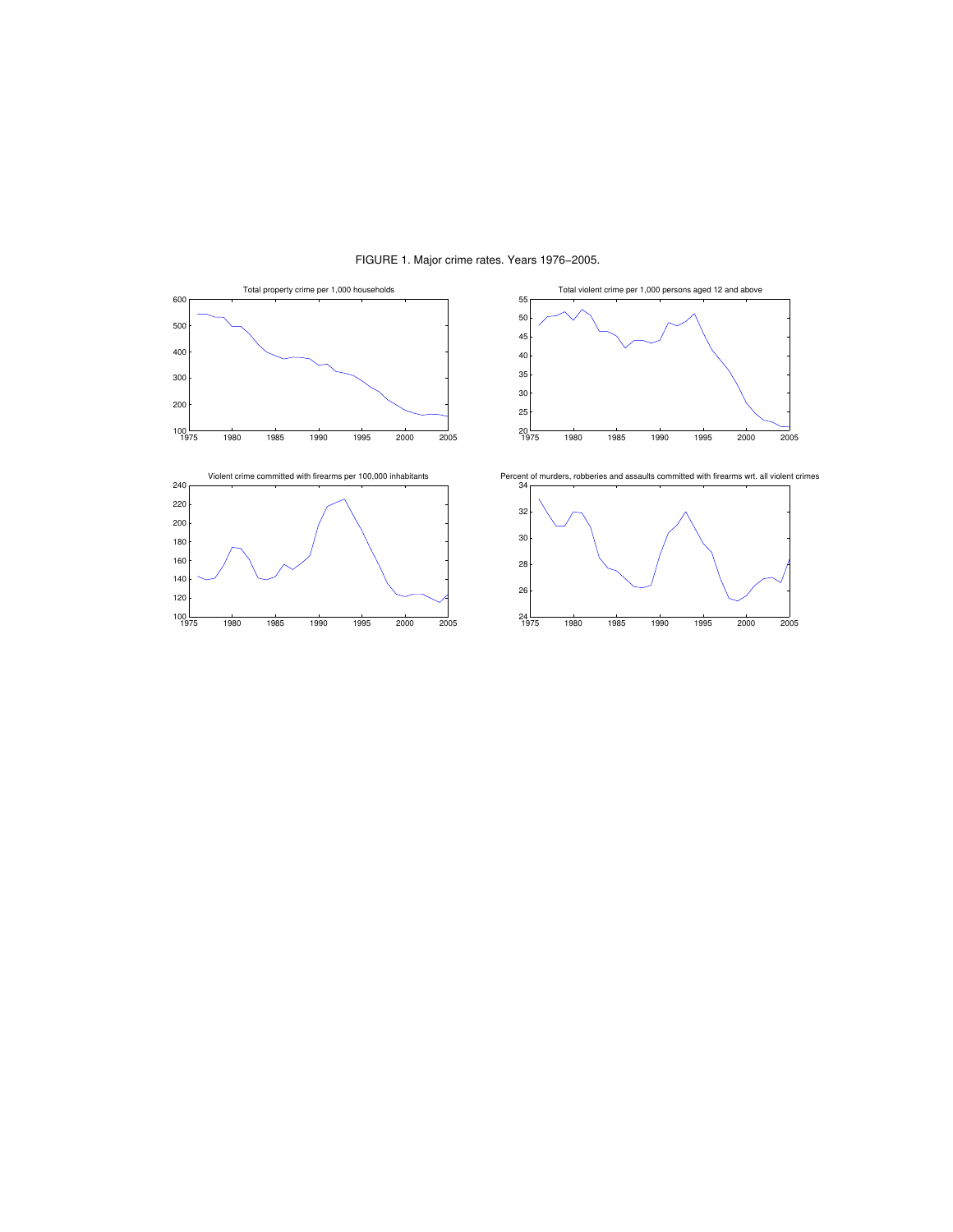

FIGURE 2. Homicide rates per 100,000 inhabitants. Years 1976−2005.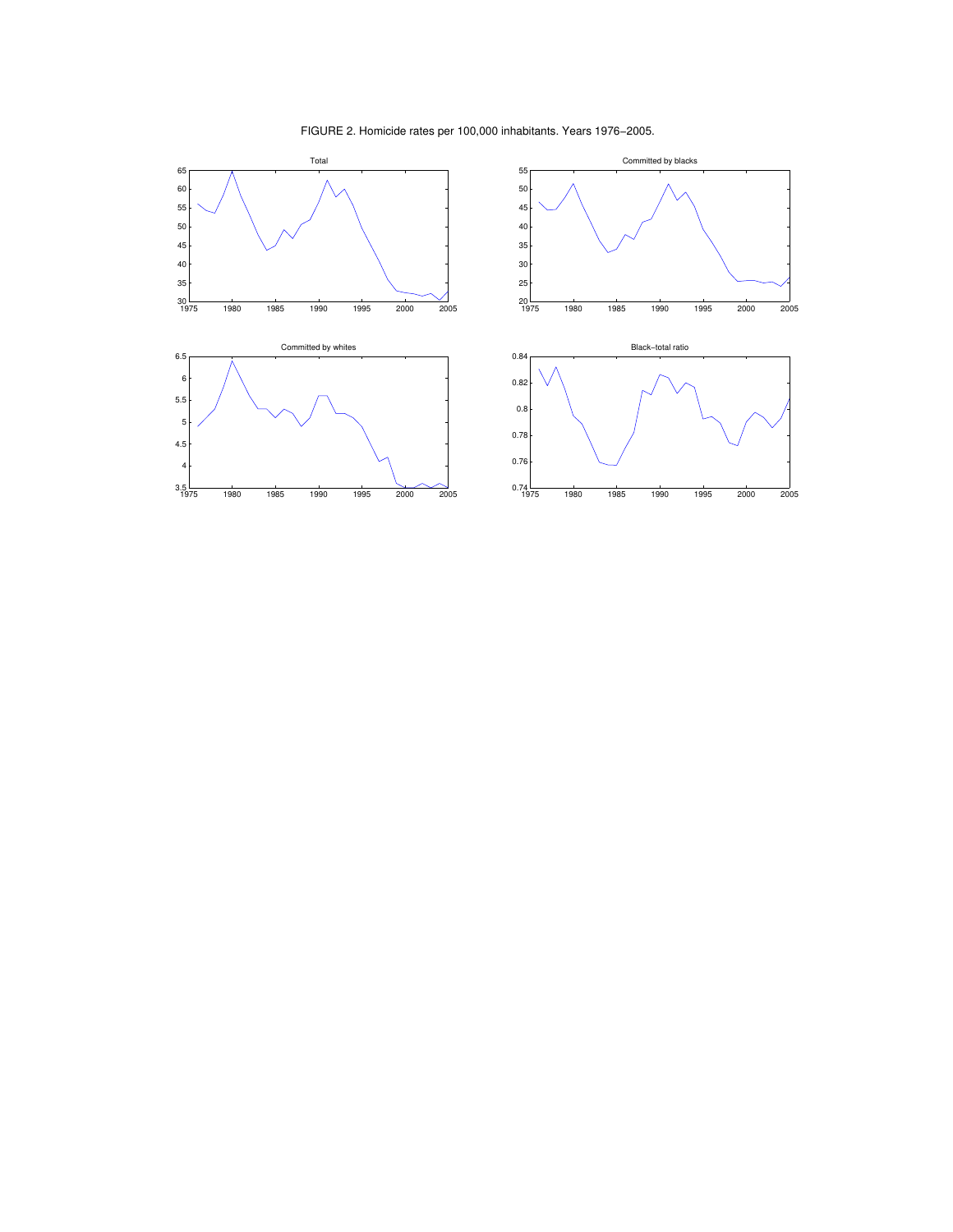

FIGURE 3. Other violent crime rates per 1,000 persons aged 12 and above. Years 1976−2005.

FIGURE 4. Total and select arrest rates per 100,000 population. Years 1976−2005.

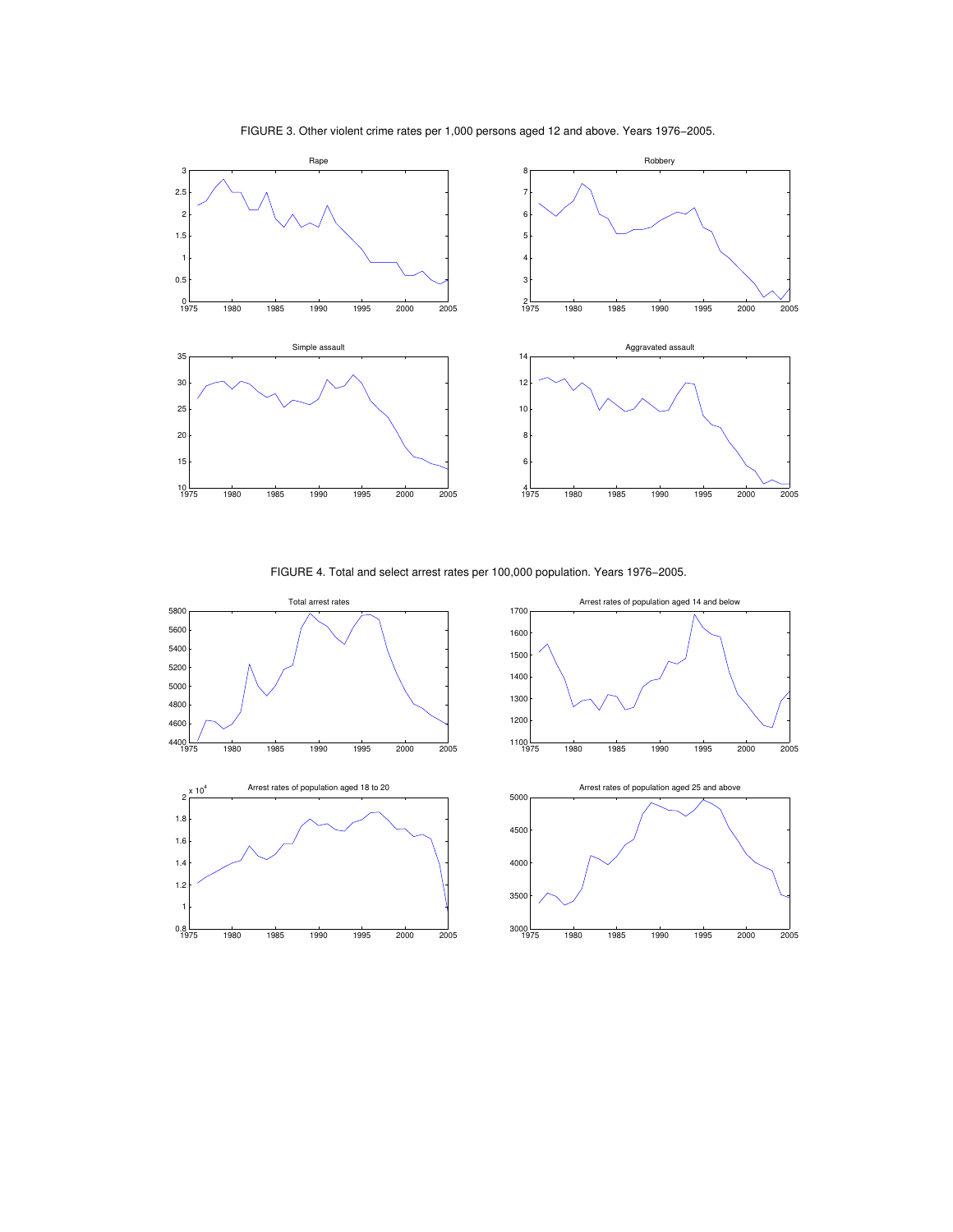

FIGURE 5. Number of persons in correctional custody. Total and by most serious offense. Years 1980−2005.

FIGURE 6. Number of persons under capital punishment and number of executions. Years 1976−2005.